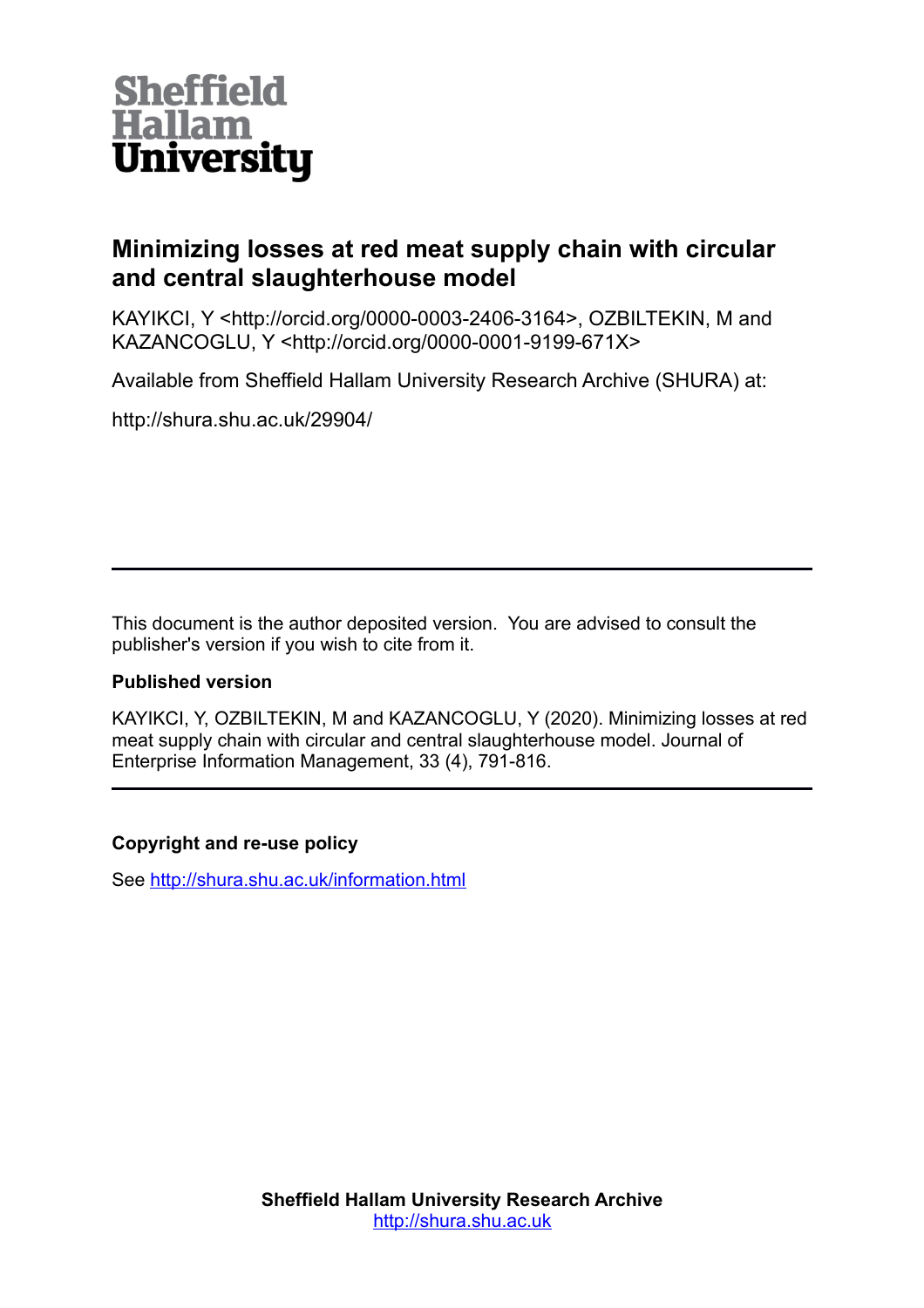

# **and Central Slaughterhouse Model**

| Journal:<br>Journal of Enterprise Information Management<br>Manuscript ID<br>JEIM-01-2019-0025.R2<br>Manuscript Type:<br>Research Article<br>Keywords:<br>Sustainability, Grey Prediction<br><b>SCHOLARONE™</b><br>Manuscripts | Minimizing Losses at Red Meat Supply Chain with Circular<br>and Central Slaughterhouse Model |
|--------------------------------------------------------------------------------------------------------------------------------------------------------------------------------------------------------------------------------|----------------------------------------------------------------------------------------------|
|                                                                                                                                                                                                                                |                                                                                              |
|                                                                                                                                                                                                                                |                                                                                              |
|                                                                                                                                                                                                                                |                                                                                              |
|                                                                                                                                                                                                                                | Circular Economy, Emerging Country, Red Meat Loss, Food Supply Chain,                        |
|                                                                                                                                                                                                                                |                                                                                              |
|                                                                                                                                                                                                                                |                                                                                              |

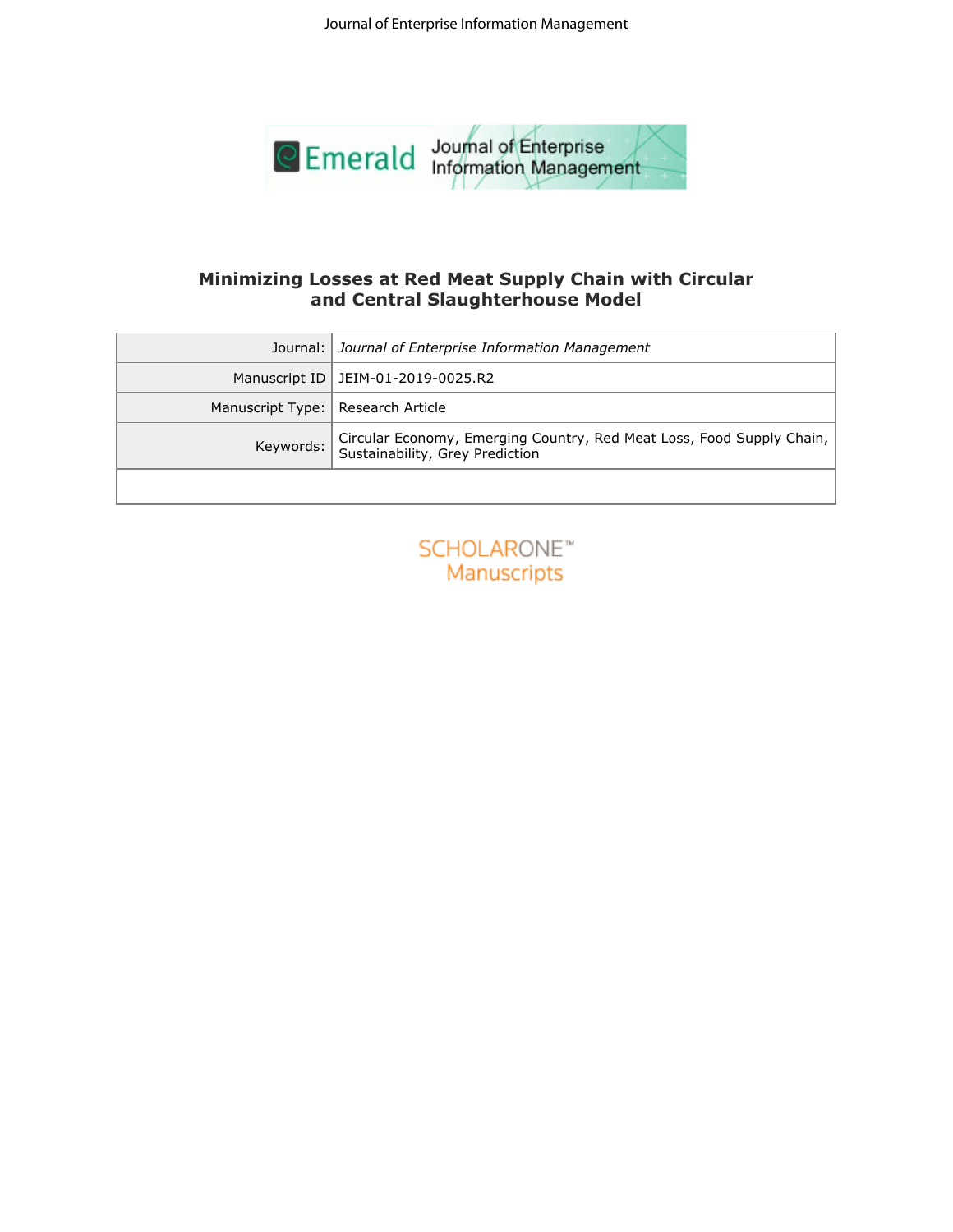# **MINIMIZING LOSSES AT RED MEAT SUPPLY CHAIN WITH CIRCULAR AND CENTRAL SLAUGHTERHOUSE MODEL**

#### **Abstract**

**Purpose:** The aim of this paper is to find solutions to improve the red meat sector in an emerging economy, Turkey, from the circular economy point of view, and taking sustainability approach. The need for circular management within the red meat sector in Turkey is emphasized by using Grey method. As theoretical contribution of this study, the investigation of the causes of losses at the slaughter stages of the red meat supply chain leads to proposals for sustainable and circular solutions.

**Design/methodology/approach:** Grey Method is used to predict the number of slaughtered cattle and the amount of bone and blood waste in the slaughtering process between 2018-2020.

**Findings:** It is revealed that according to Grey prediction calculations, although the amount of slaughtered cattle, bone and blood waste seem have decreased between 2018-2020, there are still significant losses in Turkish red meat sector. For bone waste, this is expected to be 56,581,200 kg in 2018, 48,235,840 kg in 2019 and 41,121,380 kg in 2020. For blood waste, it is expected to be 24,754,275 kg in 2018, 21,103,180 kg in 2019 and 17,990,604 kg in 2020.

**Originality/value:** This paper represents policymakers with a proposal for triple bottom line based circular and central slaughterhouse model, based on triple bottom line, which brings social, economic and environmental benefits for the red meat sector in Turkey.

**Key Words:** Circular Economy, Emerging Country, Red Meat Loss, Food Supply Chain, Sustainability, Grey Prediction

#### **1. Introduction**

Journal of the means of the system of the system of the system of the system of the system of the system of the system of the system of the system of the system of the system of the system of the system of the system of t In recent years, combating food loss and waste has become a major societal challenge throughout the world. Especially, the implementation of circular business models and policies can make sustainable contributions to this initiative in a sustainable way by conserving limited natural resources, and by reducing greenhouse gas emissions (GHGe) (Sharma et al., 2019; Ali et al., 2019). Food loss and waste refers to the decrease in the amount of edible food from plants and animals that are harvested or produced for human consumption across all stages of the food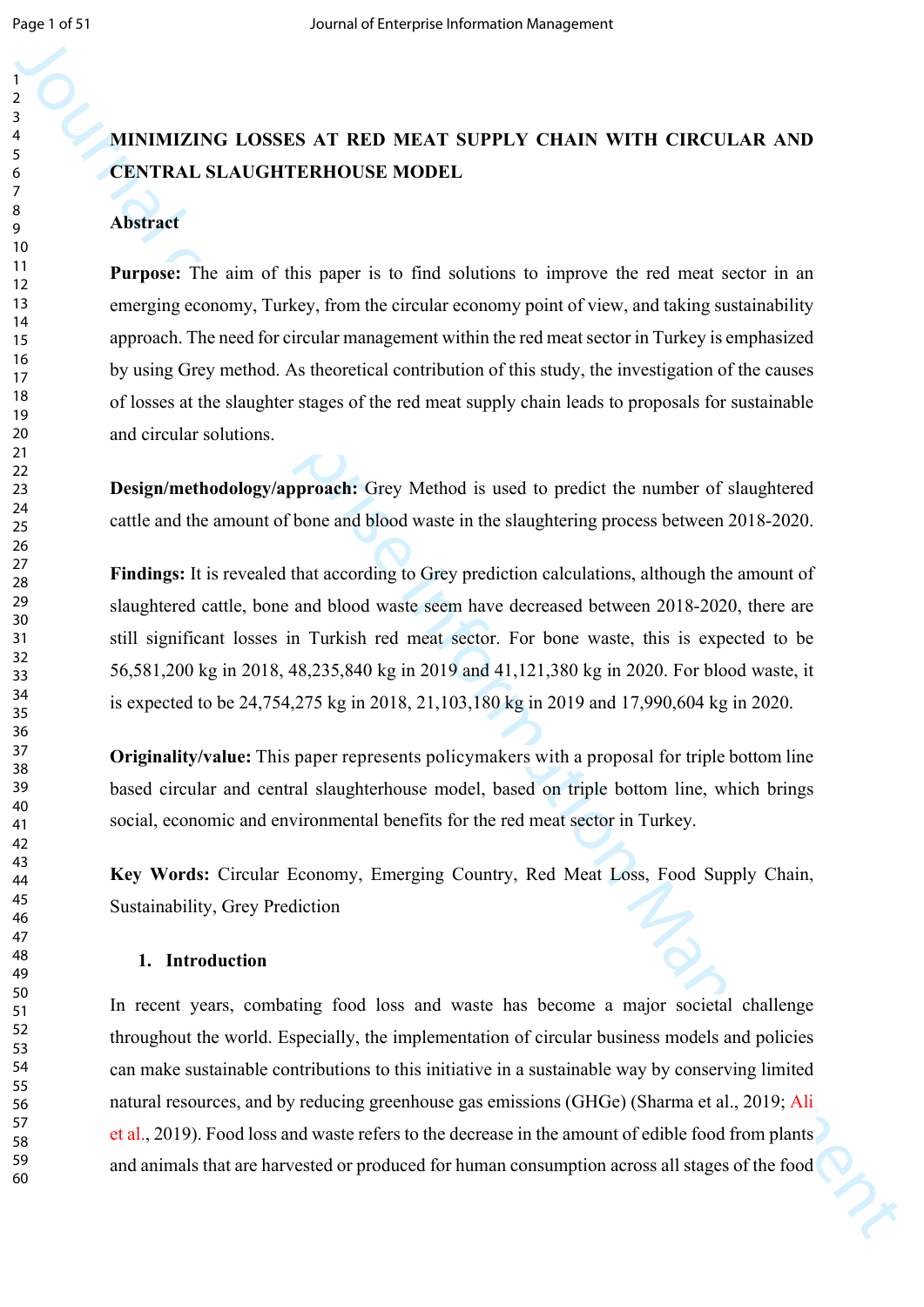3<br>
Humphy chain (Equinsive at al., 2013; Sowaya, 2017; Ventra et al., 2019; Ventra et al., 2018). Insect as the formation stage in the formation stage in the formation stage in the formation stage in the formation of the supply chain (Lipinski et al., 2013; Sawaya, 2017; Verma et al., 2019). Food loss and food waste occur at different stages in the food supply chain (Salihoglu et al., 2018).These terms have different meanings: food loss is defined as the reduction in quantity or quality of food at the pre-consumer stages in production, postharvest and processing, whereas food waste is the removal from the food supply chain of food which is appropriate for human consumption, or which has spoiled or expired for various reasons, mainly due to economic behavior, poor stock management, or neglect at the consumer stages in food services and household (Parfitt et al., 2010; Grimm et al., 2014; Aktas, et al., 2018; Mangla et al., 2018). From this point of view, both food loss and waste have a serious impact on the sustainable development in terms of environmental, economic and societal aspects (FAO, 2013a). According to the U.N. Food and Agriculture Organization (FAO), one-third of the edible parts of food production lost or wasted, approximately 1.3 billion tons worldwide annually; furthermore, almost half of all fruit and vegetable production wasted before reaching consumers (FAO, 2011). Moreover, many food issues including safety, hygiene, temperature control, and trace & tracking seriously impact human health, and cause economic loss for farmers and businesses, and consequently, restrict food access to the poor in both develop and developing countries (Verma et al., 2019). Food is wasted at all stages of the food supply chain, between initial agricultural production, and final household consumption; during transportation and distribution, in production, postharvest, processing, in storage, at restaurants, and in markets. This waste costs around \$680 billion in developed countries and \$310 billion in developing countries (FAO, 2011). The most significant food loss and waste from farm to fork occurs in early and middle stages of the food supply chain (close to the farm) in developing countries, whereas mainly at later stages at the retail and consumption (close to the fork) in developed countries (Parfitt et al., 2010). In Europe and the US, a greater amount of food loss and waste at the consumer and pre-consumer stage than in the rest of the world. Global quantitative food loss and waste is raising (FAO, 2011) and account for roughly 30% for cereals, 40-50% for root crops, and fruit and vegetables, 20% for oil seeds, meat and dairy, and 35% for fish per year. Also, this waste and loss causes about 4.4 gigatons of GHGe annually (FAO, 2011), almost four times greater than generated in aviation industry, and is comparable to emissions from all road transport. The challenges in each stage of food supply chain need to be measured to ensure appropriate interventions as part of overall food security practices. From this perspective, food loss and waste not only create a distortion in food availability and exacerbates rising food prices, but also puts excessive pressure on the environment. Avoiding food loss and waste would therefore avoid unnecessary GHGe and help mitigate climate change.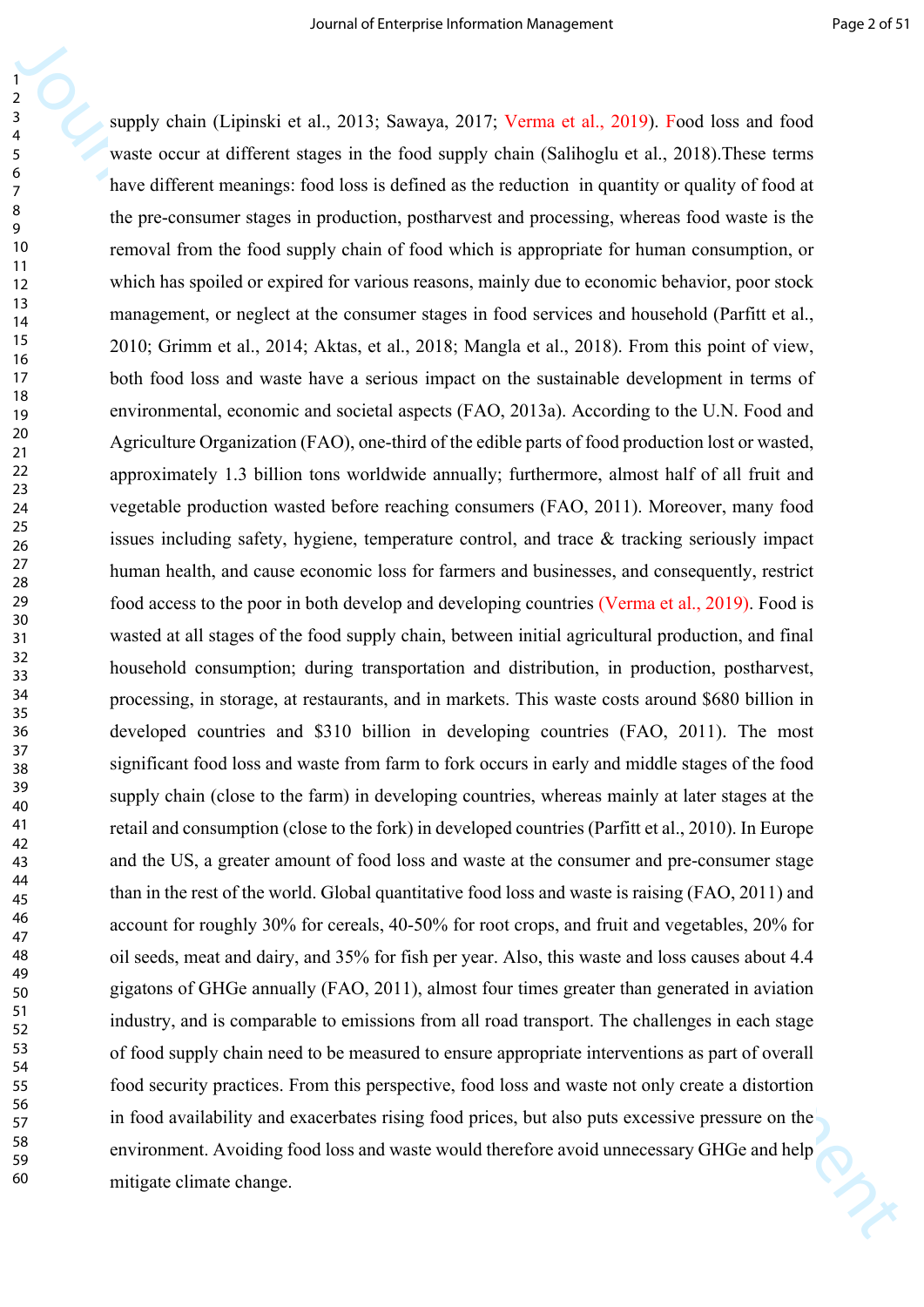Journal of the second interpret is the content of the second state in the second state in the second state in the second management (Siret also apply chain (Ai et al., 2019). It allows angle, bases in the content starpent It is essential to focus on sustainability to reduce losses in the food supply chain (Ali et al., 2019). In this study, losses in the red meat supply chain are investigated, since this is an important area in an emerging economy, like Turkey, in which agriculture and livestock are major sectors (FAO, 2013b). The red meat sector has structural problems in Turkey, including the informal nature of slaughterhouses, lack of knowledge about slaughtering processes, uneducated employees, unhygienic conditions, and inadequate governmental policies (Us, 2010). Previously implemented governmental policies were not effective in the long term because they did not consider the structural problems and were limited to import regulations. The governmental regulations were based on linear economy and provided no long-term benefits in terms of sustainability, leaving a problematic environment in the red meat sector. Thus, the problematic structure of the red meat sector in Turkey, continues to cause social, environmental and economic impacts.

Hence, this study stands on the research question of how to improve the red meat sector from circular economy perspective and sustainability approach. The study proposes models to find sustainable solutions by investigating the causes of losses at the initial stages of the red meat supply chain, and specifically, the slaughtering process. By considering the related literature, although there are many studies about prevention of food loss, these studies are either limited with current state analysis or focusing solely on environmental solutions (Gobel et al., 2015; Kummu et al., 2012; Parfitt et al., 2010; Verghese et al., 2015). In addition to that, a food supply chain needs to meet sustainability concerns based on TBL to reduce food losses, energy consumption while to increase social and economic welfare (Foran et al., 2005; Fritz and Schiefer, 2008; Kucukvar et al., 2019; Miemczyk and Luzzine, 2019; Tsolakis et al., 2018).

Moreover, according to Sgarbossa and Russo (2017), waste should be reused as raw material to prevent disposal of valuable wastes. In addition, circular economy is not only about reducing the waste which damage on environment, but also about reusing of waste as new input in food supply chain (Genovese et al., 2017; Secondi et al., 2019).

Furthermore, the sustainability of a food supply chain involves being circular such as reusing wastes as resource (Jurgilevich et al., 2016). In addition, the sustainability of food supply chain depends on the recycling operations and the circularity of waste management (Borrello et al., 2017; Ciulli et al., 2019; Cristobal et al., 2018).

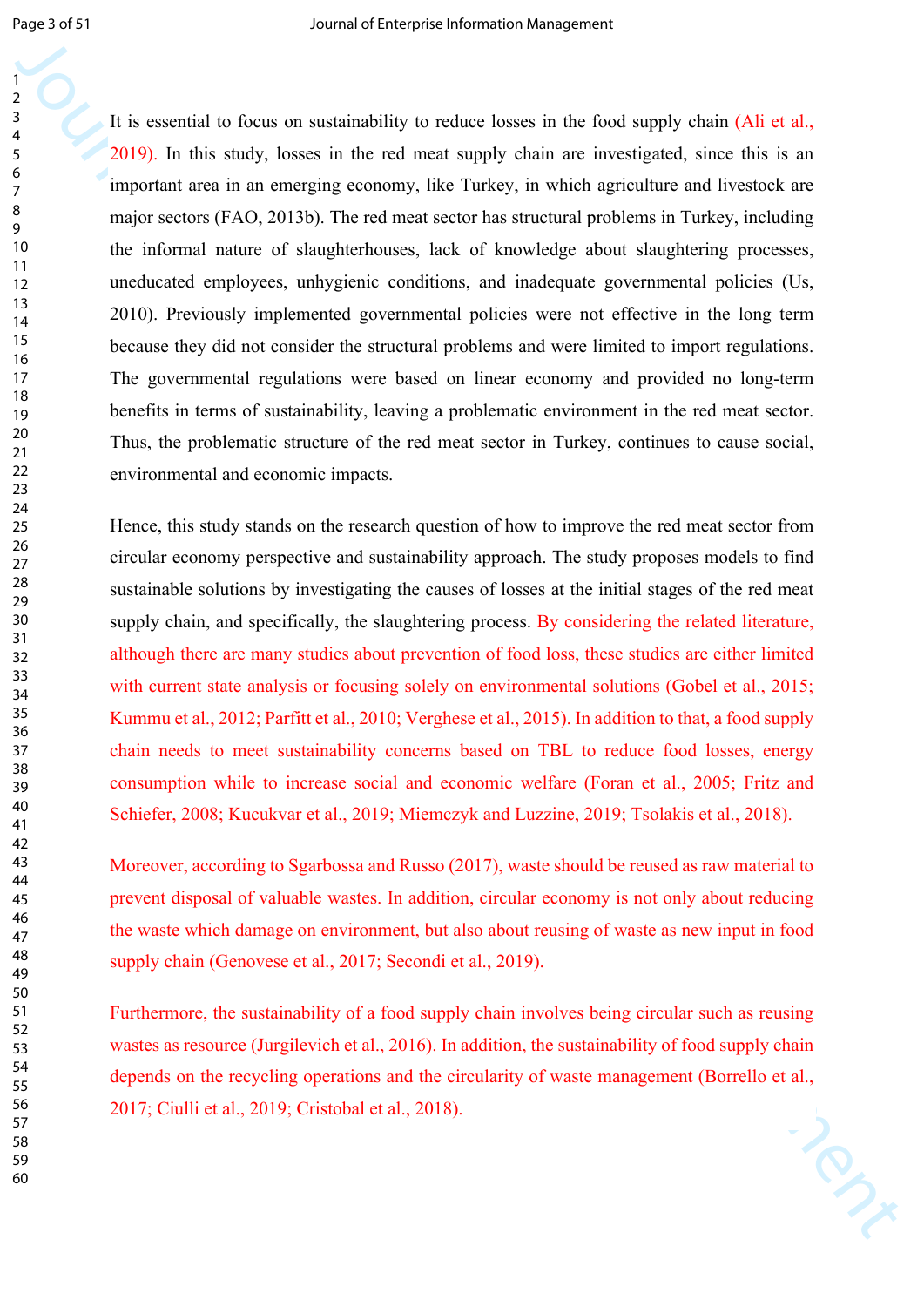Therefore, the purpose of the study is trying to find the best solution to avoid food loss with the help of a new model on slaughterhouse which is sustainable and meeting circular concerns. To sum up, with this study, the gap in practical solutions for food waste in food supply chain is tried to be filled by proposing a sustainable and circular slaughterhouse model. Therefore, in this study, after a prediction of the amount of slaughtered cattle and bone and blood waste caused by slaughtering process, and a new model is proposed based on sustainability for the Turkish red meat sector to decrease supply chain losses.

Journal of the standard interpret into the standard interpret in the standard formation of the standard formation of the standard formation of the standard formation Management and the standard standard into the standard In this study, Grey prediction is used to forecast the number of slaughtered cattle, and the amount of bone and blood waste caused by slaughters. Grey prediction method is practical in case of limited data and uncertain environment. In other words, grey prediction is based on uncertainty and limited data set, and not past observations like fuzzy time series method (Tien, 2009). When there is problematic environment and information inaccuracy, grey prediction method is more appropriate than fuzzy time series (Tien, 2009). Thus, Grey method is better suited for predicting potential losses due to the problematic environment of the meat sector in Turkey, and this forecast can be a basis for solutions that reduce potential losses.

Moreover, the traditional forecasting methods for time series are based on accessible and practical data (Song and Li, 2008; Wen, 2004), and is therefore unviable for limited data and problematic environment (Wen, 2004). Grey Prediction is more suitable than traditional methods for predicting values that emphasizes the rapidly increasing losses in slaughtered cattle and by products i.e. bone and blood.

Therefore, based on the expected number of slaughtered cattle, and losses, calculated by the Grey Prediction method, we may arrive at permanent and sustainable solutions essential for the red meat sector in Turkey.

Before explaining methodology, literature review about sustainable supply chain management, sustainable food supply chain and meat supply chain are explained in detail in the following section.

### **2. Literature Review**

In this study, literature review focuses on sustainable supply chains, food supply chains and meat supply chains.

#### **2.1. Sustainable Meat Supply Chain Management**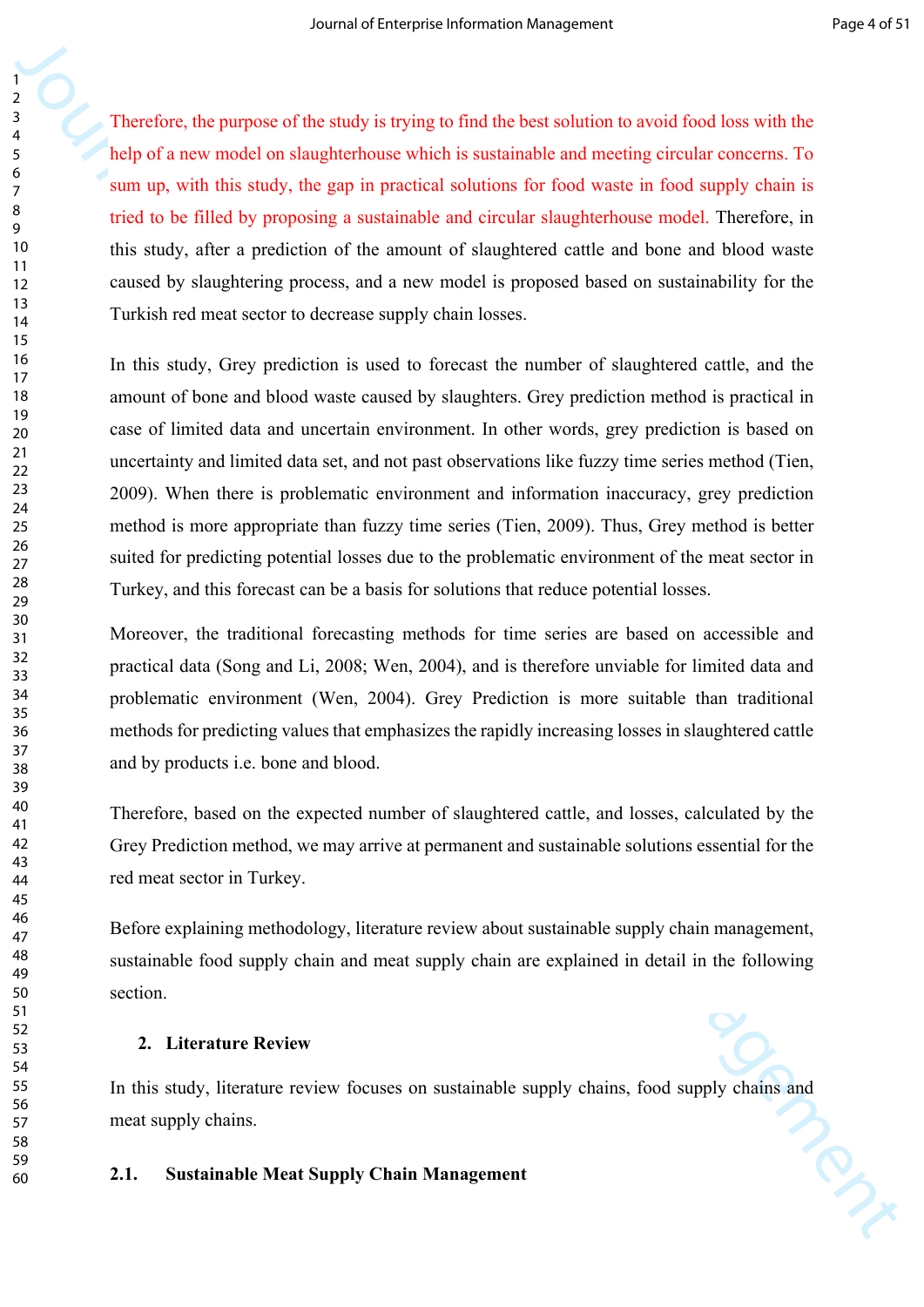Sustainability and sustainable supply chain management has increased in importance due to concerns about the environment. Sustainability has become an important concept for developing country, confronting overpopulation, health issues, political issues, and meeting growing needs with limited resources (Mensah and Castro, 2004). These problems affect the countries economically, socially and environmentally, and it is crucial to consider sustainable solutions to avoid serious adverse consequences.

3<br>
Socializativity and asstatinable supply chain reangement has increased in importance at the constrained above<br>
3. Sociologics country, confronting except<br>political, heather and political stocks. Assessing the method i "Sustainability is defined as maintaining the ability to be permanent while ensuring the continuity of diversity and productivity as a term" (Business Dictionary, 2018). According to Brundtland Report which is published by the World Commission on Environment and Development (WCED) in 1987, sustainable development is defined as "the desire to develop the environmental and social performance of the current generation without ignoring the ability of the next generation to meet the social and environmental needs" (WCED, 1987). Sustainable supply chain management is a specific approach that seeks to provide the requirements of social, environmental and economic dimensions in the flow of materials and services between the supplier, the producer and the client, by focusing on creating value for all stakeholders (Ince and Ozkan, 2015). Moreover, sustainable supply chain considers not only economic, but also social and environmental effects on supply chain operations, i.e. the "triple bottom line" (TBL), in sustainable point of view.

According to Elkington (1997), environmental sustainability covers "planet" issues, such as reducing air pollution, avoiding waste, considering emissions and hazardous materials; economic sustainability covers "profit" issues such as market share, profit maximization, financial conditions; and social sustainability covers "people" issues, such as living conditions, job opportunities, educational and healthy working conditions.

In this study, meat losses in supply chain are mentioned. Therefore, food supply chain is crucial issue for this study.

A food supply chain includes processes from food production to consumer (Bendeković et al., 2015), and comprises various products and firms selling food products or operating in the markets (European Commission, 2014). Food supply chain, from production to consumption, is facilitated by logistics and transport companies (Dani, 2015). The most important duty of logistics and transportation companies is to deliver the food to the consumers in a timely and accurate manner. Food supply chain includes food producers, food processors, i.e. food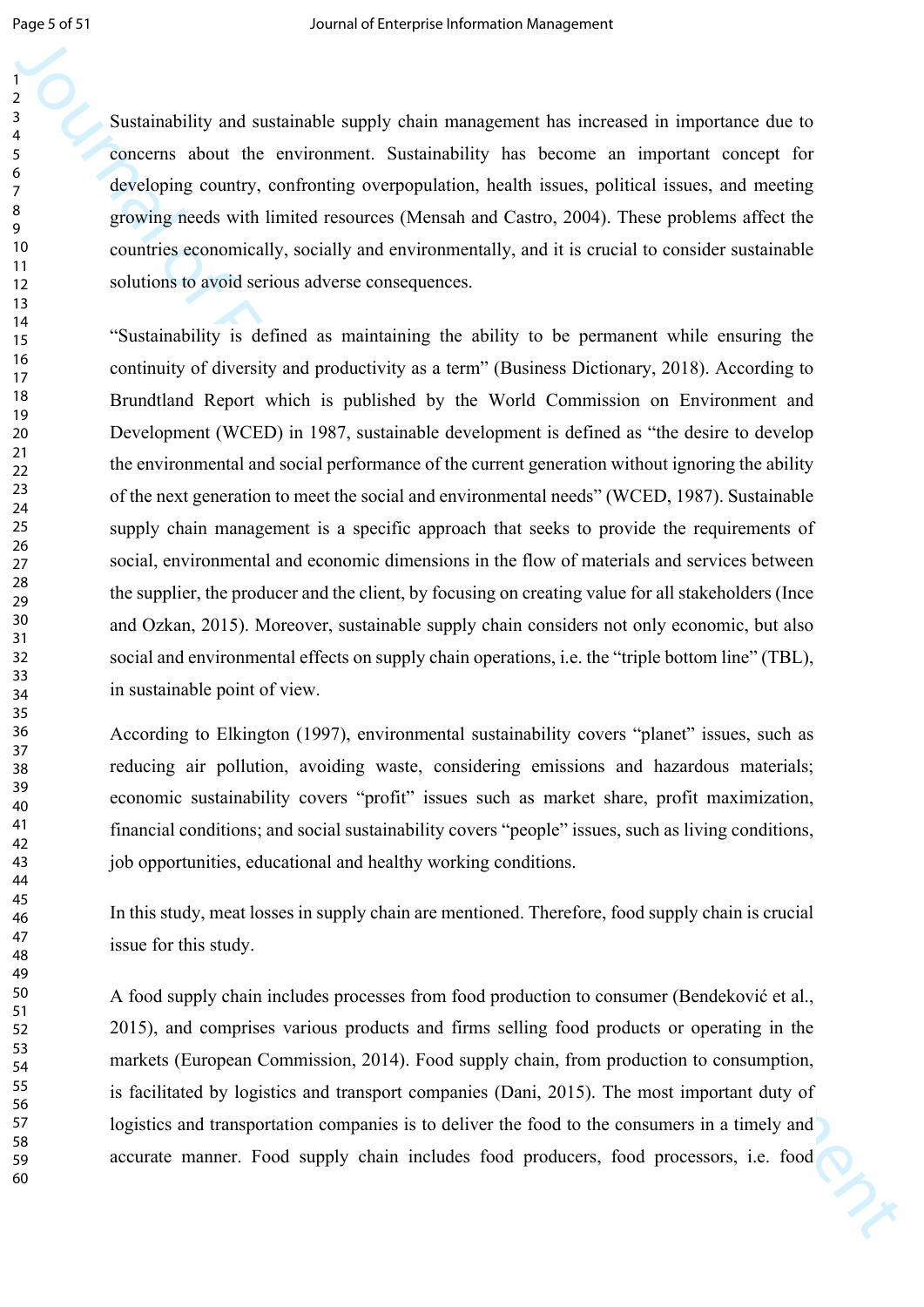manufacturers, retailers and distributors as well as hospitality sectors, which create links between producer and consumer (Dani, 2015).

It is crucial for food supply chains to be sustainable in current world conditions (Smith, 2008). Sustainability and quality can be achieved by "Triple Bottom Line (TBL)"; in other words, sustainable in terms of social, environmental and economic factors.

**Manuscriprise Internal of the United States and the United States with the United States (Data).** The Constrained Changement Changement World States (Data). The System Management Changement Changement Changement Changeme There are many studies about sustainable food supply chain in the literature. For instance, Pullman et al. (2009) studied sustainable food supply chain from the environmental and social point of view, Zanoni and Zavanella (2012), focused sustainable supply chain based on decision strategies. In 2008, Fritz and Schiefer studied sustainable food chain management, and Darkow et al. (2015), the sustainable food service supply chain. In 2010, Akkerman et al. studied sustainability in food distributions. Sgarbossa and Russo (2017) suggested a Closed-Loop Supply Chain model for sustainability in food sector. Becker and Ellis (2017) focused on sustainability in food supply chain. Additionally, Parfitt et al. (2010) analyzed waste in the food supply chain, particularly losses in the meat supply chain which is important for the current study.

Red meat and products, which have an important place in human nutrition and health, are among the basic foods to meet the need for animal protein (FAO, 1992). Red meats are obtained from butchery animals such as cattle, sheep, goats and pigs worldwide. Since red meat products are perishable, the management of supply chain process is critical. The red meat supply chain consists of farming, slaughtering, distribution and consumer stages. In Figure 1, the meat supply chain is shown.

| Farming      |
|--------------|
|              |
| Slaughtering |
|              |
| Distribution |
|              |
| Consumer     |

**Figure 1 Meat Supply Chain (USDA, 2015)**

The meat supply chain begins with breeding, and in farming process, the animal is fed and raised to be sent to the slaughterhouse. After feeding and growing by the producer, carcass meat production starts with the purchase of live animals from the producer, and it is the health of the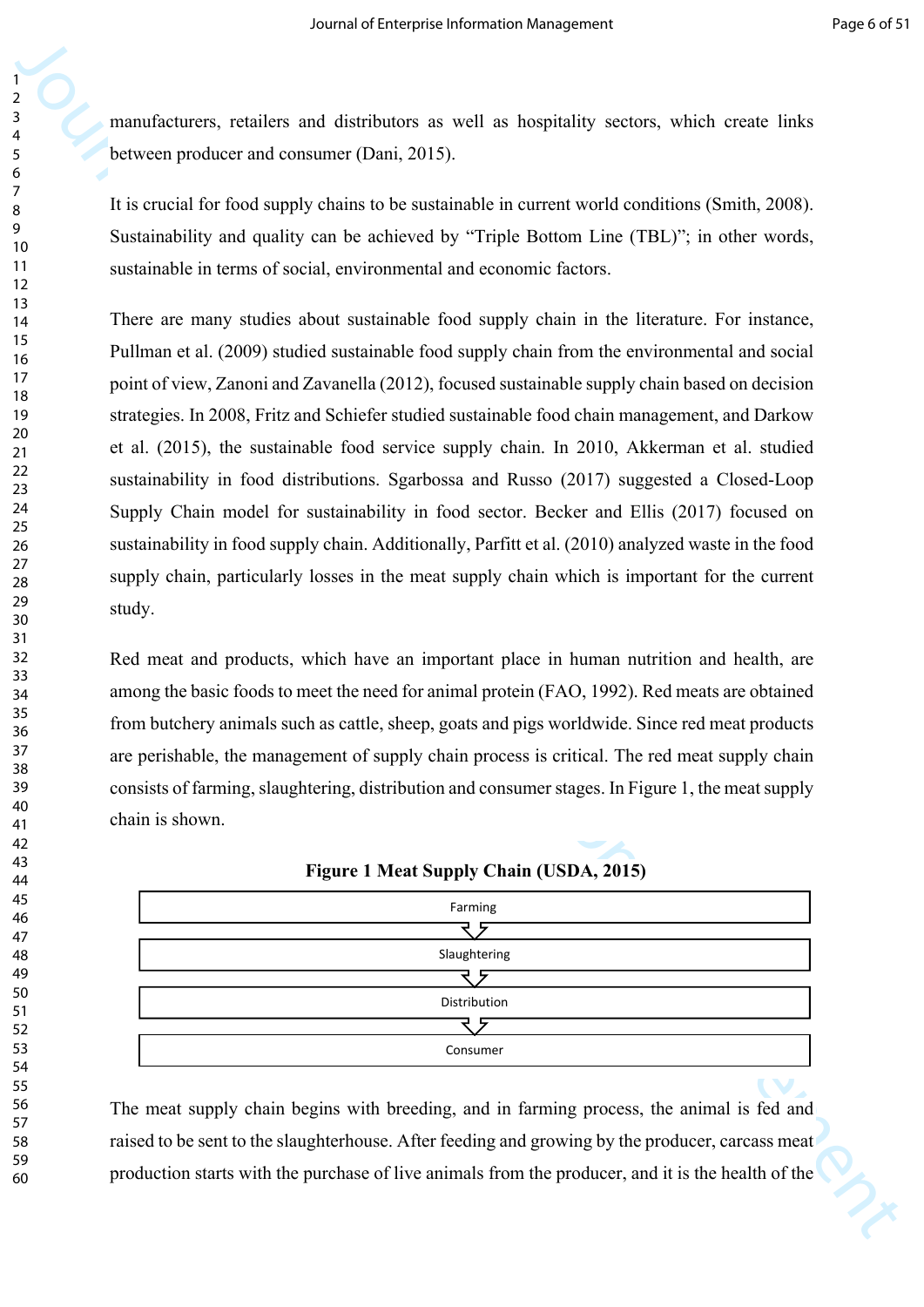animal and its quality of meat is checked by veterinary control (USDA, 2015). The slaughtering process includes cutting, packaging and storage in cold depots. Then the head and feet of the animal is separated from its body by cutting process, and blood is poured. The skin of the carcass is stored at 4-6  $\degree$  C in cold storage depots (USDA, 2015). Products such as bone, cartilage and blood, which appear as residues from meat production, are referred to the rendering process for evaluation in the feed industry (USDA, 2015). After the manufacturing process, carcass meat is sent to retailers or food services and eventually reaches the consumer on food.

In the following part, meat loss and animal waste are explained by considering circular economy.

#### **3. Preventing Meat Loss by Circular Economy**

Journal and the quality of meat is elsevloatly systems y usuand (1, Si)A, 2013). The sharphoton gradient and the simulation of the simulation of the simulation of the simulation of the simulation of the simulation of the Not all food loss or waste is equally wasteful. Different types of food waste cause various degrees of adverse externalities to society, economy and the environment. Particularly, livestock production is relatively natural resource, as well as the most carbon intensive industry, according to emission intensity factor, with 2.58 kg CO2eq/\$, higher than the direct production of all other foods for humans (Borello et al., 2016, Boehm et al, 2018). Therefore, it has greater negative environmental impacts associated with fueling climate change, polluting landscapes and waterways (Abecassis et al., 2018). This energy intensity, combined with the high production cost of meat, may indicate that reducing meat loss and waste should receive at least as much attention as other commodities, despite its relatively small share of food loss and waste (Searchinger et al., 2013; Sawaya, 2017). Although meat waste, only 7 percent, to relatively lower than fruit and vegetables, seen in Figure 2 (Lipinski et al., 2013), meat waste causes by far the most CO2e.



## **Figure 2 Shares of Global Losses and Waste by Commodity (Lipinski et al., 2013)**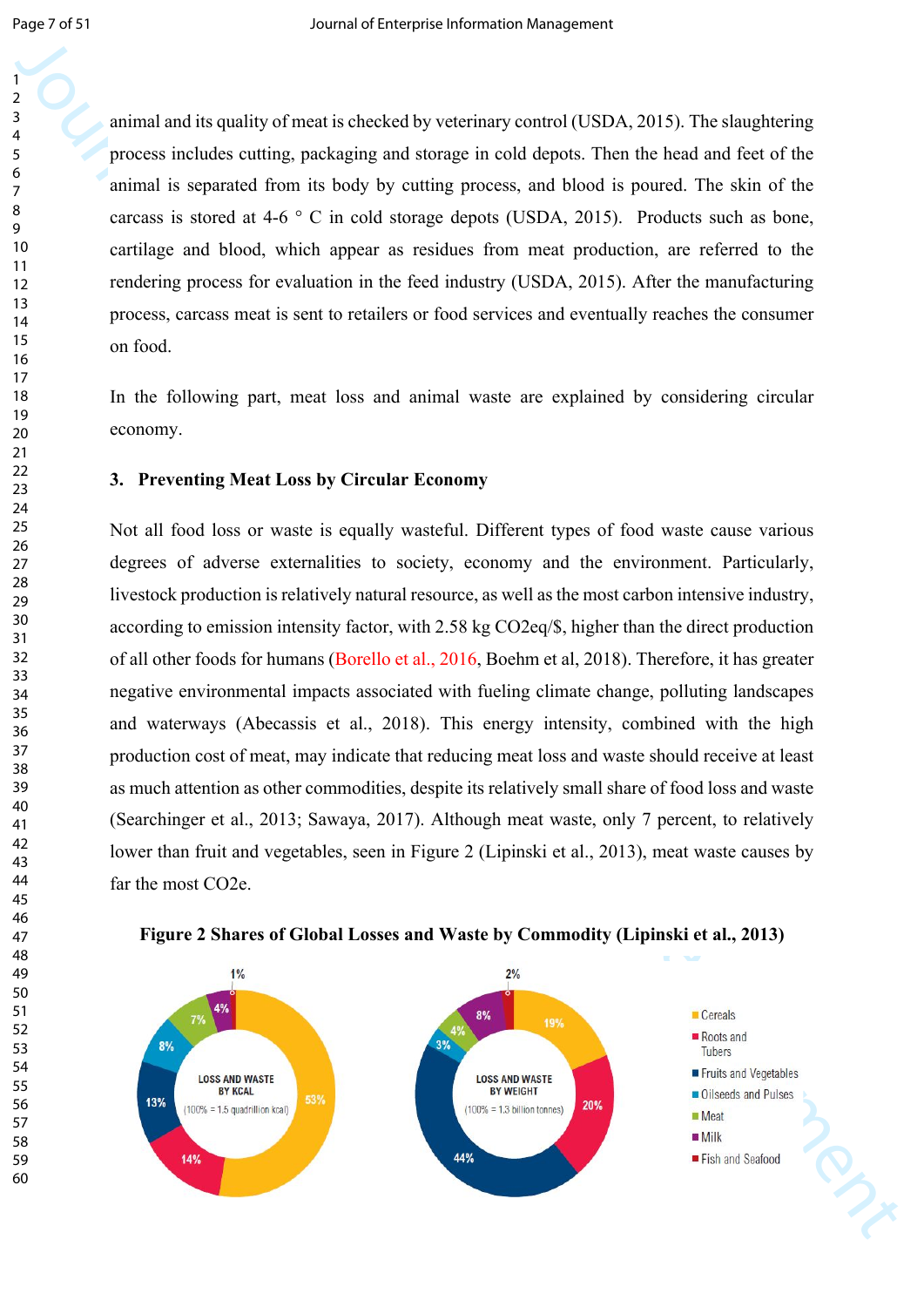In the case of meat and meat products, consumption rates and waste proportions per capita are highest in industrialized countries. This waste at the consumption level account for approximately half of total meat loss and waste (FAO, 2011). However, the amount of energy required for meat production is significantly higher than for plant-based food production because farms use a lot of diesel fuel and other utilities from fossil fuels in order to feed and maintain livestock, and plant and harvest animal feed crops. If meat and meat products are wasted during purchasing and preparing stages, these fuels as well as fertilizers are also wasted. Avoiding consumption of meat would significantly reduce associated GHGe in food system (Boehm et al, 2018; Xue et al., 2019). Consequently, not only the amount, but the types of food being wasted is an important consideration.

Journal of the teacheristic contents and weakly and weakly propositors per capita as the best of Equilibritis of contents in the season of the season in the last the season in the season in the season in the season in the Meat is generally subject to a long production and distribution chain, and as a product it can be adulterated with other animal meats, and easily contaminated with bacteria. As a relatively sensitive product, meat is highlighted by major food crises and safety scandals, such as the BSE (or commonly called mad cow disease), Escherichia coli contamination, avian flu, and replacing beef with horsemeat, or pork meat contained halal products (Marucheck, et al., 2011, Stamatis et al., 2015). Meat can quickly become wasted, unless properly processed in the system with proper storage, handling and distribution of the meat product. Above mentioned inefficiencies of meat the economy cost trillions of dollars globally, and even more if social and environmental cost are added. On the other hand, there is increased public awareness about the origin and quality of meat. Therefore, establishing transparency in meat supply chain is necessary to guarantee the safety, quality and consumer faith in meat products (Kassahun, et al., 2014). Furthermore, implementing circular economy in food supply chain can be a solution to tackle the meat waste problem. The circular economy briefly means reuse, repair, refurbishing and recycling of the existing materials and products, so that wastes, become a resource (Jurgilevich et al., 2016; Jakhar et al., 2018). The goal of circular economy is to generate more value and economic opportunity with less material and energy consumption (Jakhar et al., 2018; Sharma et al., 2019). More specifically, progress towards circular economy in food production system means waste prevention, better recycling, and sustainable management of nutrients. The circular food economy aims at the efficient use of resources, as well as creativity in inventing uses for food waste and food surplus (Jurgilevich et al., 2016). Meat waste at the pre-consumer and consumer stages can be evaluated in the frame of circular economy, although some regulations and laws prohibit meat waste processing, which can limit the possibility of achieving a fully circular system in the meat supply chain (Borello, 2016).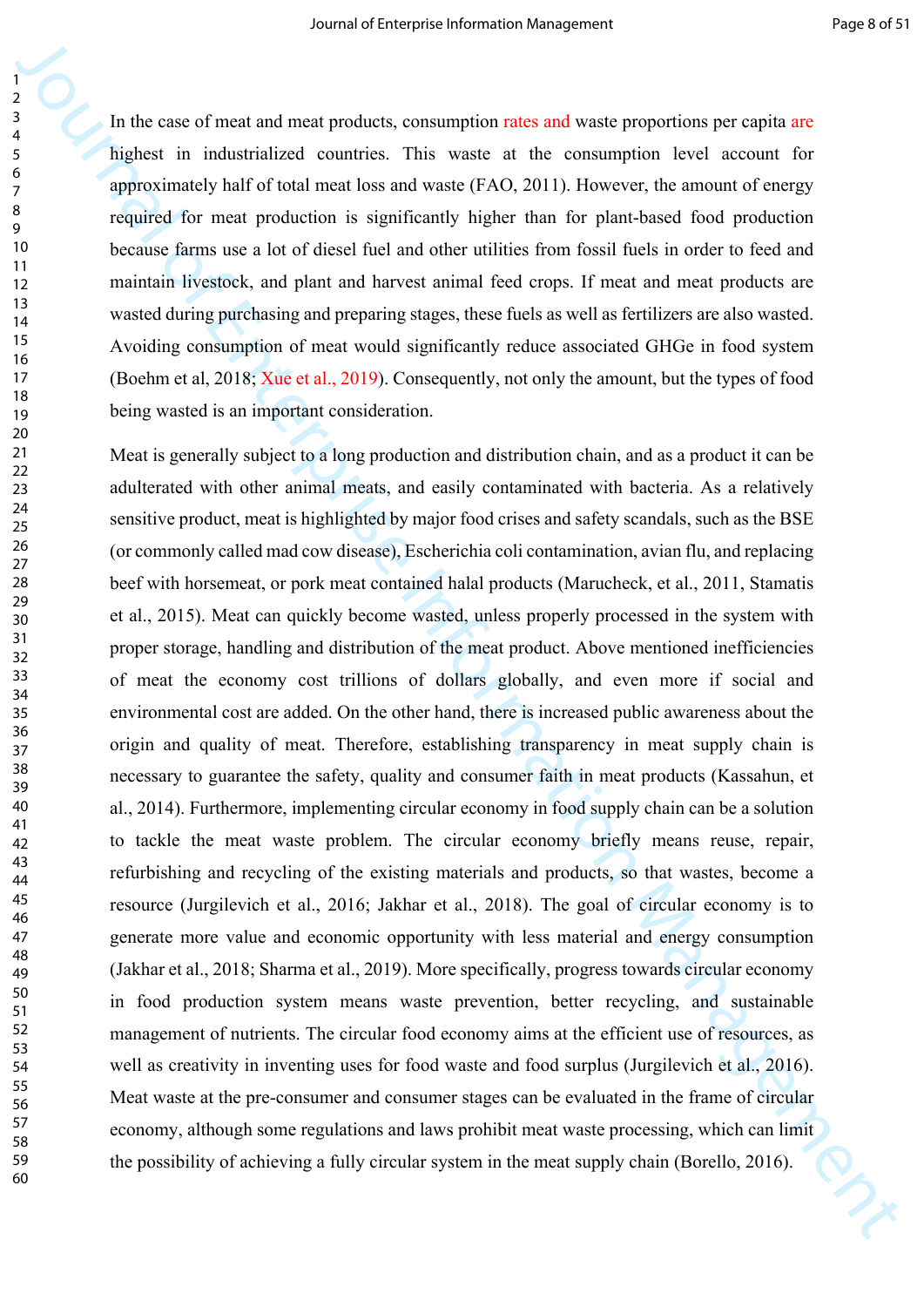In the following section, animal waste based on byproducts is explained in detail.

#### **3.1. Animal Waste**

Disposal of waste in the food processing industry or by-product management causes problems in terms of sustainability (Russ and Pittroff, 2004). For a sustainable environment, a waste management system should be established to provide economic benefits to individuals and countries, helping to minimize the harmful effects of degraded materials on the environment and human health. It is important to classify waste according to its source, composition and properties; to design, install and operate collection, transportation and disposal systems; to integrate recoverable substances into the economy, and to produce energy from these wastes.

Animals can play an important role in the meat supply chain, by turning food waste into edible proteins. Animal wastes consist of feces of animals such as cattle, horses, sheep and chickens, dead animals, slaughterhouse losses and waste generated during processing of animal products (Jayathilakan et al., 2012). Although there are wastes caused by animal deaths, most of the animal wastes occur during slaughter in the meat industry (Jayathilakan et al., 2012).

Journal of the single-term is easy to the system of the system of the system of the system of the system of the system of the system of the system of the system of the system of the system of the system of the system of t Slaughterhouse waste consists of inedible parts of animals obtained from meat and blood, bone, and other animal by-products (Franke-Whittle and Insam, 2013). Inedible animal tissues (tendons, organs, blood vessels, integers, bone, feathers, ligaments) correspond to almost 50% of the slaughtered animal (Franke-Whittle and Insam, 2013). The two main uses of traditional waste as fertilizer or animal feed (Russ and Pittroff, 2004). However, many slaughterhouse wastes are generated worldwide, and these wastes are improperly disposed of because they are too costly to utilize in the sector. Such practices cause environmental problems (Arvanitoyannis and Ladas, 2008). Instead of other wastes of by-products, blood and bone are crucial resource for animal husbandry in terms of feed, including protein and iron (Jedrejek et al., 2016). The share of blood and bone by-products is 3,5% and 8% respectively (FAO,1992).

In addition, blood and bone from animal wastes arising in slaughterhouses are important in terms of their potential as raw material for fertilizer, animal feed, biodiesels or raw material for other sectors, such as medicinal, furniture, pharmaceutical (Jedrejek et al., 2016). In Figure 2, the cyclical nature of blood and bone wastes is shown. Blood and bone wastes from animals can be converted into animal feed or fertilizer.



**Figure 3. Circular Motion of Blood**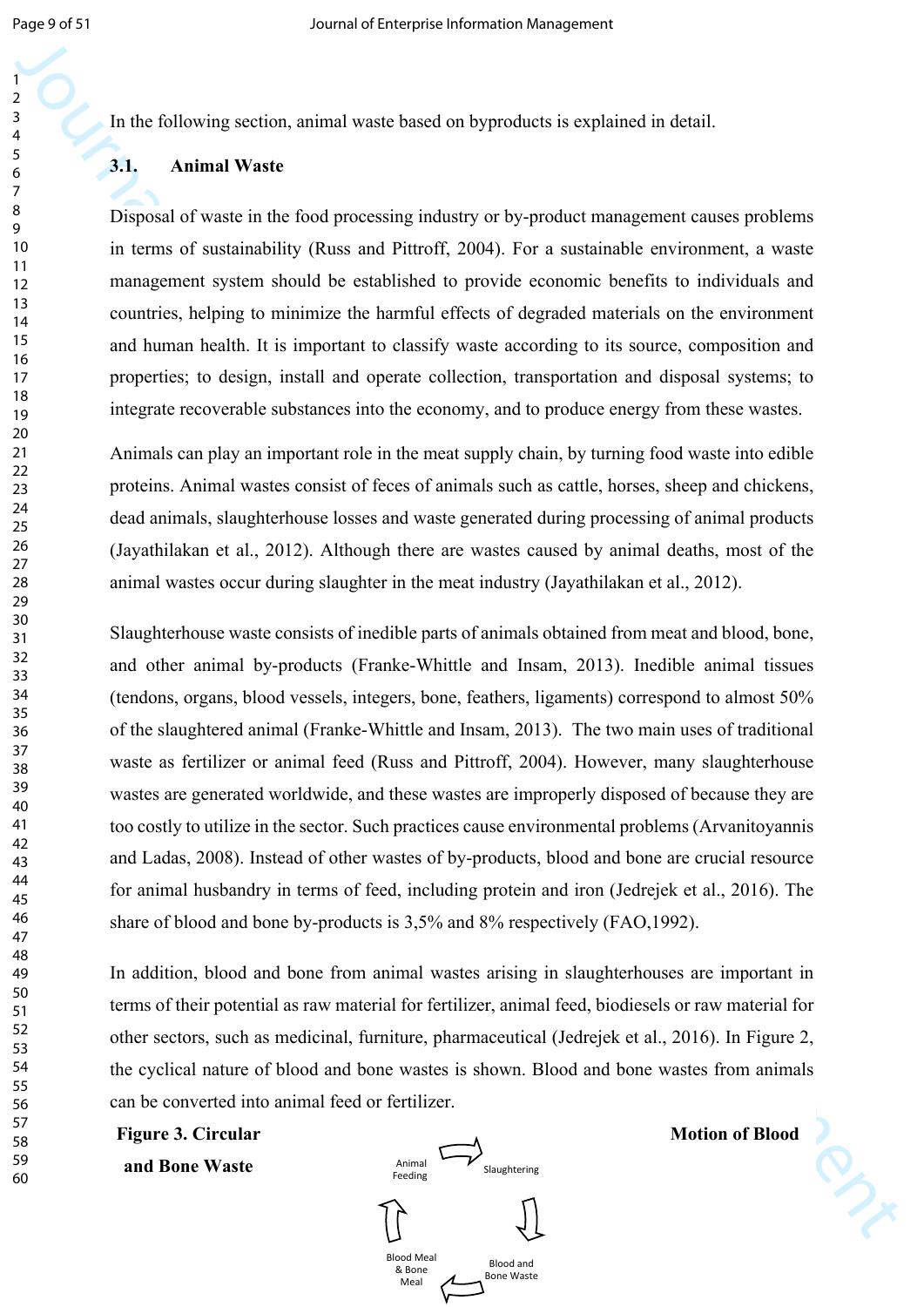**Formal of Enterprise Interpretation** in the set of the members and is an important effekt by-product for<br>the member of Enterprise Institute Interpretation [M](http://tureng.com/tr/turkce-ingilizce/ministry%20of%20food%2c%20agriculture%20and%20livestock)anagement work and the shape members and the stress and the stre Animal blood contains high levels of iron and protein and is an important edible by-product for animals (Jedrejek et al., 2016). On the other hand, when compared with other slaughtering process wastes blood has the highest pollution load (FAO,1992). Blood can be used as fertilizer and feed. Blood is used as blood meal in animal feed (Jayathilakan et al., 2012). Protein supplementation is used as a milk substitute, vitamin stabilizer etc. (Jayathilakan et al., 2012). Moreover, blood can be used in other sectors, such as medicinal, biodiesels and pharmaceutical.

Furthermore, bone is another slaughterhouse animal waste. Bone meal is a source of minerals, amino acids, and vitamin B12 in animal nutrition. Bone meal-processed protein products have the potential to be used to make cutlery handles, and collagen i.e. uses other than animal feed, and is also used as poultry feed (Auvermann et al., 2004; Irshad et al., 2015). In addition, bone is a raw material for other sectors, such as furniture and medicine.

In the following section, meat loss in Turkey is explained in detail as problem definition.

#### **4. Problem Definition**

In this part of the study, general information about meat sector in Turkey is given and the meat sector in Turkey is analyzed in detail.

#### **4.1. Meat Sector in Turkey**

Turkey is an agricultural country, which has valuable agricultural resources, and the food industry is the major sector (Ministry of Food, Agriculture and Livestock, 2018), and essential for the economy. Animal husbandry has a prime position within Turkey's economy for two reasons. It provides a balanced diet and its outputs can be used as raw materials in many sectors (Ministry of Food, Agriculture and Livestock, 2018).

Livestock, i.e. animals raised on farms for commercial sale, includes cattle, sheep, goats, cows, and chickens (Thorntons, 2010). The products that are required for human health and nutrition are animal products. Especially, red meat is a common source of protein, iron, zinc and contains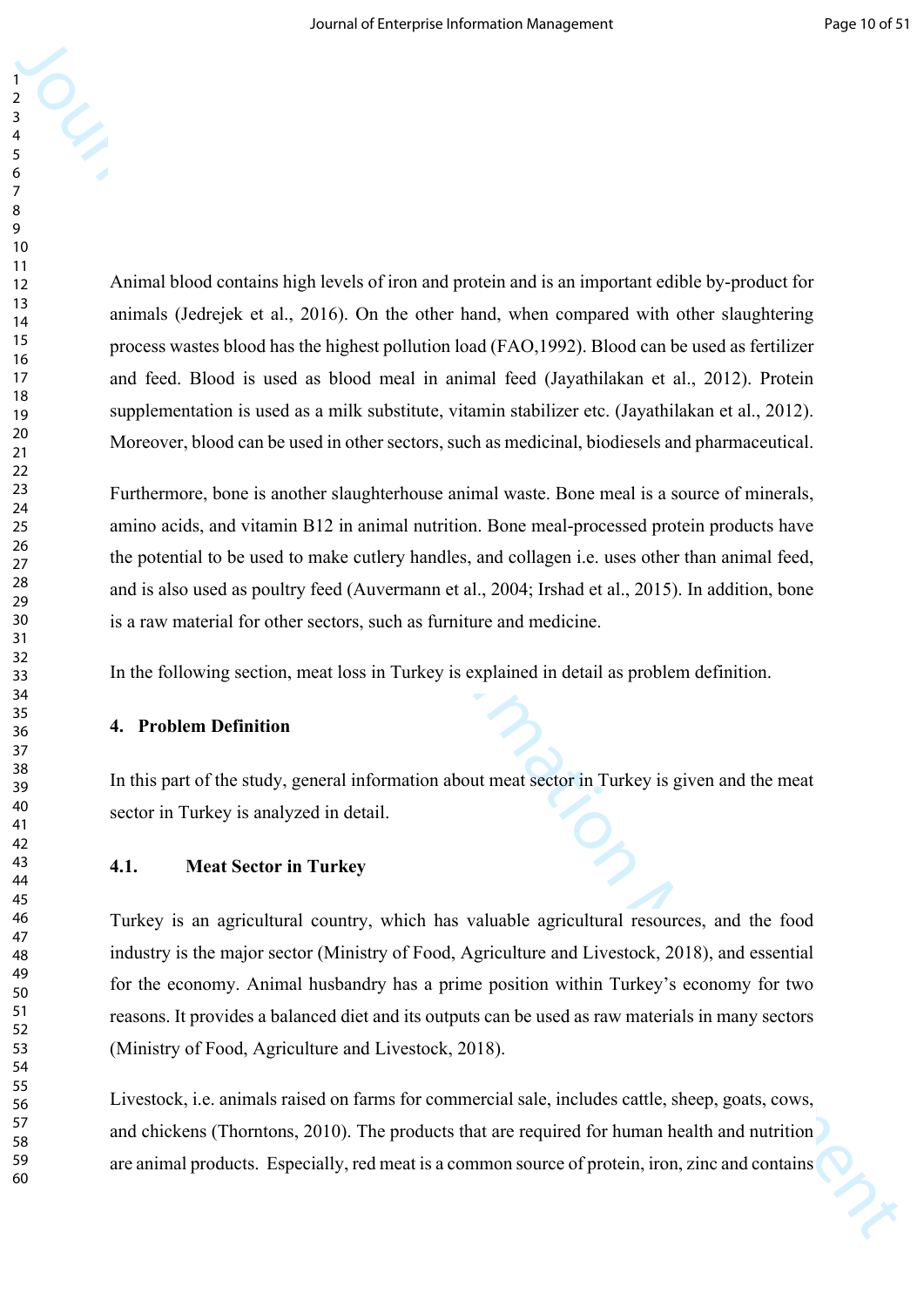B group vitamins (Sharma et al., 2013). It helps to decrease the nutritional deficiencies and is the most valuable source of animal protein. Moreover, it is often consumed because its benefits are known in Turkey. Red meat are cattle, sheep, buffalo in Turkey (Us, 2010).

Cattle accounts for 88% of the total red meat production in Turkey. Moreover, according to FAO statistics, Turkey accounts for 12% of the EU cattle population with only France and Germany having greater number (FAO, 2017). For this purpose, the article is focused on importance of cattle for Turkey.

Cattle has the benefits such as year-round milk production, its suitability to different climatic zones, and economic value of its meat. To these reasons, cattle is more important than buffalo and sheep for Turkey. In addition, according to FAO data, cattle raising provides 83% of world milk production and 21% of meat production in 2016, and it has a large share in nutrient production (FAO, 2017).

According to TUIK (2018) data, the meat production (tons) and the number of slaughtered cattle in Turkey is shown in Figure 4.





As seen in Figure 4, the number of slaughtered cattle increased between 2010 and 2014. Due to the livestock import regulation applied by the government in 2010 to meet increasing red meat demand in Turkey. However, the import regulation failed to meet demand in Turkey, since the slaughtered animals could not be replaced due to increased input costs, such as feed, medicine, fuel. Moreover, in addition to domestic animals, imported livestock are also slaughtered. However, this regulation was insufficient due to the relatively increasing demand. After that, in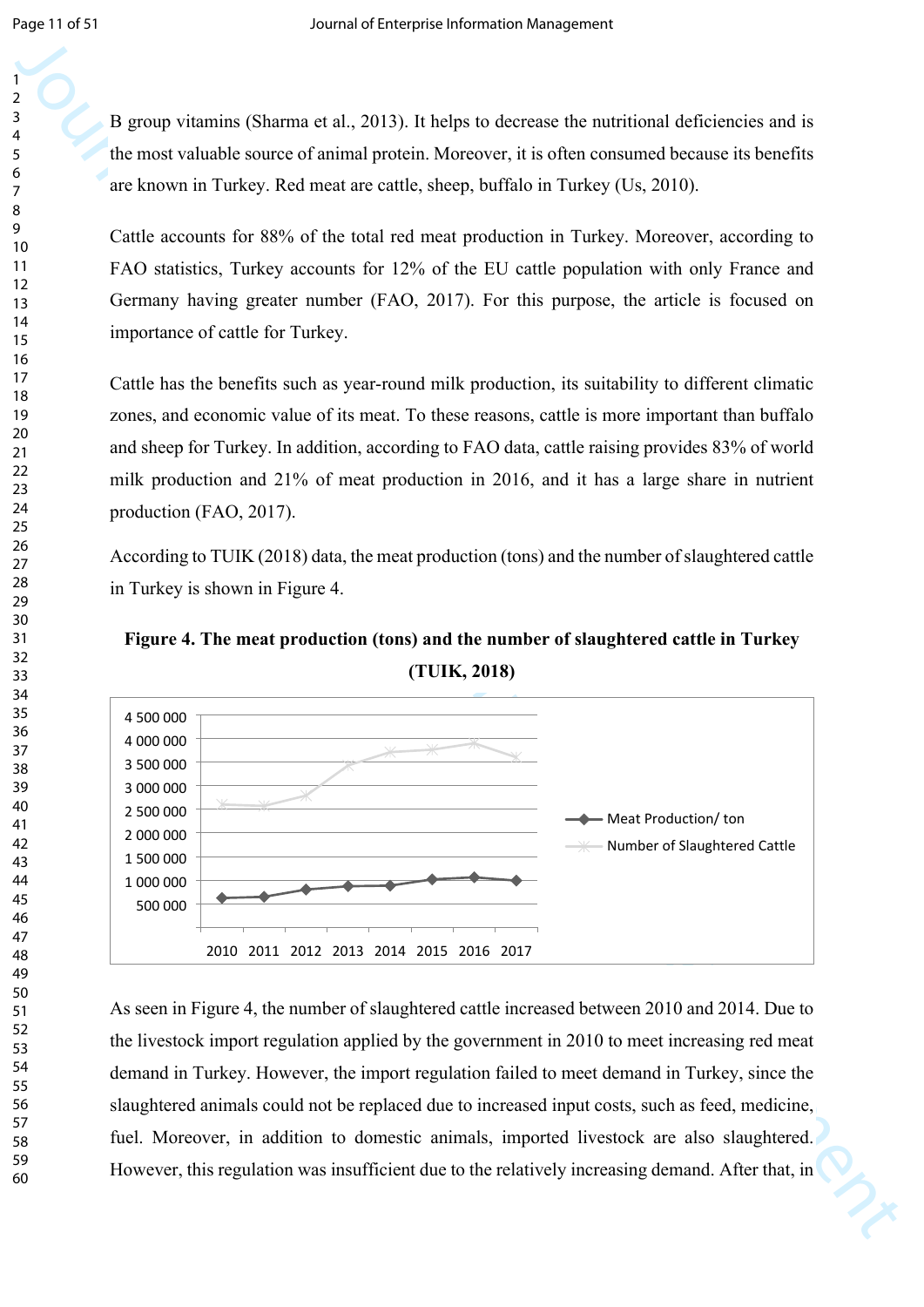order to decrease red meat prices in Turkey and to meet customer demand from consumers, carcass meat import regulation was permitted by the government on August 2014. Import regulation temporarily increased the amount of meat available and reduced prices, but after 2014, the number of slaughtered cattle stabilized, and meat production decreased. In 2017, total amount of red meat production decreased to 982.487 tons, and the number of slaughtered cattle decreased to 3,602,115 (TUIK, 2018). According to TUIK (2018) data, countries that imported carcass meat to Turkey are as follows: Poland (83%), France (14%) and others (3%).

Import regulation failed to reduce meat prices, its main aim. Cattle carcass meat prices and consumer cattle prices are shown in Figure 5.





As shown in the Figure 5, for 2014, 2015, 2016 and 2017, cattle carcass prices are calculated as 18.07 TL/kg, 22.67 TL/kg, 24.22 TL/kg and 25.83 TL/kg respectively. Moreover, consumer cattle prices are calculated as 28.43 TL/kg, 35.82 TL/kg, 38.42 TL/kg and 41.63 TL/kg (TUIK, 2018).

3<br>
Houstin is about a most model move in Turkoy and to meet column domain from consumer,<br>
consume and impact for Enterprise Information of the government in Angust 2014. In gond<br>
or regulation transportably increased the As seen in the figures, the Turkish red meat sector has structural problems that cannot be resolved by just establishing import regulations. The red meat sector in Turkey based on local farmers and local producers; fluctuations in the production of local farmer and producers cause structural problems and, problematic environment. Although the governmental subsidies and support for livestock has increased, untrained the uneducated employees and the continuation of migration to the city are the obstacles to the sector (Aydogdu and Kucuk, 2018). In addition, after import regulations, dependency on other countries, and the lack of enthusiasm of local farmers and producers cause problematic environment in Turkey. Two major regulations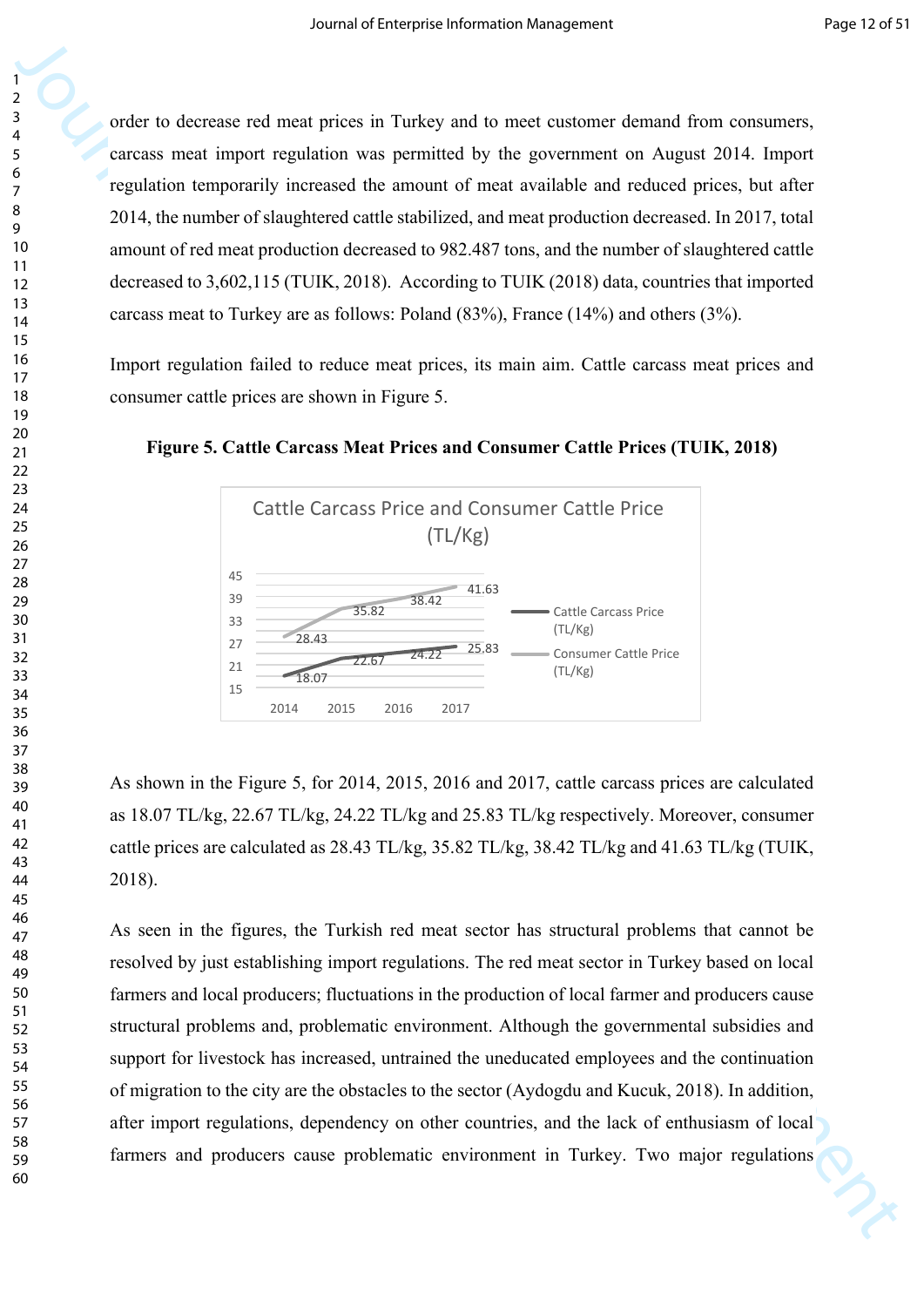Journal of the system of the system of the system of the system of the system of the system of the system of the system of the system of the system of the system of the system of the system of the system of the system of regarding Turkey's red meat sector, have added to difficulties for local farmers and producers in Turkey. One was livestock import in 2010 and the other was carcass red meat import in 2014. Important fact for Turkey's red meat sector are animal deaths resulting from the disease, inadequate governmental controls, lack of attention to hygiene, the informal nature of slaughterhouses, lack of knowledge about technology and slaughtering processes, and the losses and wastes due to the absence of regulation (Ministry of Food, Agriculture and Livestock, 2018). Furthermore, by-products i.e. skin, blood, bone, feet, fatty issues are disposed of in Turkey, although most can be used as raw material in other sectors, e.g. production of biodiesel or feed for animals. Especially, bone and blood waste can be transferred to feed, fertilizer or raw material in other sectors (Jayathilakan, 2012). For all these reasons, the number of animals decreased, and losses in the meat sector increased due to improper cutting procedures, unhygienic conditions, informal slaughterhouses, and lack of trained labor. Turkey's competitive advantage is low in the sector since cause a confused environment. To sum up, chaos in Turkey's red meat sector in Turkey was caused by structural problems that were not adequately addressed by the livestock import in 2010 and carcass red meat import in 2014 legislation. These solutions were part of the linear economy, and did not consider sustainability, and eventually did not work out. Therefore, local farmers and local producers lost their source of income. According to FAO Turkey (2013b), the biggest meat loss occurs in the initial stages of meat supply chain at the level of farmer, slaughterhouse and meat processor in Turkey, and this loss accounts for about 10%. Small and fragmented farms, and lack of cooperation culture are generally indicated as the most important reasons for food losses. Nonetheless, new production systems for sustainable agriculture are much more knowledge intensive, requiring farmers to learn to use additional technologies, management methods, risk avoidance plans, financial literate and familiar with environment protection practices (Jöhr, 2012). Most farmers use still traditional methods with outdated farming practices, and avoid using new agricultural system and technologies (Salihoglu et al., 2018). Furthermore, the aging of Turkish farmers is an important issue since the young generation tends give up farming and move to cities, likewise, many developing countries suffer the same phenomenon: a massive brain drain from rural to urban areas (Jöhr, 2012, FAO, 2013b).

As mentioned before, the structural problems of the sector, and temporary solutions such as import regulations, not only made the country dependent on imports, but also failed to stop the increase of consumer meat prices. This damaged farmers' income sources and decreased productivity in meat production. In this study, it is aimed to find solutions for the structural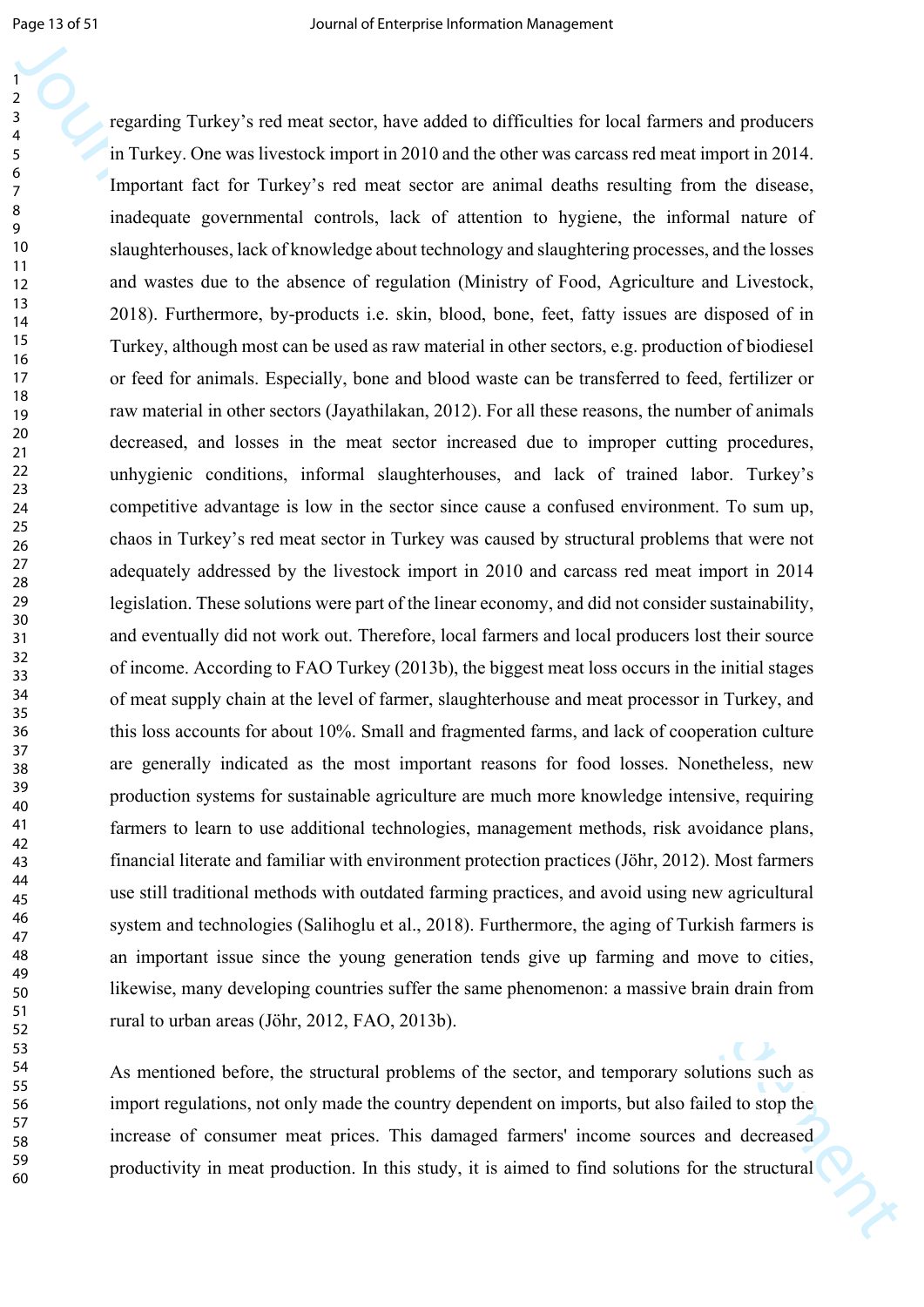problems in the sector and to provide additional income sources via circular and sustainable approaches. From the point of circular view, bone and blood waste, discussed in the Animal Waste Section, will be examined here.

To do so, firstly, it is crucial to predict the number of slaughtered cattle, and secondly, the amount of bone and blood waste caused by slaughtering process, to create a roadmap for eliminating meat sector losses, and benefit from byproducts based on sustainability goals.

Journal of the scale and is provide additioned income sources via circular and setsmantive propositions. Final the point of Gircular tries and blood weats, discussed in the Animal Warge Scalins. Final the point of Scalins This study is an investigation of the effect of irregularities and problems in the red meat sector. In the literature, there are studies about consumption of the red meat in Turkey (Adisen, 1999; Atay et al., 2004, Yaylak et al., 2010), consumer perception in red meat sector (Tosun and Hatırlı, 2009; Saçlı, 2018), analysis of red meat prices based on regions in Turkey (Kan and Direk,2004). However, here is a notable lack of forecasting-based studies relating to the red meat sector in Turkey. For this purpose, the losses from structural problems, inappropriately trained cutters, lack of technology, and loss of byproducts (blood and bone) is revealed with numeric data.

Therefore, in this study, Grey method is used for the prediction of the amount of slaughtered cattle, and bone and blood waste, to emphasize the growing problems in red meat sector in Turkey. Grey method is expedient method for explaining the potential problems from losses due to the fluctuating environment in the sector in Turkey. Grey System Theory (GST) is appropriate for discrete data and uncertain systems, since GST is related with incomplete information in the research area (Song and Li, 2008; Liu et al., 2012). Moreover, grey prediction method is practical for dealing with inaccuracy and partial knowledge, as in the real world (Wen, 2004; Liu and Forrest, 2007).

Moreover, traditional estimation methods include Box Jenkins methods, regression analysis, or neural networks. In order to get correct results these methods require large scale statistical data (Chiang, 1997; Song and Li, 2008). However, the mixed and problematic structure in the Turkish red meat sector makes it difficult to predict the actual losses in by-products, preventing the use of traditional statistical methods. In addition, the method is appropriate for the study since the analysis includes analysis of error, which is low in this study, to indicate the reliability of the method, as mentioned in Grey Prediction Section.

Furthermore, other alternative methods for example system dynamics modelling can be used for problematic problems in uncertain environment (Sterman, 2000). Dynamics system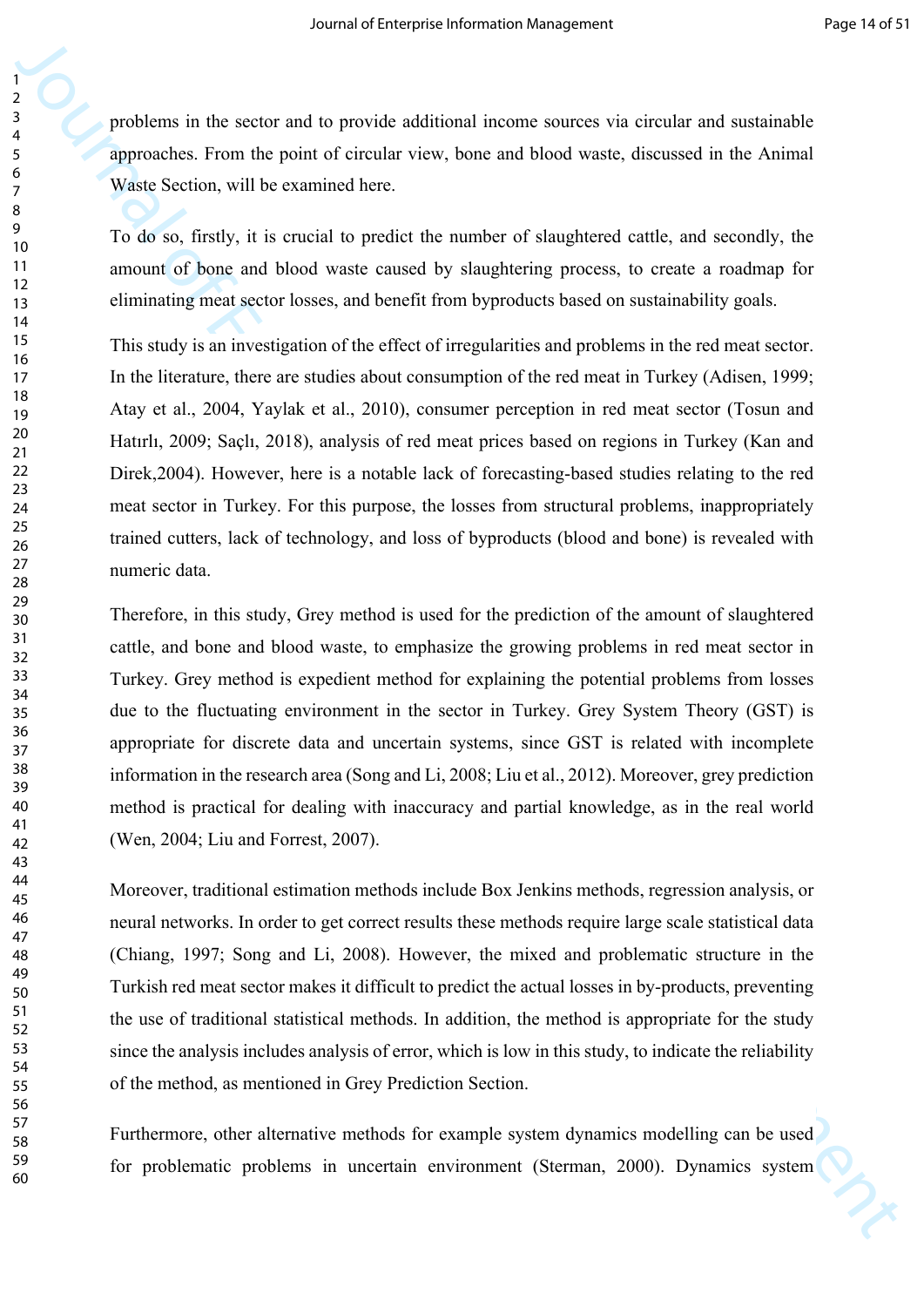modelling is similar to Grey Prediction in that it is more reliable (Lyneis, 2000). It was designed to understand the behavior of the systems (Aiguer et al., 2013). "Dynamics" refers to "changing over time" (Barlas, 2002) and can be used in many different fields, e.g. social science, engineering and economics when there is problematic environment with interrelations can haven many elements (Saraji and Sharifabadi, 2017). The three main steps of system dynamics modelling forecast are defining the problem, designing dynamic hypothesis to describe the causes of the problem, and developing a problem formulation which is used as a simulation to analyze different scenarios (Aiguer, 2013; Nair and Rodrigues, 2013; Saraji and Sharifabadi, 2017). System dynamics modelling includes feedbacks, causal relationships, analysis, simulation and different scenarios to understand fluctuations across different data (Aiguer et al., 2013). However, system dynamics modelling has some drawbacks: it needs other tools to forecast, and requires expert modelers (Suryani, 2012). Furthermore, discontinuities are not calculated in the system (Barlas, 2002; Suryani et al., 2012).

Journal of the state of the state of the state of the state of the state of the state of the state of the state of the state of the state of the state of the state of the state of the state of the state of the state of th Compared to Grey Prediction, system dynamics modelling requires more data to analyze interrelations between elements of the problematic environment. System dynamics modelling is more suitable when there are many parameters, and understands their interrelations is essential for forecasting (Lyneis, 2000; Aiguer et al., 2013; Saraji and Sharifabadi, 2017). In addition, although used in a short-term forecast, system dynamics modelling is more useful for long-term forecasts (Lyneis, 2000). Although both grey prediction and system dynamics modelling can be used in problematic systems, the system dynamic modelling is a more comprehensive model (Nair and Rodrigues, 2013). Therefore, it needs more data for the study. In this study, only 4 years which is inadequate for data are available, system dynamics modelling to be built and understand the relations within the study. System dynamics modelling is a comprehensive scenario-based model and it is a computer-based system which uses simulation (Nair and Rodrigues, 2013); however, in this study it is only aimed to forecast losses in red meat sector in Turkey, without forecasts different parameters and therefore scenariobased models are not applicable. Although not used in the study, the model can be applied for different scenarios, and when different parameters will be forecasted. Moreover, in this way, there is no consideration of meat consumption in relation with any other parameters.

To achieve this aim, considering the condition of Turkey's red meat sector and from circularity point of view, in this study, Grey Prediction is firstly used to predict the number of slaughtered cattle, and secondly, to predict the amount of bone and blood waste caused by improper cutting.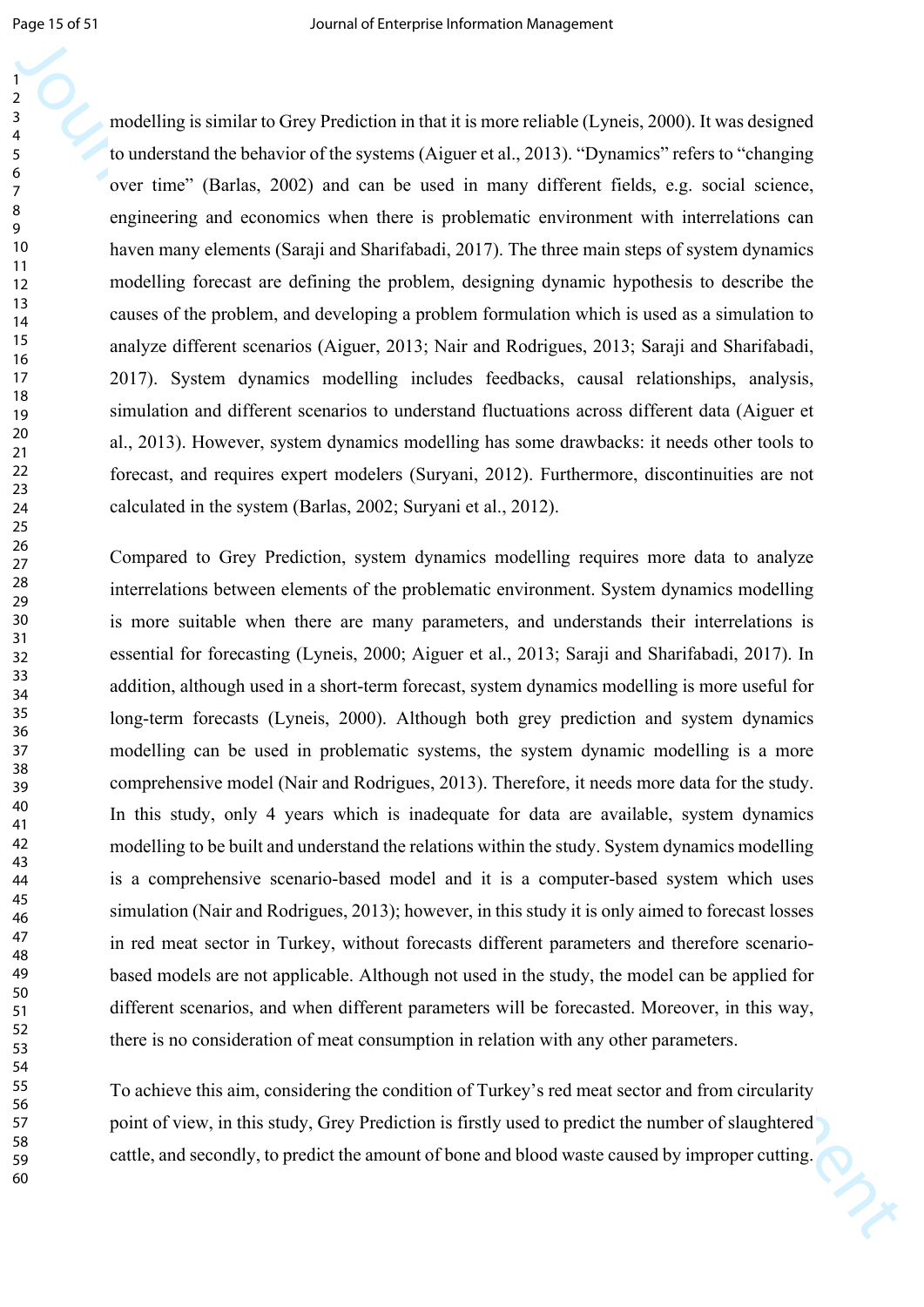By using Grey Prediction, the structural problems of the red meat sector in Turkey is emphasized with numerical data to show the current status of the red meat sector in Turkey. To understand and find solutions for the problematic environment, it is necessary to know future values about the sector.

In the following part Grey Prediction is explained in detail.

#### **5. Grey Prediction & GM (1,1) Rolling Model**

The grey system theory is proposed by Ju-Long Deng in 1982. Grey numbers are represented as known or unknown information in grey system theory. A system that can be fully known is described as white, unknown, as black, and partially known, as grey (Papageorgioua and Salmeron, 2012; Bayramoğlu and Hamzacebi, 2016). The grey system is practical when there are uncertain systems (Liu et al., 2012).

By using Givey Prediction, the studient profelence of the real most section in factory is the conduction of the model distance of the real most section in the stress of the conduction Management Case of the stress in the GM (1,1) is used for time series problems, and it is defined as a first-order univariate estimation model (Cui et al., 2013). GM (1,1) model is preferred for time series forecasting since it is practical for problematic system within a limited data (Cui et al., 2013). GM (1,1) model is "Grey Model First Order One Variable" in the literature Mostafaei and Kordnoori (2012). The GM  $(1, 1)$  model needs only four recent sample data to make forecast (Hu, 2017; Liu and Forrest, 2007; Hui et al., 2013; Li et al., 2011). The grey model can be presented by GM (n,h) model. In this model, "n" represents the degree of grey differential equation and "h" symbolizes the number of the variables. GM (1,1) model is sub pattern of grey models. The Rolling GM  $(1,1)$  model is preferred to GM  $(1,1)$  model. GM  $(1,1)$  model is less recommended and more inaccurate because it does not consider fluctuations in data. The Rolling GM (1,1) model takes consideration of changes in data (Hsu, 2011), and is therefore used in this study.

Rolling GM (1,1) model has the following steps;

**1**<sup>st</sup> **Step:** Original data set  $(x_0)$  is expressed as:

$$
x_0 = (x_1^0, x_2^0, \dots, x_n^1) \tag{1}
$$

In the notation;  $x_0$  = non-negative sequence and n = sample size of the data set.

$$
x_0 k \ge 0 \quad k = 1, 2, \dots, n
$$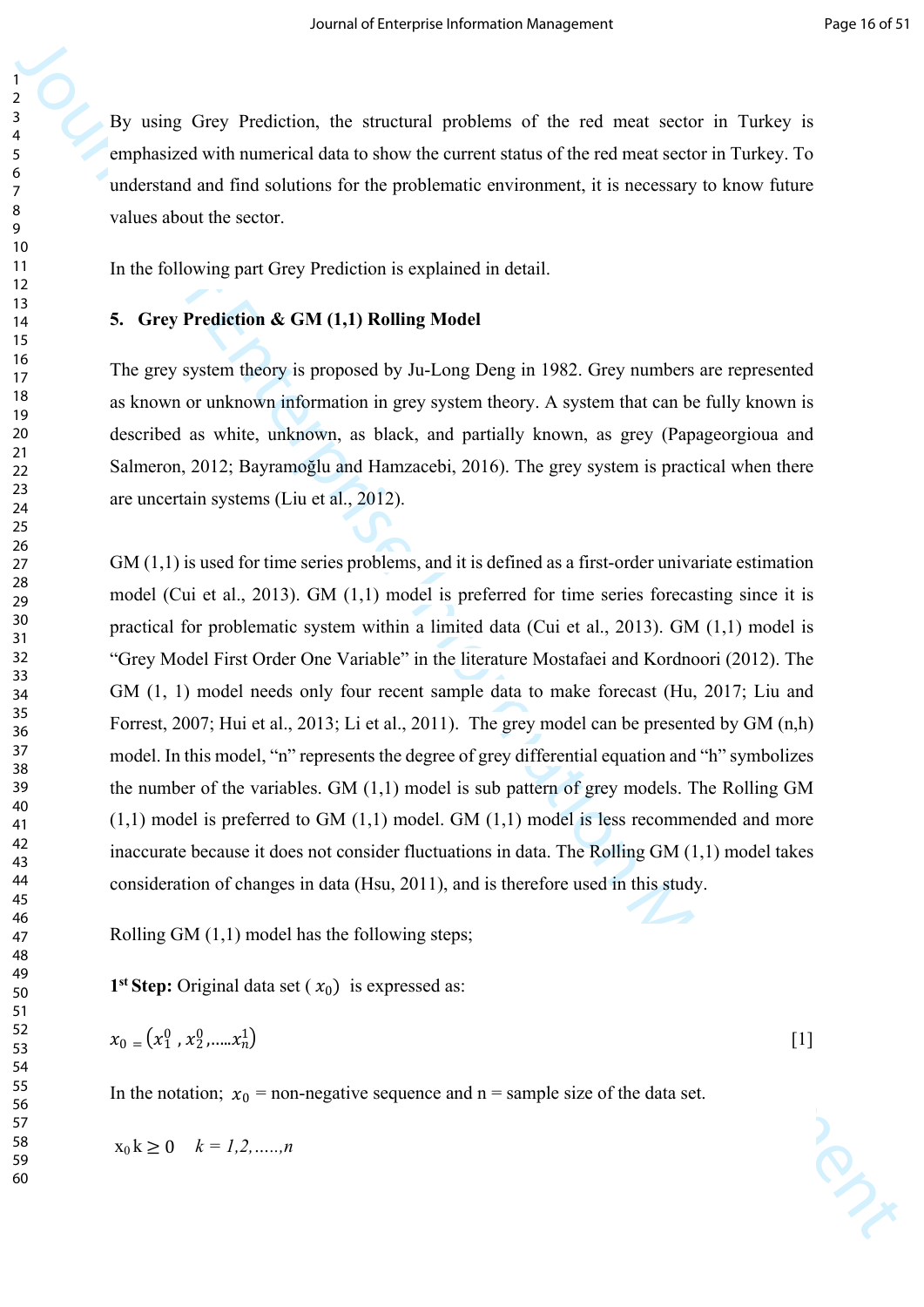$$
x_k^1 = \sum_{i=1}^k x^0 i
$$

$$
x_k^1 = x_1^1, x_2^1, \dots, x_n^1 \tag{3}
$$

$$
z_k^1 = 0.5x_k^1 + 0.5x_{(k-1)}^1
$$

$$
k=1,2,......,n
$$

$$
z_k^1 = z_1^1, z_2^1, \dots, z_n^1 \tag{5}
$$

| $x_k^1 = \sum_{i=1}^k x^{0_i}$                                  |                                                                                                                  | $[2]$ |
|-----------------------------------------------------------------|------------------------------------------------------------------------------------------------------------------|-------|
| $x_1$ series is expressed after calculating the AGO for $x_0$ . |                                                                                                                  |       |
| $x_k^1 = x_1^1$ , $x_2^1$ , , $x_n^1$                           |                                                                                                                  | $[3]$ |
|                                                                 | 3 <sup>rd</sup> Step: In this step, $z_k^1$ of $x_k^1$ means that generated mean sequence is calculated by using |       |
| Equation 4 and it is expressed as in [5].                       |                                                                                                                  |       |
| $z_k^1 = 0.5x_k^1 + 0.5x_{(k-1)}^1$                             |                                                                                                                  |       |
|                                                                 |                                                                                                                  |       |
| $k = 1, 2, \ldots, n$                                           |                                                                                                                  |       |
| $z_k^1 = z_1^1$ , $z_2^1$ , , $z_n^1$                           |                                                                                                                  | [5]   |
|                                                                 | 4th Step: Before moving other steps, a and b parameters is found for analytical solution of                      |       |
|                                                                 | corresponding grey equation. Firstly, a and b are calculated with 2 different ways Least Square                  |       |
|                                                                 | Method or Parameter Method (Wen, 2004; Chen and Chang, 2000). In this study, Least Square                        |       |
|                                                                 |                                                                                                                  |       |
|                                                                 | Parameter Method will be applied. Therefore, equations for Least Square parameter method are                     |       |
| expressed as below:                                             |                                                                                                                  |       |
| All data are substituted as Equation 7 with using Equation 6.   |                                                                                                                  |       |
| $b = x_{(k)}^0 + az_k^1$                                        | [6]                                                                                                              |       |
| $x_{(2)}^0 = az_2^1 + b$                                        |                                                                                                                  |       |
| $x_{(3)}^0 = az_3^1 + b$                                        |                                                                                                                  |       |
| $x_{(n)}^0 = az_n^1 + b$                                        | $[7]$                                                                                                            |       |
|                                                                 | After defining equations, x and z series are represented with B and Y matrices as Equation 8.                    |       |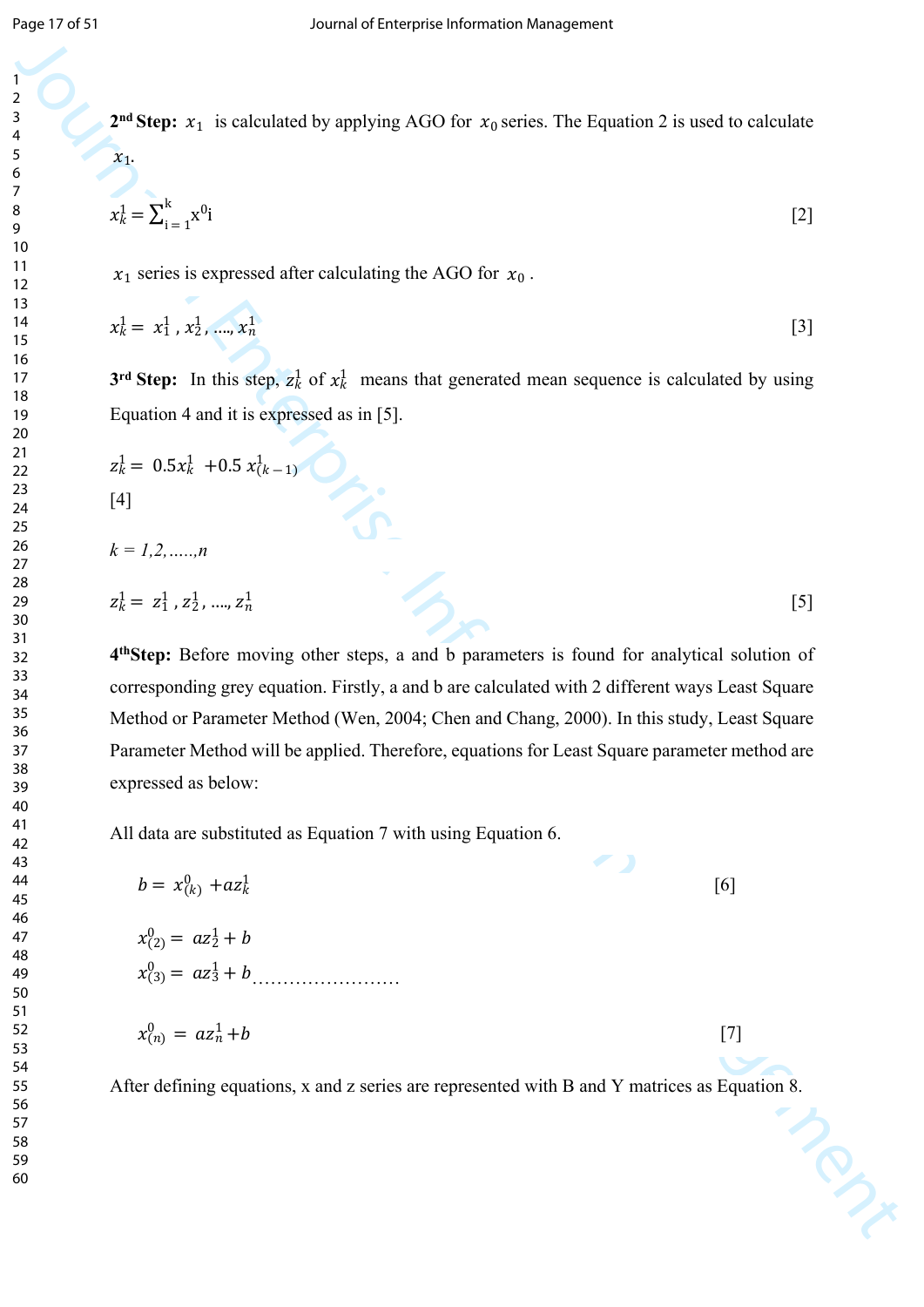$$
\begin{array}{ccc}\nx_2^0 & -z_2^1 & 1 \\
Y = x_3^0 & B = -z_3^1 & 1 \\
x_n^0 & -z_n^1 & 1\n\end{array} \tag{8}
$$

For finding a and b parameters is applying Equation 9.

$$
\alpha = [a,b]^T = (B^T B)^{-1} (B^T . Y) \tag{9}
$$

**5 thStep:** After obtaining a and b parameters, Equation 10, grey differential equation, is applied to calculate predicted data.

$$
x_{(k+1)}^1 = \left[ x_1^0 - \frac{b}{a} \right] e^{-ak} + \frac{b}{a}
$$
 [10]

**6 th Step:** At the last step, the control of the method is making with using Equation 11.

$$
x_{(k+1)}^0 = x_{(k+1)}^1 - x_k^1 \tag{11}
$$

*k = 1, 2, …..,n*

 $x_2^0$  $x_3^0$  $\boldsymbol{\chi}$ 0  $\overline{n}$ 

#### **7 th Step: Error Analysis in GM (1,1) Model**

In GM  $(1,1)$  model, error analysis is needed to determine the average error rate for the prediction. Therefore, while applying error analysis, it is possible to identify the error rate can be seen between actual data and predicted data to continue further studies (Yılmaz and Yılmaz, 2013; Wen, 2004). To calculate average error rate of the model, Equation 12 is used.

$$
e(k+1) = \left| \frac{x_{(k+1)}^0 - \dot{x}_{(k+1)}^0}{x_{(k+1)}^0} \right| x \, 100\%
$$
 [12]

#### **6. Implementation**

As explained in the "Meat Sector in Turkey" section, implementation of the study is focused on the number of slaughtered cattle of Turkey. Since carcass meat imports began in Turkey in August, 2014, the number of slaughtered cattle by farmers is expected to change over the years.

3<br>  $\frac{1}{2}$ <br>  $\frac{1}{2}$ <br>  $\frac{1}{2}$ <br>  $\frac{1}{2}$ <br>  $\frac{1}{2}$ <br>  $\frac{1}{2}$ <br>
For finding a eard b parameters is applying Equation 9.<br>  $\alpha = [a,b]^2 = (b^2b)^{-1}(b^5)y$ <br>  $\alpha = [a,b]^2 = (b^2b)^{-1}(b^5)y$ <br>
59 Steep: Aftercoloniting a eard b paramet Therefore, in this study, GM (1,1) model provided data on the number of slaughtered cattle for Turkey over three years in yearly periods. To facilitate the GM (1,1) model, the number of slaughtered cattle in Turkey in 2018, 2019 and 2020 were predicted to see how carcass meat imports affect these numbers.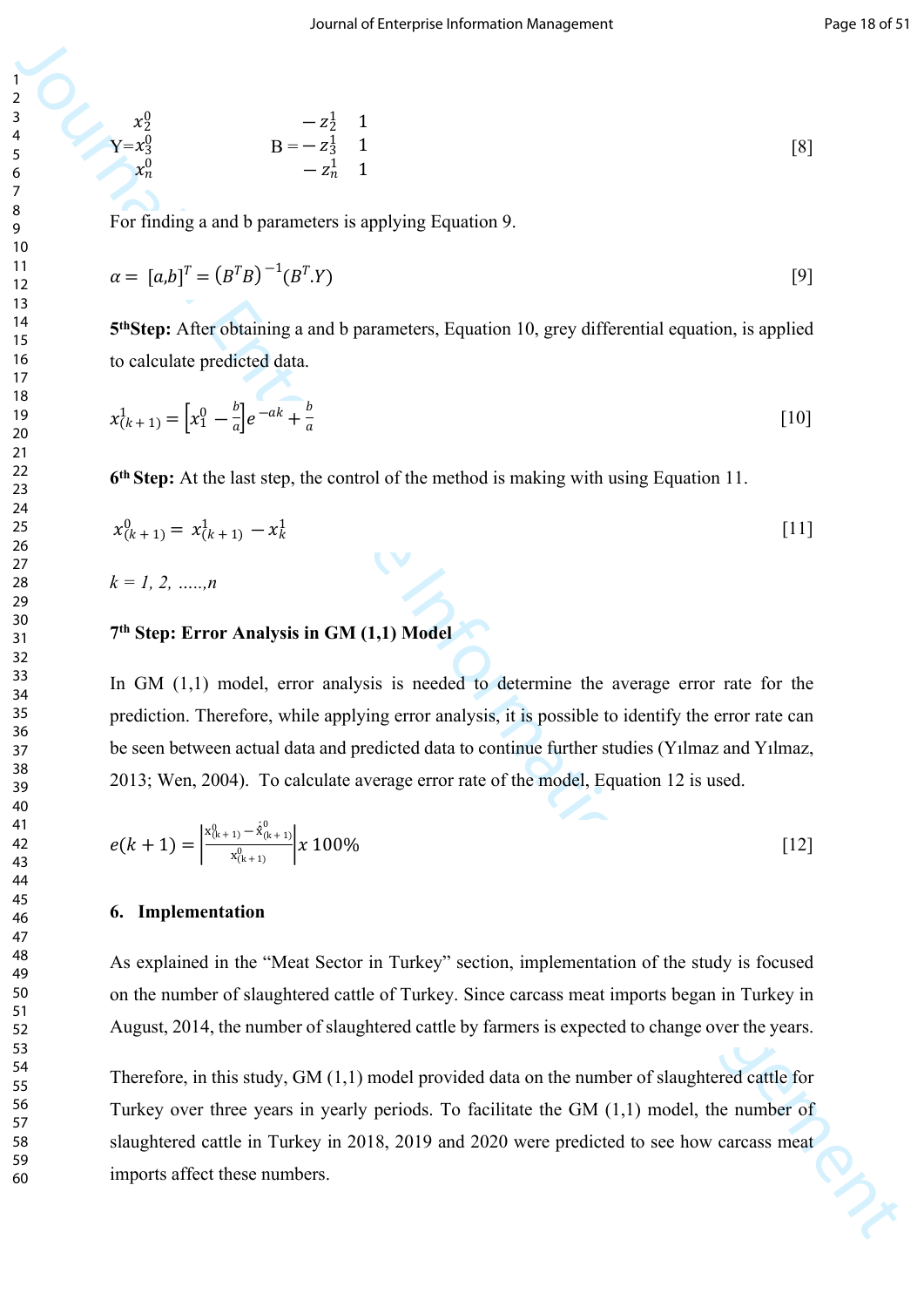In this study, the number of slaughtered cattle is predicted for each of the 3 years after carcass meat imports began, i.e., the number of slaughtered cattle is predicted by using data between 2018-2020.

#### **Table 1 Actual data of the amount of slaughtered cattle in Turkey**

 $X_{(0)}$  original non-negative data series represent as;

 $X_{(0)} = (3,765,077, 3,900,307, 3,602,115)$ 

After determining  $x_0$ ,  $x_1$  was found.  $x_1$  means that new series of the actual data set with finding the AGO, the cumulative sum of the series  $(0)$ .

 $X^{(1)} = (3,765,077, 7,665,384, 7,502,422)$ 

After calculating AGO, the following step was calculation of the generated mean sequence  $z_k^1$ of  $x_k^1$ .

$$
z_k^1 = (5, 715, 231, 7, 583, 903)
$$

The following step was to determine a and b values. To find a and b values, after finding Y and B matrices by using Equation 7, the least square method is calculated.

$$
Y = \begin{vmatrix} 3900307 \\ 3602115 \end{vmatrix} \qquad B = \begin{vmatrix} -5715231 & 1 \\ -7583903 & 1 \end{vmatrix}
$$

Management Management To find a and b values,  $(B^T.B)$ ,  $(B^T.B)^{-1}$  and  $[(Bt.B)^{\wedge} -1]Bt.Y$  is calculated respectively.

$$
(BT.B) = \begin{vmatrix} 9.019E + 13 & -1.3299E + 07 \\ -1.3299E + 07 & 2 \end{vmatrix}
$$

$$
(BT.B)-1 = \begin{vmatrix} 5,72748E - 13 & 3,80853E - 06 \\ 3,80853E - 06 & 25,82504972 \end{vmatrix}
$$

$$
[(Bt.B)^{\wedge} - 1]Bt.Y = \begin{vmatrix} 0.1596 \\ 4812310.582 \end{vmatrix}
$$

After calculations, results are shown as below:

 $a = 0,1596$ 

 $b = 4812310,582$ 

 $e = 2.7183$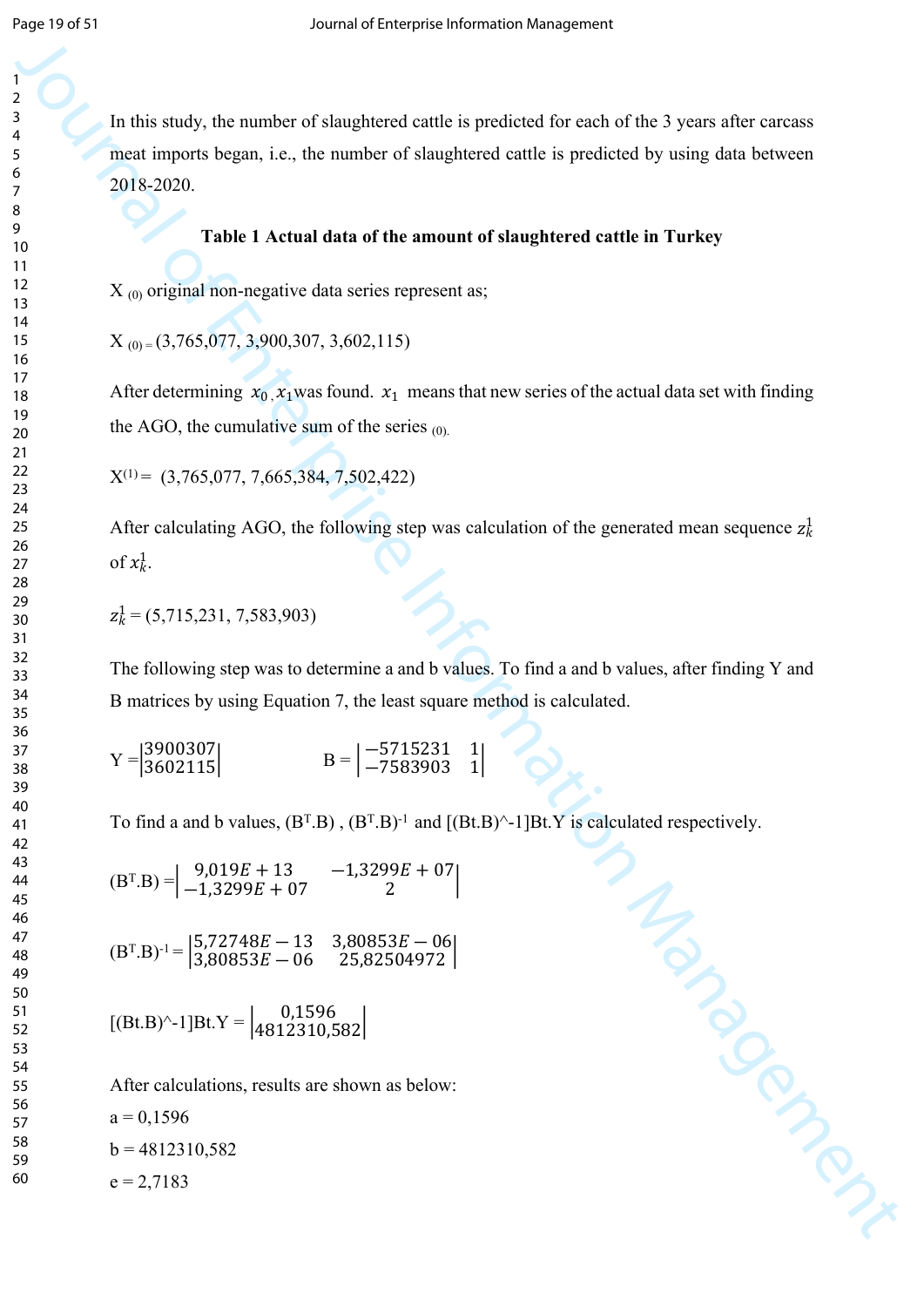Thereafter, all parameters were obtained, predicted values were found by using Equation 10. The prediction results are presented in Table 2.

#### **Table 2 Prediction Results**

According to prediction analysis, the number of slaughtered cattle was expected to be 2.829.060 in 2018, 2.411.792 in 2019 and 2.056.069 in 2020, i.e. it was expected to decrease over the years.

After predicted data was found, error analysis was performed for the accuracy of the method. In table 3, error analysis is shown.

## **Table 3 Error Analysis**

Average Relative Error =  $\Delta = \frac{1}{2} \sum_{k=2}^{4} \Delta k = 2,69\%$  $\frac{1}{3}\sum_k^4$  $k = 2^{\Delta k}$ 

The error analysis was found by traditional error formula in Equation 12. According to calculation, the average relative error was found as 2.69%, i.e. the predicted data is reliable.

Table 4 shows the summarized results between actual and predicted data for 2015-2020.

#### **Table 4 Summary of the Results**

According to predicted values between 2018 and 2020, it can be seen that the number of slaughtered cattle would decrease after the carcass import started in 2014. Figure 6 shows the comparison of actual and predicted values for the number of slaughtered cattle in Turkey between 2015 and 2020. Therefore, farmers seem to have accepted the import of carcass meat as a replacement for slaughtered animals.

Management **Figure 6. Comparison of actual values and predicted values of slaughtered cattle in** 

**Turkey between 2015-2020**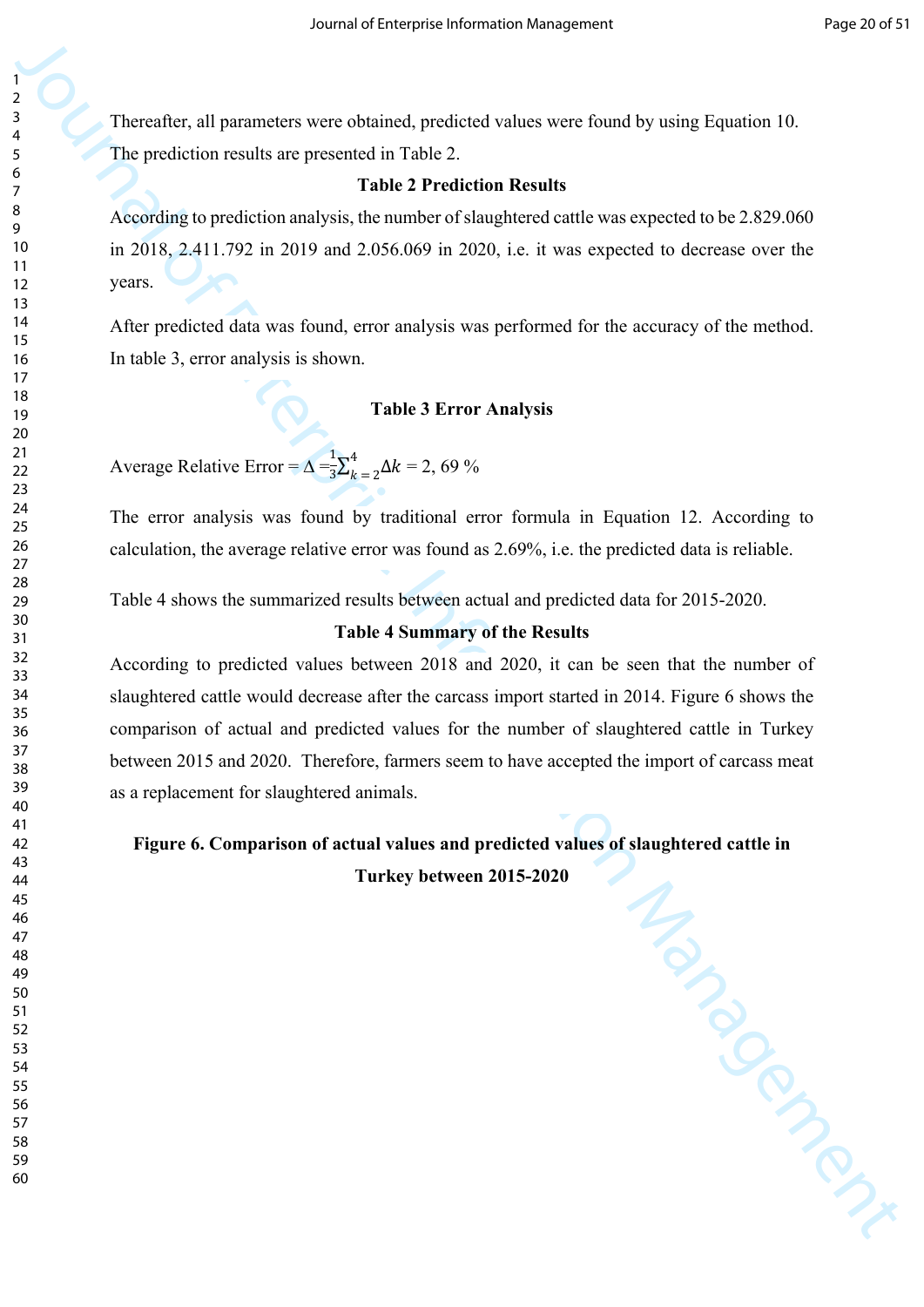

After calculation of the number of slaughtered cattle for 2018,2019 and 2020, the amount of bone waste and blood waste are calculated. In this study, the main aim is to identify the amount of blood and bone waste relative to the number slaughtered cattle. Bone and blood waste were calculated as shown in Equation 13. In this calculation, average weight for cattle was considered as 250 kg in Turkey data, and the waste rates were gathered from Meat and Milk Board (2017).

*Waste Calculation = Forecasted number of slaughtered cattle \* average weight \* waste rate*  [13]

Table 5 shows bone and blood waste calculation.

## **Table 5 Bone and Blood Waste Calculation**

According to bone and blood waste calculation, despite a small reduction between years, the amount of waste is still high. Bone waste was expected to be 5,658,1200 kg in 2018, 48,235,840 kg in 2019 and 41,121,380 kg in 2020. Blood waste was expected to be 24,754,275 kg in 2018, 21,103,180 kg in 2019 and 17,990,604 kg in 2020.

## **7. Proposed Central and Circular Slaughterhouse Based on TBL**

Turkey has a problematic environment in the meat sector, as mentioned, and the sector is based on local farmers and producers, which makes it more vulnerable to the consequences of its chaotic nature. There are several reasons for the problematic structure in meat sector in Turkey: livestock quantity, the lack of sufficiency qualified labor force, lack of training, the quantity and quality of meat processing and storage facilities, the absence integrated slaughter facilities, the informality of milk and meat production, lack of attention to hygiene, inefficiency of the system, and underuse of technology. Thus, overall, there is a lack of competitiveness in meat and meat production.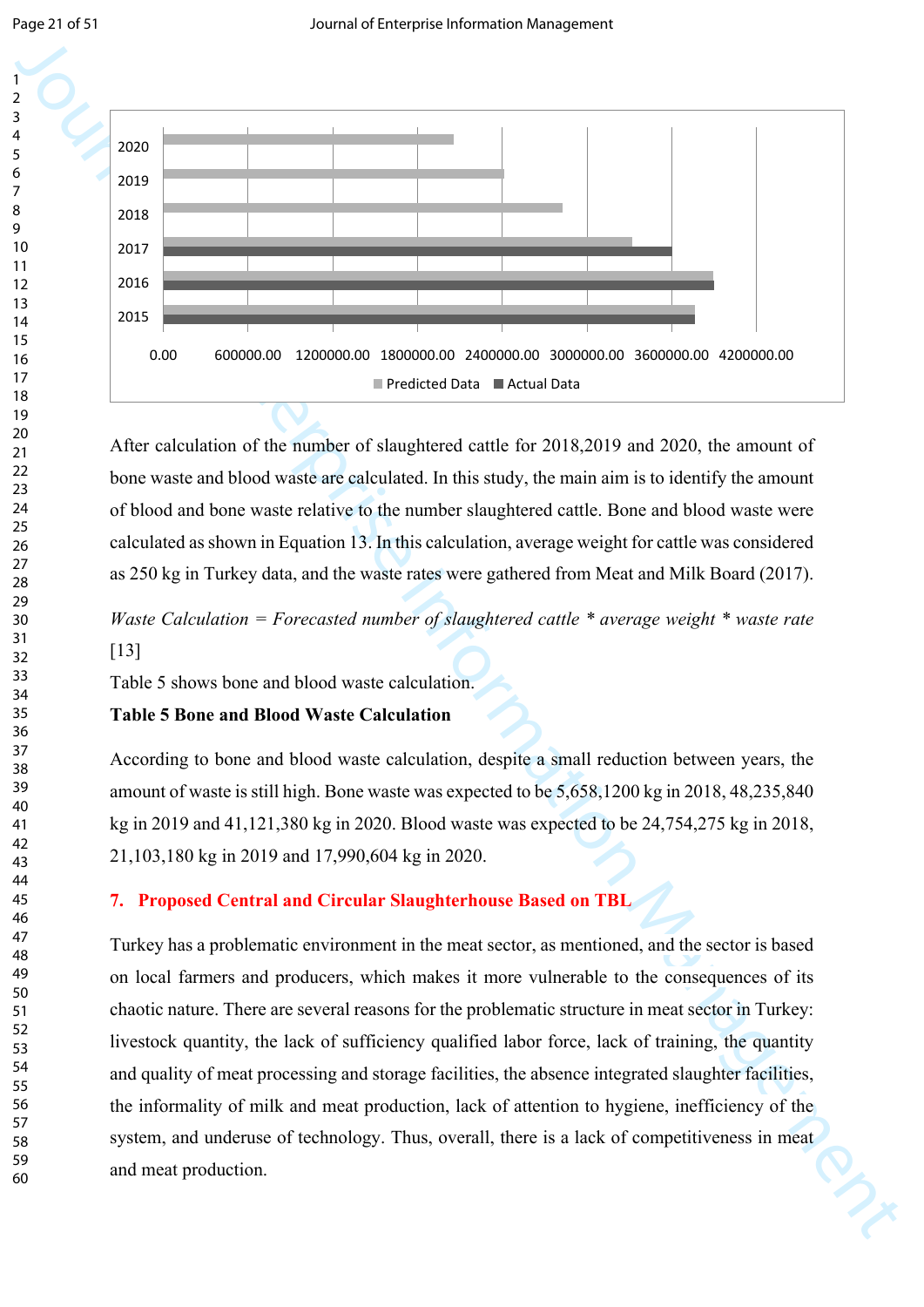This problematic environment leads to increased meat prices and dependence on imports. Factors affecting red meat prices in Turkey are: feed and labor costs, fluctuations in the currency rate that affect cost of raw materials, decreasing livestock population, meat import regulations, government interventions, livestock government support for, unstable of milk prices, consumer demand, consumer preferences and purchasing power. Among these, the most influential are import regulations and government interventions.

The aim of imports of carcass meat after August 2014 was to reduce meat prices in Turkey. This import regulation increased the amount of meat, and briefly decreased market prices but it did not provide long-term benefits. With the start of carcass meat imports, the sector became dependent on import, therefore, local producers and farmers lost their source of income.

This problematic convincions heads to increased meat process on dependents on organisation of the protocolumn process in Tarkey accordination increases the enterprise Information Management and the control of the enterpri Most meat cutting and processing plants in Turkey are hybrid plants for cattle and small ruminants. There are around 650 private sector and state-owned facilities (USDA, 2017). This number can be regarded as large, however, considering the large geographical farmers area and the current locational distribution of the slaughterhouses, many farmers have difficulties to finding slaughterhouses nearby. In addition, there are informal slaughterhouses, where animals often die due to diseases, or diseased animals are slaughtered, causing a huge risk for society. On other hand, in private or state-owned slaughterhouses, economic and environmental losses caused by improper cutting and regarding potential by-products as waste. Indeed, these wastes can be transformed to value added products and may even be used as raw materials in other sectors. Therefore, as mentioned in the case of slaughtering, the problematic condition in the meat sector affects the country socially, environmentally and economically.

In Turkey's meat sector, large amounts of slaughterhouse byproducts, such as skin, bones, internal organs, fatty tissues, horns, hoofs and bumps are discarded. However, most byproducts of slaughter can be converted into useful products that are input for other sectors. An important category of these byproducts are bone meal and blood meal. The recovery and recycling of these has important economic, environmental and social benefits.

As mentioned, the related literature highlights that food supply chains, especially within emerging countries need sustainable and permanent solutions. Using resources efficiently and decreasing the impact of food supply chains impact on the environment (Zaragoza et al., 2016) are crucial to meeting consumer demands, since non-sustainable food supply chains will not be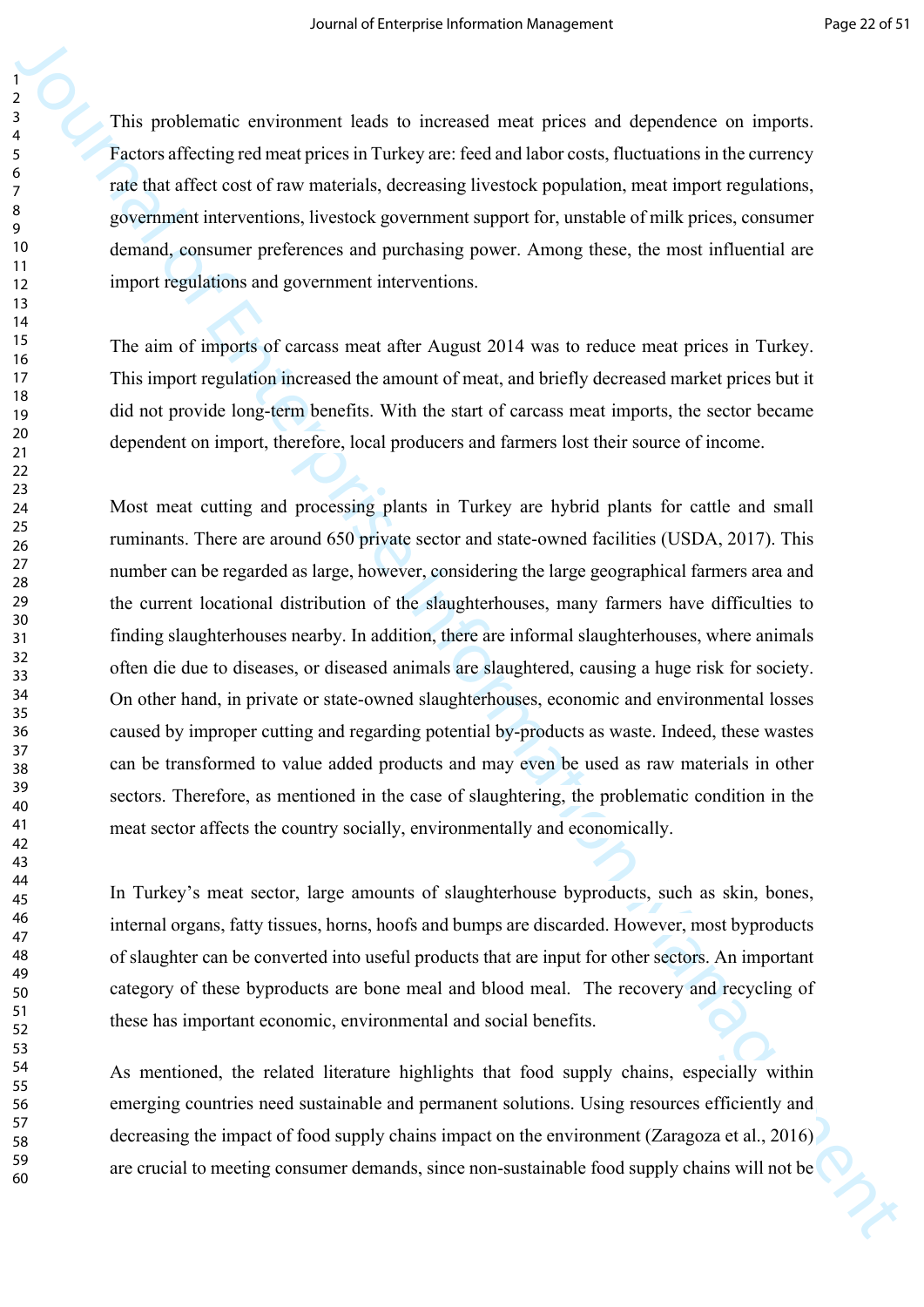Journal of the task distribution (AO.2013). Moreover, all first samply thein operations should be solven<br>and the second magnitude constraint, constraint and similar first e (Akkacs at 2000, Bandoc at a 2000, Bandoc at a 2 able to do this (FAO,2017). Moreover, all food supply chain operations should be sustainable to avoid negative environmental, economic and social effects (Akkerman et al., 2010; Beske et al., 2014; Pullman et al., 2009; Sgarbossa and Russo, 2017). Furthermore, the relationship between food supply chain and sustainable concerns should be considered (Beske et al., 2014; González-García et al., 2013; Sgarbossa and Russo, 2017) because a sustainable food supply chain contributes not only to the environment, but also to the improvement of food markets and of food security (FAO, 2017; Xiao-hui, 2012). Moreover, from climate change perspective, the agriculture and livestock sectors are two of the most influential sectors for greenhouse gas emissions. Even the smallest change in precipitation influences productivity, and causes more greenhouse gas emissions (Ali, 2017; FAO,2017). Losses constitute a great importance for achieving sustainable food supply chains. For sustainable solutions, it is necessary to have accurate and reliable predictions (FAO,2017; Xiao-hui, 2012). Therefore, it is essential to be able to forecast losses in the food sector. In this study, grey prediction model was used to understand changes of the number of slaughtered cattle, and the amount of bone and blood waste and to propose sustainable solutions.

Although the expected number of slaughtered cattle is decreasing, between 2018-2020 no dramatic change in expected in the current structural problems in red meat sector, i.e. high prices, informal slaughtering, and the losses in byproducts, e.g. bone and blood are remained. Therefore, problematic situation and structural problems of the sector shows that the sector needs permanent and sustainable solutions to avoid losses of bone and blood wastes. Furthermore, sustainability should embrace environmental, social and economic concerns. By using Grey prediction, the expected numbers of slaughtered cattle, bone and blood wastes were examined to present the basis for permanent solutions for the sector in Turkey.

The sustainable solutions are essential to avoid losses in the red meat sector as shown in the Grey prediction calculations.

Therefore, in this study, a new circular and central slaughterhouse model is proposed based on "triple bottom line" approach. It is essential to be in a central location where farmers/local producers can provide easy transportation. Moreover, the proposed place does not involve only slaughtering process, it also involves circularity of wastes. Therefore, the new proposed model includes slaughterhouses, cold storage depots, waste recycling units, and other facilities which include training, hygiene and veterinary units. It is useful model for meat supply chain involving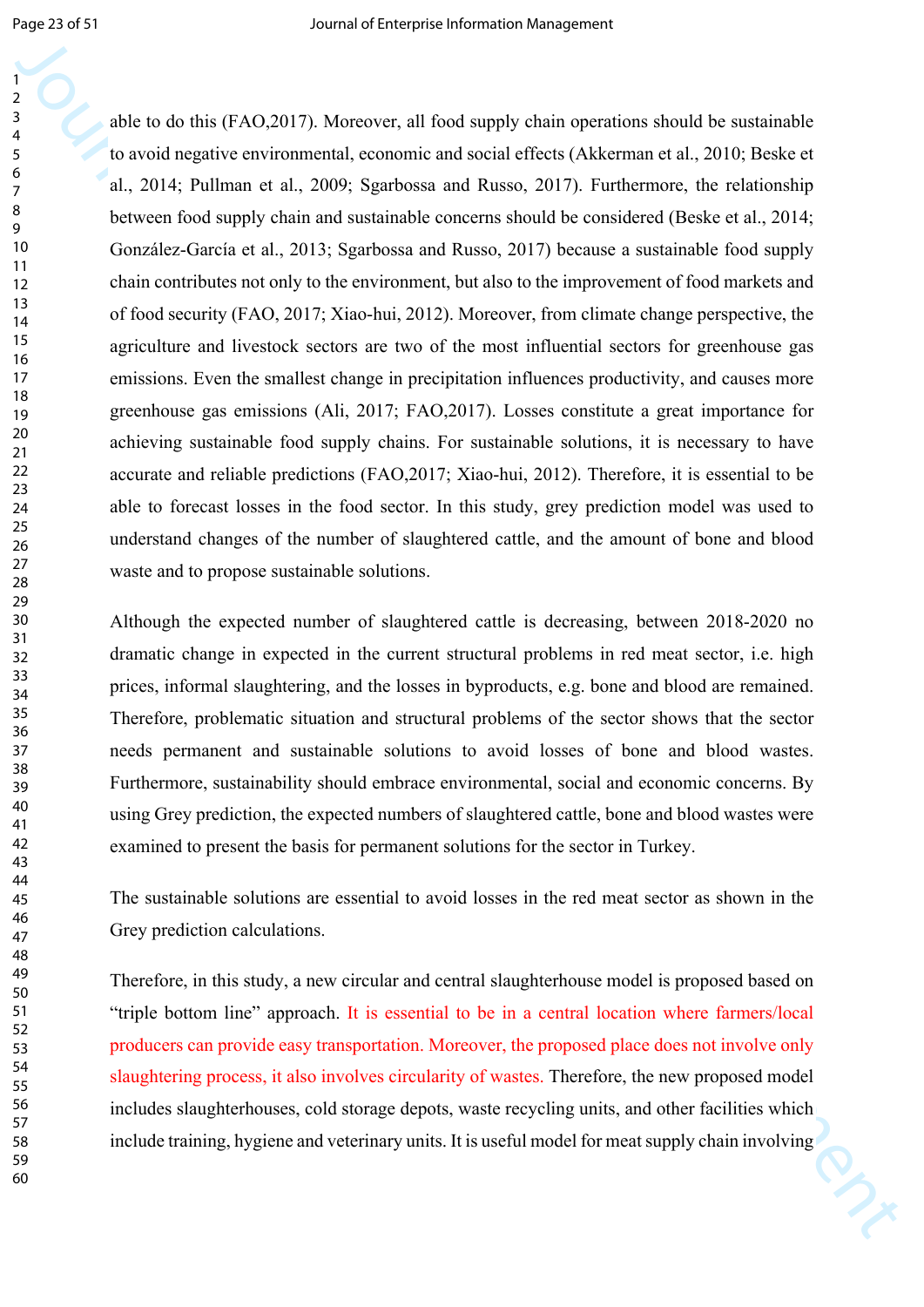all parts of slaughtering. Especially, the circularity makes the slaughterhouse more practical and efficient.

According to the proposed model, the production process of the meat product begins with the arrival of live animals from the producer, and the meat is transformed into carcass meat by processing. Then the carcass meat is stored in cold storage depots. The wastes such as blood and bone, are separated and transferred to the waste recycling unit. In this study, a model has been proposed to reduce the waste by converting it into other useful products. Being more practical, it is essential to involve sustainable and circular concerns for meat supply chain.

Moreover, the new circular and central slaughterhouse model provide not only environmental advantages but also social and economic advantages. In the Figure 7, proposed circular and central slaughterhouse model based on TBL is expressed and after the figure, detailed explanations are mentioned.





After the meat industry relied on import, local farmers and local producers began to lose their competiteveness. It is essential for emerging economies, like Turkey, to protect local farmers and producers for sustainable growth. For revival, the meat sector requires a comprehensive model that includes local farmers and local producers. Therefore, from the point of view of a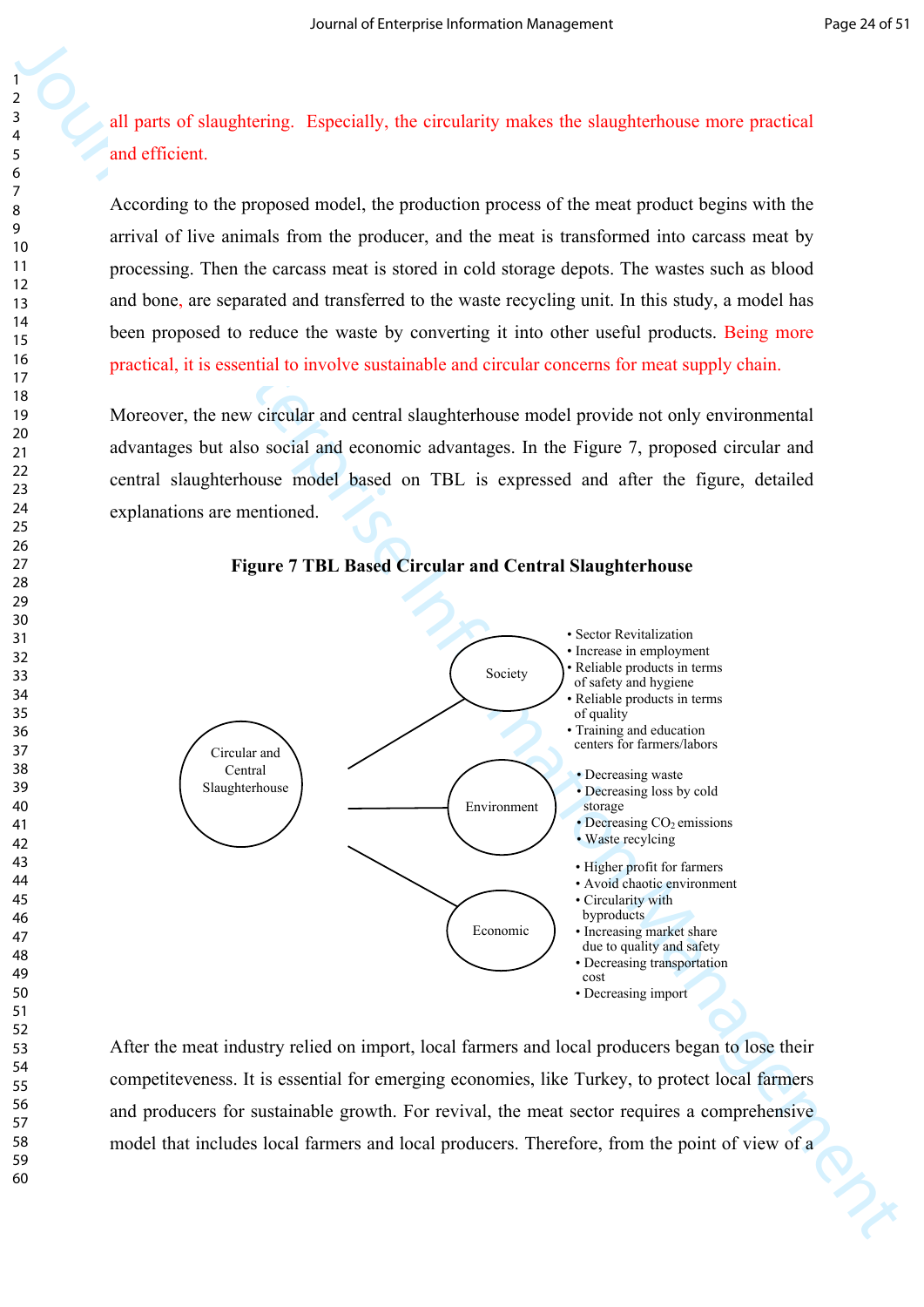sustainable society, the proposed circular and central slaughterhouses should support local producers and local farmers in the sector.

It is necessary to focus on farmers' and labors' education to decrease losses and increase quality in the sector. The training operations for labor includes animal slaughter, storage, transport operations etc. whereas the training for farmers includes feeding, hygiene, and vaccination. In addition, the proposed model provides job opportunuties for local society, and increases employment rate in the sector. Furthermore, the presence of training units in the circular and central slaughterhouse increases the knowledge of labor on slaughtering process and contribute to increasing the product quality and minimizing the losses in slaughter operations. In addition, with the provided cold storage depots, the product is slaughtered, stored and distributed in hygienic and safe conditions, which are indispensable for public health.

Therefore, in order to revive the sector and to protect local farmers and producers against chaos, the proposed model offers increasing employment, and higher meat quality, safety and hygiene. All these benefits can be considered under social dimensions of the circular and central slaughterhouse model.

**Journal of the state of the state of the state of the state of the state of the state of the state of the state of the state of the state of the state of the state of the state of the state of the state of the state of t** The location selection of the central slaughterhouse is critical to minimize the distance from farmers to slaughterhouse and from slaughterhouse to meat processing facilities. Thus, the term "central" is included in the name of the proposed model. The number of trips and travelled distance decreases, the proposed center helps to decrease  $CO<sub>2</sub>$  emissions, discussed as the environmental dimension in the model. Moreover, the model helps to decrease waste by providing safe and hygienic conditions, which is term prevent losses that may end up as waste. The existence of cold storage depots also contributes to this aim. The cold storage depots provide the safe meat conditions, and help to decrease waste caused by spoilages. All these benefits can be seen under environmental dimensions of circular and central slaughterhouse model.

As mentioned earlier in this section, problematic situation in the meat sector not only causes social and environmental problems, but also many economic problems. With the circular and central slaughterhouse model, it is aimed to minimize the effects of problematic environment in the meat sector by increasing the value of the local production. The initial economic aims are minimizing losses, converting waste into byproducts with circularity, minimizing transportation costs, increasing local producers' market share with improved quality, safety and hygiene of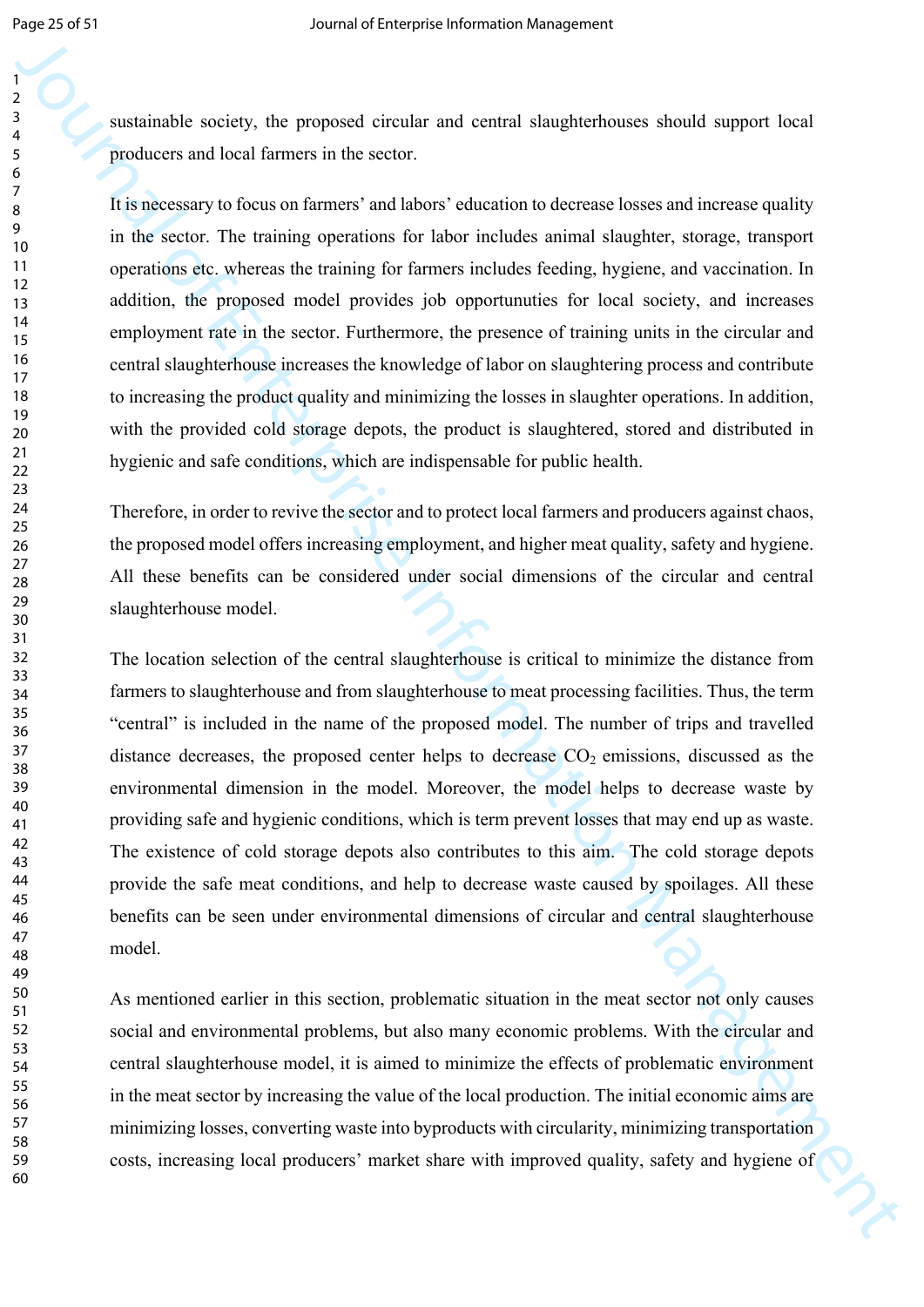the products and eventually, to provide higher profits for the local farmer and to decrease imports of carcass meat. Therefore, with the proposed model, it is aimed to recover the loss of added value within local production.

Journal of the measurementally, is provide higher profits for the last farmer and to decrease the proposition of Santa farmer and to decrease the last of the measuremental of the measuremental of the measuremental of the The potential by-products produced in the meat sector are currently disposed of waste. As mentioned, by-products especially, bone and blood are important ingredients of animal feed and fertilizer. The quality of feed used in animal husbandry directly affects the product quality. Bone and blood flour are an organic fertilizer which is a good source of phosphorus. Therefore, blood and bones can be used as an additional source of income. With the circular and central slaughterhouse model, blood and bone wastes can be converted into meal for fertilizer. Eventually, in terms of circularity, the conversion of by-products such as blood and bone will be the input of another sector.

In addition, as mentioned before, the location selection of the central slaughterhouse is critical and should be based on the minimizing transportation cost. This will contribute to the reachability and the attractiveness of the circular and central slaughterhouses.

To sum up, the slaughterhouse waste management system in Turkey is ineffective and most potential byproducts generated in slaughterhouses are perceived as waste. Therefore, circular and central slaughterhouse model contributes not only to environment benefits, but also to social and economic benefits in this study. Since, the proposed circular and central slaughterhouse aims to reduce the amount of slaughter waste, and recover waste to byproduct, it is a long-term solution to meat sector in Turkey.

#### **8. Managerial Implications**

As mentioned before, Turkey has major problems in the meat sector. These problems have damaging effects on environment, economy and society. Therefore, the sector needs structural changes based on sustainability. From the managerial point of view, the proposed circular and central slaughterhouse model enables the meat sector to minimize these problems.

With the proposed circular and central slaughterhouses, by-products which are disposed of waste are considered as reusable in food supply chain. Especially, bone and blood waste are the most important raw materials for animal feed and fertilizer. In the proposed model, bone and blood waste are changed into bone meal and blood meal for animal feeding. Therefore, the circularity process provides new input of another sector.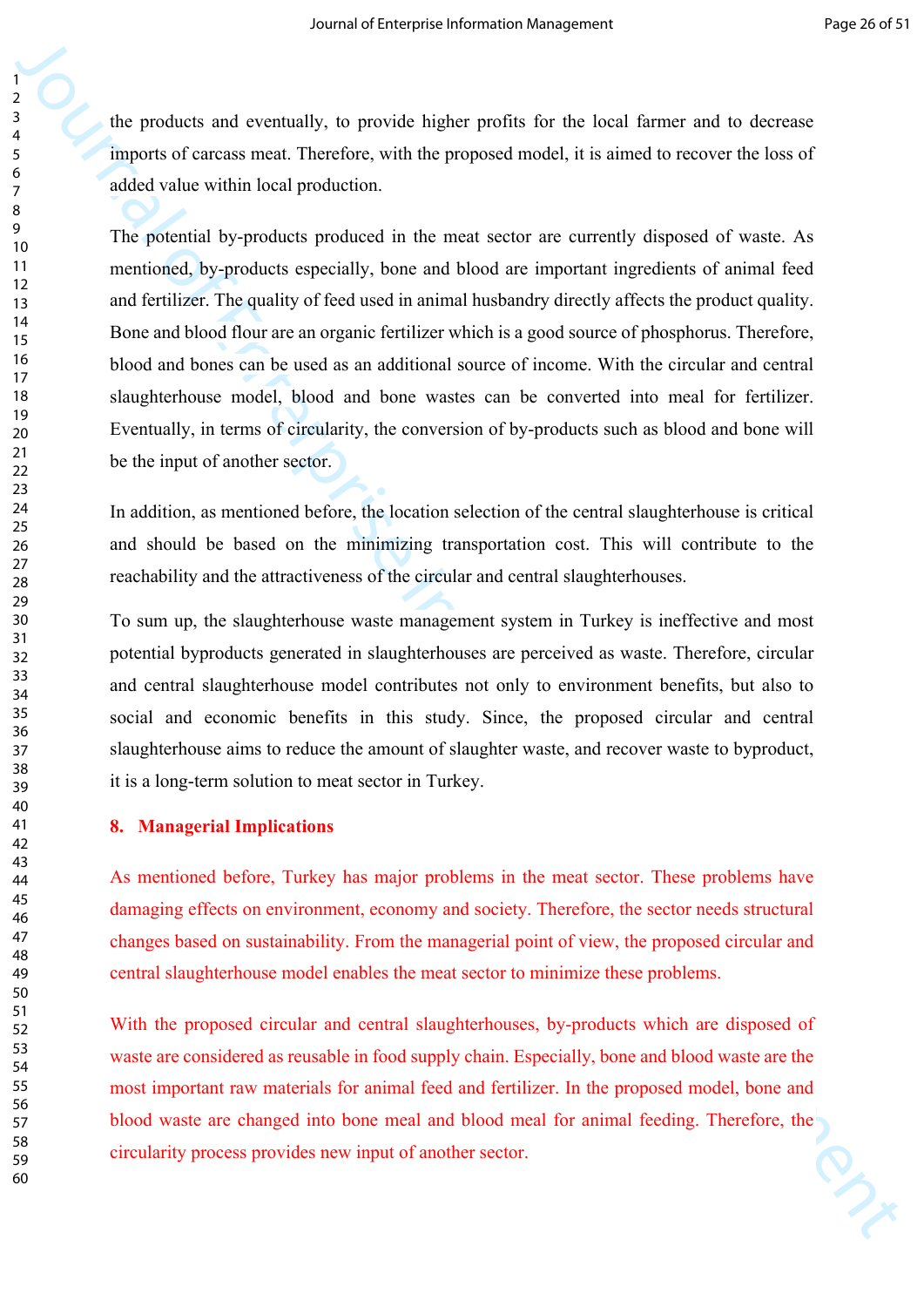The proposed model does not only aim to reuse wastes as raw materials, but also aims to bring new opportunities from the business perspective, based on finance, marketing, production, and human resources. While the proposed model aims an increase in market share from the marketing point of view, the model also facilitates an increase in local production volume, quality, reliability and safety of products, from the production perspective. Furthermore, the proposed model enables new career opportunities, training and education opportunities for farmers and labors, from the human resources point of view. In addition, from the finance perspective, with the proposed model, it is aimed to minimize transportation costs, CO2 emissions, wastes and import rate.

As mentioned in one of the most recent food waste studies, Ellen McArthur Foundation's "Cities and Circular Economy for Food" report (2019), there are three approach to creating a circular economy for food: growing food locally and regeneratively; decreasing food waste with redistribution of excess foods or conversion of by-products to organic fertilizers, biomaterials, drugs and bioenergy; and concentrating on healthy food marketing with changing food preferences and habits to become healthy. The proposed circular and central slaughterhouse model in this study includes the first two suggestions of the report to build circular economy for meat sector.

The proposal model is there are not be a state of the manner of the system of the system of the system of the system of the system of the system of the system of the system of the system of the system of the system of the On the other hand, circular and central slaughterhouses based on sustainability require an investment for both the construction process, and for necessary equipment and installation. In addition, there can be a trade-off between environmental impact caused by by-product losses in slaughtering process, the cost of infrastructure of the circular and central slaughterhouse, and economic loss. In Turkey, only 30 percent of the bone and blood wastes are collected and converted to almost 150 thousand tons of animal feed annually. The economic return of this transformation of the byproducts is estimated to bring 200 million TL, according to statement of "Association of Renderings and Oil Industry", published in Lubricant World Journal in 2016. The proposed sustainable based circular and central slaughterhouse model aims to by transform waste into byproducts at the slaughtering process. Even if the proposed model achieves only 50 percent of aforementioned waste and enable them to be used as raw material other sectors, the expected income is more than 500 million TL.

## **Conclusion**

Red meat sector and meat waste in the supply chain are critical environmental, economic and social problems for Turkey. In this study, meat waste and waste of by-products are discussed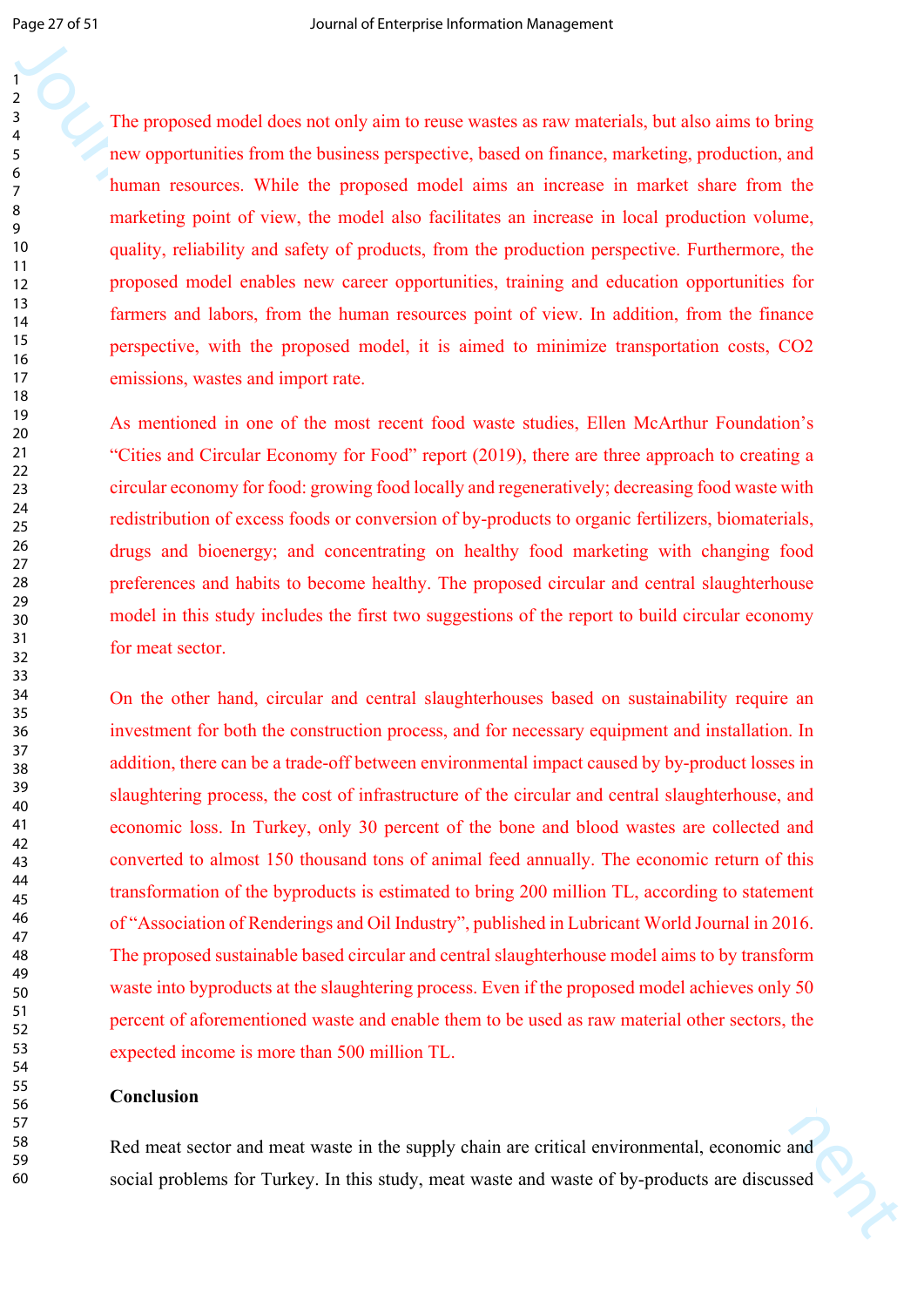Journal of the synchronic state is the synchronic state in the higher shall decomposite state in the synchronic state in the synchronic state in the synchronic state in the synchronic state in the synchronic state in the for Turkey red meat sector. Turkey is an agricultural country and red meat is a critical economic sector. Red meat sector is crucial due to the its rate in human diet, and widespread consumption habits in Turkey. The domestic production was unable to satisfy this high demand and the government decided on a solution based on classical linear economy perspective as to increase supply via import regulation. The two important import regulations were established in 2010 and 2014. In 2010, livestock import was allowed in order to meet red meat demand; however, the regulation was failed to satisfy demand, and a new regulation, carcass meat import, was introduced in 2014. However, in recent years, the number of slaughtered cattle and meat production decreased. After a temporary decrease, consumer prices increased significantly as mentioned above. Thus, the import regulations were ineffective in bringing a permanent solution to the sector, neglecting both the structural problems of the sector and sustainability as an objective. The structural problems can be listed as: untrained employees, animal deaths caused by disease and improper cutting, informal slaughterhouses, and underuse of technology causing wastes. In addition to wastes caused by improper cutting, by products i.e. skin, blood, bone, feet, fatty issues are considered as waste in Turkey. Most byproducts, such as blood and bone can be used as raw material in other sectors, feed for animals or fertilizer, but the importance given to these is limited in Turkey. Therefore, the structural problems of red meat sector pose a problematic environment, causing local farmers and producers to lose their source of income. This study proposes the circular rather than linear economy, and long-term sustainability-based solutions instead of temporary import solutions. More specifically the initial step is from circularity point of view; the bone and blood, which are currently wastes, can be a transformed to byproducts bringing additional income for local farmer and producers. The second step will be proposing a facility in which the aforementioned circular concepts may became to reality, and in which sustainability of the sector can be improved. The suggested circular and sustainable slaughtering center will not if itself solve all the structural problems nor change the problematic environment of the sector, but may significantly contribute to overcome these problems at the slaughtering stage.

To achieve this, Grey Method is used to predict the number of slaughtered cattle and the amount of blood and bone waste caused by slaughtering process in this study.

According to the analysis, the number of slaughtered cattle was 3,765,077, 3,900,307, 3,602,115 between 2017-2019 respectively. According to calculations, the number is expected to be 2,056,069 in 2020. Moreover, with the fluctuations in the amount of slaughtered cattle, the losses in byproducts is affected, and especially in 2020 and, bone and blood waste are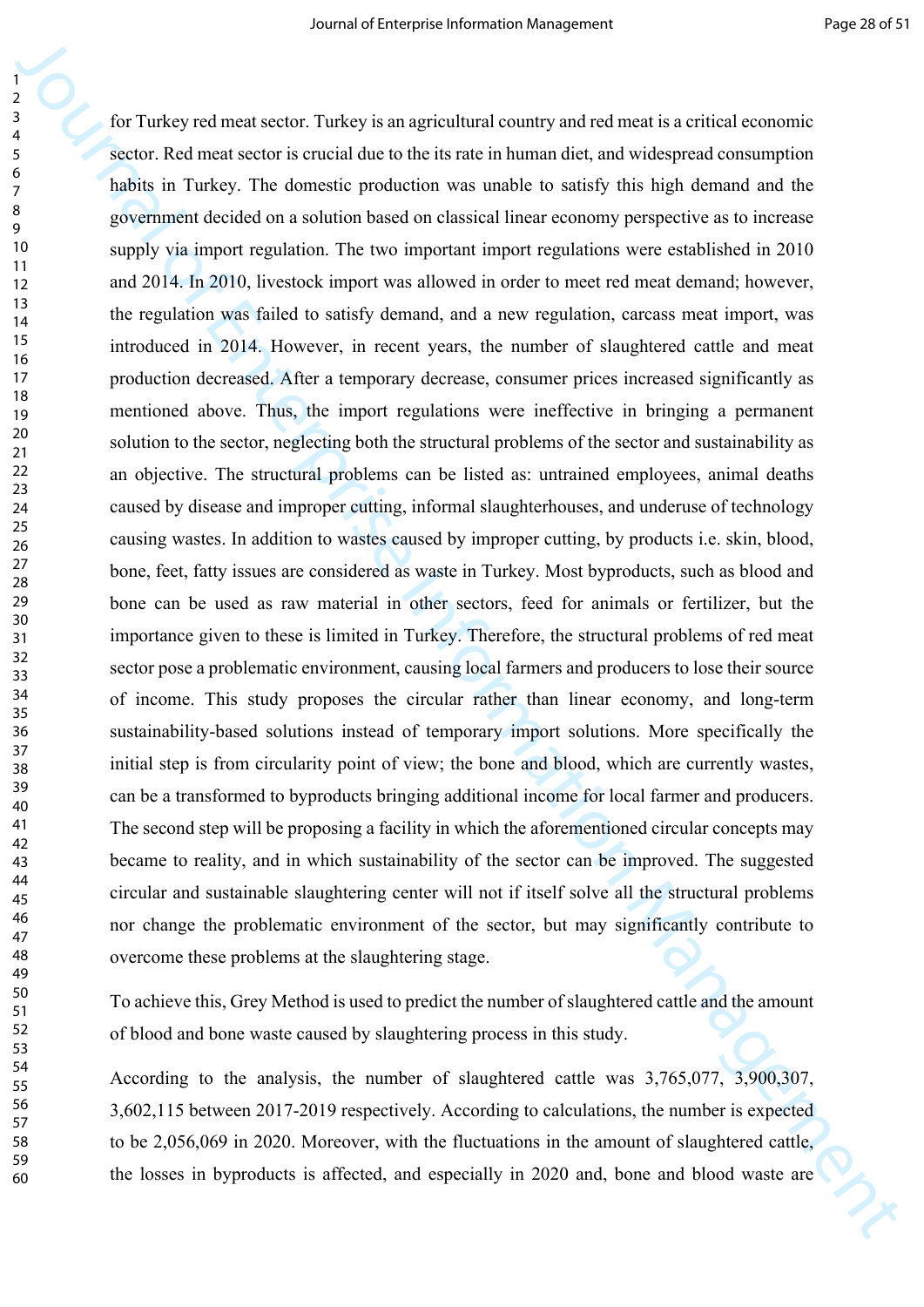expected to be 41,103,180 kg and 17,990,604 kg respectively. The results showed that the sustainable solutions are essential for red meat sector to avoid structural problems, i.e. informal slaughterhouses, uneducated employee, and unhygienic conditions.

**Experient to be 41,100,180 kg and 17.990,600 kg re-peatively. The results showed that the system of the system and the system and the system and the system and the system and the system and the system and the system and** Managerial implications are given based on the proposed circular and central slaughterhouse model with its "triple bottom line" benefits. The expected economic and social benefits can be summarized as safety and hygiene for slaughtering, enhanced storing and transportation process, increased knowledge of technology, better educated farmers and laborers, increased product quality, better protection for local farmers and producers against problematic environment, increase circularity via by-products, the realization of additional income resources for farmers, decreasing transportation costs, lower import rates and the end of dependency on imports.

In addition to social and economic benefits, the proposed model has potential environmental benefits, such as decreasing wastes caused by improper cutting and unnecessary disposed of by-products, decreasing losses in the storage process, lower CO2 emissions, and lower fuel consumption due to decreased travel distance, and increasing recycling. Thus, circular and central collection centers are crucial for red meat sector not only in Turkey, but in all emerging countries with increasing population, facing the need to satisfy the increasing food demand without sacrificing economic, social and environmental aspects.

For future research, red meat sector losses should be analyzed in the other stages of the red meat supply chain to final sustainable and circular solutions. Moreover, managerial implications can be developed for other types of animals in the slaughter process, in order to prevent losses and to develop the red meat sector in Turkey. In addition, network optimization models or facility location methods can be employed to determine the appropriate location of the proposed circular and central slaughterhouses.

#### **References**

Abecassis, J. Cuq, B., Escudier, J-L., Garric, G., Kondjoyan, A., Planchot, V., Salmon, J-M., de Vries, H. (2018). "Food chains; the cradle for scientific ideas and the target for technological innovations", *Innovative Food Science & Emerging Technologies*, 46, 7-17.

Adisen, H. (1999). A case study on red meat consumption. Yuzuncuyil University Thesis, Van.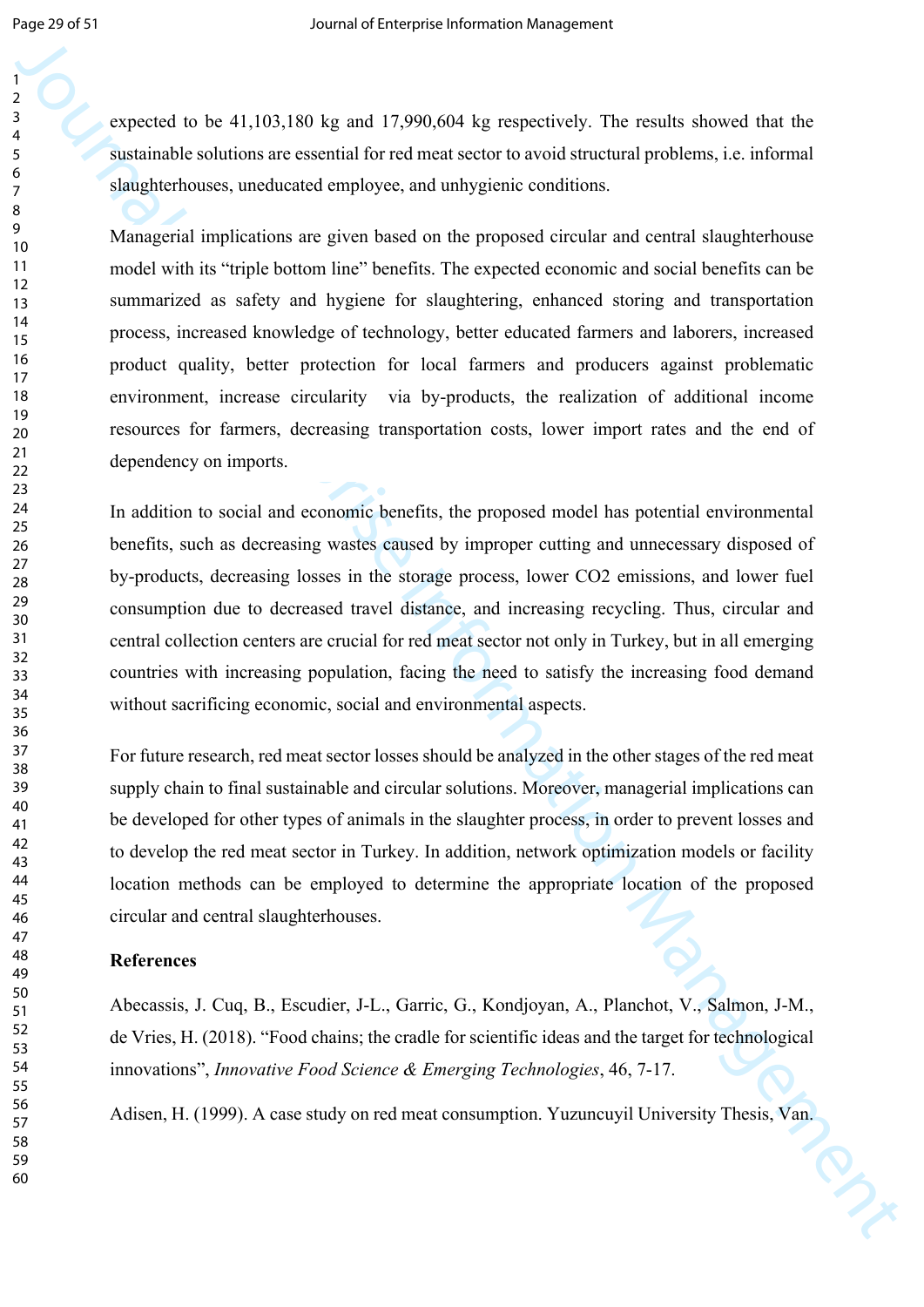Aiguier, M., Boulanger, F., Krob, D., Marchal, C. (2013). Problematic Systems Design & Management. Springer Science & Business Media.

Akkerman, R., Farahani, P. and Grunow, M. (2010). "Quality, safety and sustainability in food distribution: a review of quantitative operations management approaches and challenges. *Or Spectrum*, 32(4), 863-904.

Journal of Management Constrainers (EQUI), Problemmic Systems Design & Management Spinger Science & Business Media. (2013), Problemmic Systems Design & Management Spinger Science & Business Media. Constrainting in front Aktas, E., Sahin, H., Topaloglu, Z., Oledinma, A., Huda, A.K.S., Irani, Z., Sharif, A.M., van't Wout, T., Kamrava, M. (2018). "A consumer behavioral approach to food waste", *Journal of Enterprise Information Management*, 31(5), 658-673.

Ali, M. S., Moktadir, A. Md., Kabir, G., Chakma, J., Rumi Uddin, J., Md., Islam T., Md. (2019). Framework for evaluating risks in food supply chain: Implications in food wastage reduction*. Journal of Cleaner Production*, 228(10), 786-800.

Ali, S., Liu, Y., Ishaq, M., Shah, T., Abdullah, Ilyas, A., Din, I. U. (2017). Climate Change and Its Impact on the Yield of Major Food Crops: Evidence from Pakistan. *Foods (Basel, Switzerland)*, *6*(6), 39. doi:10.3390/foods6060039

Arvanitoyannis IS, Ladas D. (2008). Meat waste treatment methods and potential uses. *Int J Food Sci Tech*., 43, 543–559.

Atay, O., Gokdal, O., Aygun, T., Ulker, H. (2004). Red me at consumption habits in Cine, Aydın. 4th National Zoo technics Congress Book, Suleyman Demirel University, Isparta 01-03 September 2004, pp. 348- 354.

Auvermann, B., Kalbasi, A., Ahmed, A. (2004). Chapter 4: Rendering, Carcass Disposal: A Comprehensive Review. National Agricultural Biosecurity Center, Kansas State University

Aydogdu, M.H., and Kucuk, N. (2018). General Analysis of Recent Changes in Red Meat Consumption in Turkey. *IOSR Journal of Economics and Finance* (IOSR-JEF) e-ISSN: 2321- 5933, 9(6), 01-08.

Barlas, Y., (2002). System Dynamics: Systemic Feedback Modeling for Policy Analysis 1. Knowledge for Sustainable Development: An Insight into the Encyclopedia of Life Support Systems. No. of Pages: 400. ISBN: 978-1-84826-137-2 (eBook)

Bayramoğlu, M. and Hamzacebi, C. (2016). Stock selection based on fundamental analysis approach by grey relational analysis: a case of turkey. *International Journal of Economics and Finance;* 8(7), 178-184, Canadian Centre of Science and Education.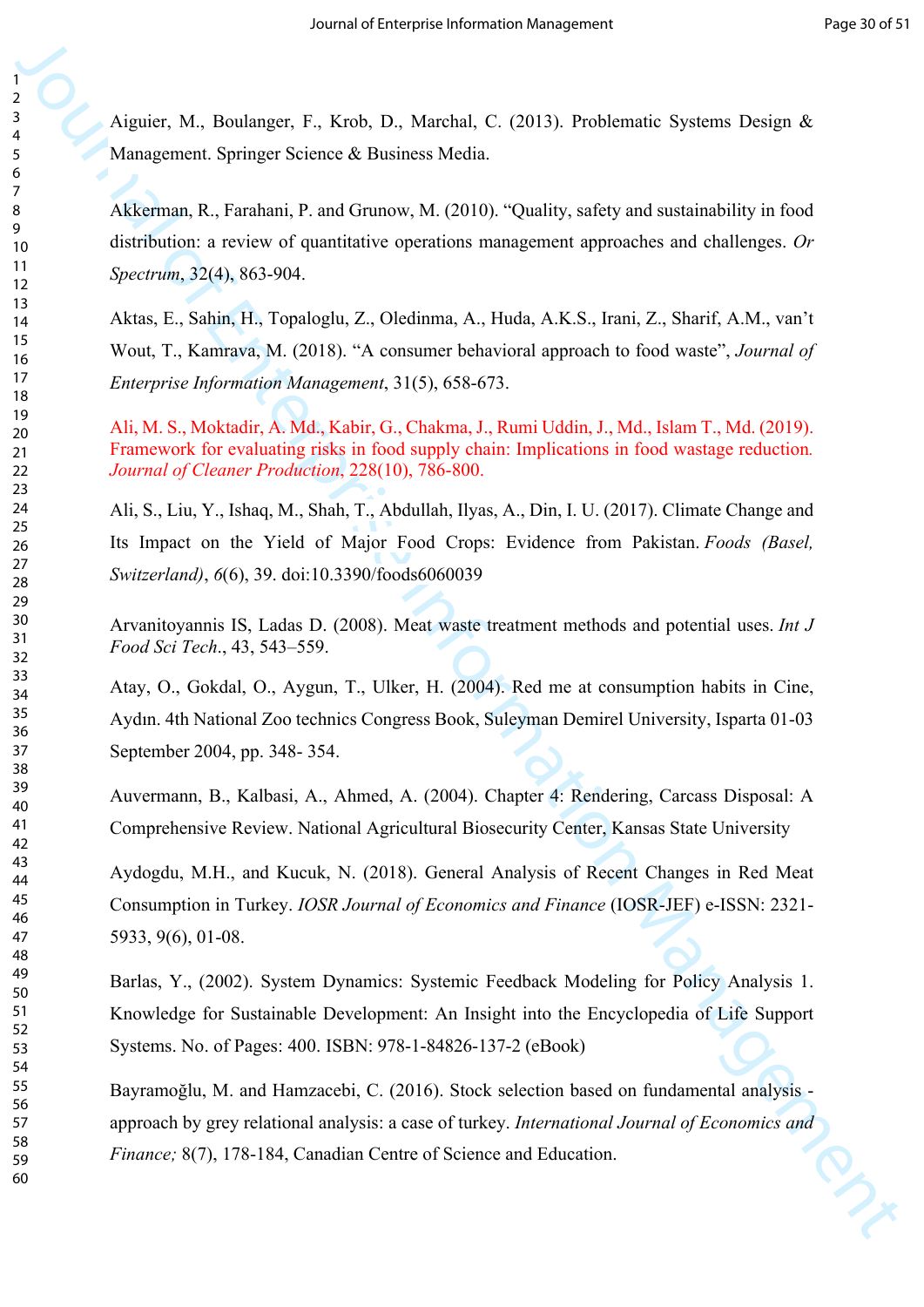Becker, J.T. and Ellis, J.D. (2017). The role of sustainability reporting in the agri-food supply chain. *Journal of Agriculture and Environmental Sciences,* 6(1), 17-29.

Bendeković, J., Naletina, D., Nola, I. (2015). Food safety and food qualıty in the supply chain. Faculty of Economics and Business Zagreb Croatia, 1-13.

Beske, P., Land, A., Seuring, S. (2014). Sustainable supply chain management practices and dynamic capabilities in the food industry: A critical analysis of the literature. *International Journal of Production Economics,* 152, 131–143.

Boehm, R., Wilde, P.E., Ver Ploeg, M., Costello, C., Cash, S.B. (2018). "A Comprehensive Life Cycle Assessment of Greenhouse Gas Emissions from U.S. Household Food Choices", *Food Policy*, 79, 67-76.

Borello, M. (2016). "Circular Economy in the Agri-Food Sector: Going Beyond Sustainability", PhD Thesis, University of Naples Federico II, Italy.

Journal of the USUs (10 minimization of the Southern Contents of the sequence of Enterprise Information Management Sciences 6(1), 12-29.<br>
The Enterprise Information Management Sciences 6(1), 12-29.<br>
The Enterprise Informa Borello, M., Caracciolo, F., Lombardi, A., Pascucci, S., Cembalo, L. (2017). Consumers' Perspective on Circular Economy Strategy for Reducing Food Waste. *Sustainability*, 9(1), 141. Business Dictionary (2018). Sustainability. Retrieved from: http://www.businessdictionary.com/definition/sustainability.html

Chen, H.W. and Chang, N.B. (2000). Prediction of solid waste generation via grey fuzzy dynamic modelling. *Resources Conservation and Recycling,* 29(1), 1-18.

Chiang, K.S. (1997). The Introduction of Grey Theory. *Gauli Publishing Co.Taipei.*

Ciulli, F., Kolk, A., Boe-Lillegraven, S. (2019). Circularity Brokers: Digital Platform Organizations and Waste Recovery in Food Supply Chain. *Journal of Business Ethics*, 1-33.

Cristobal, J., Castellani, V., Manfredi, S., Sala, S. (2018). Prioritizing and optimizing sustainable measures for food waste prevention and management. *Waste Management,* 72, 3- 16.

Cui, J., Liu, S., Zeng B. and Xie, N. (2013). A novel grey forecasting model and its<br>optimization. Applied Mathematical Modelling, 37(2), 4399-4406. optimization. *Applied Mathematical Modelling,* 37(2), 4399-4406.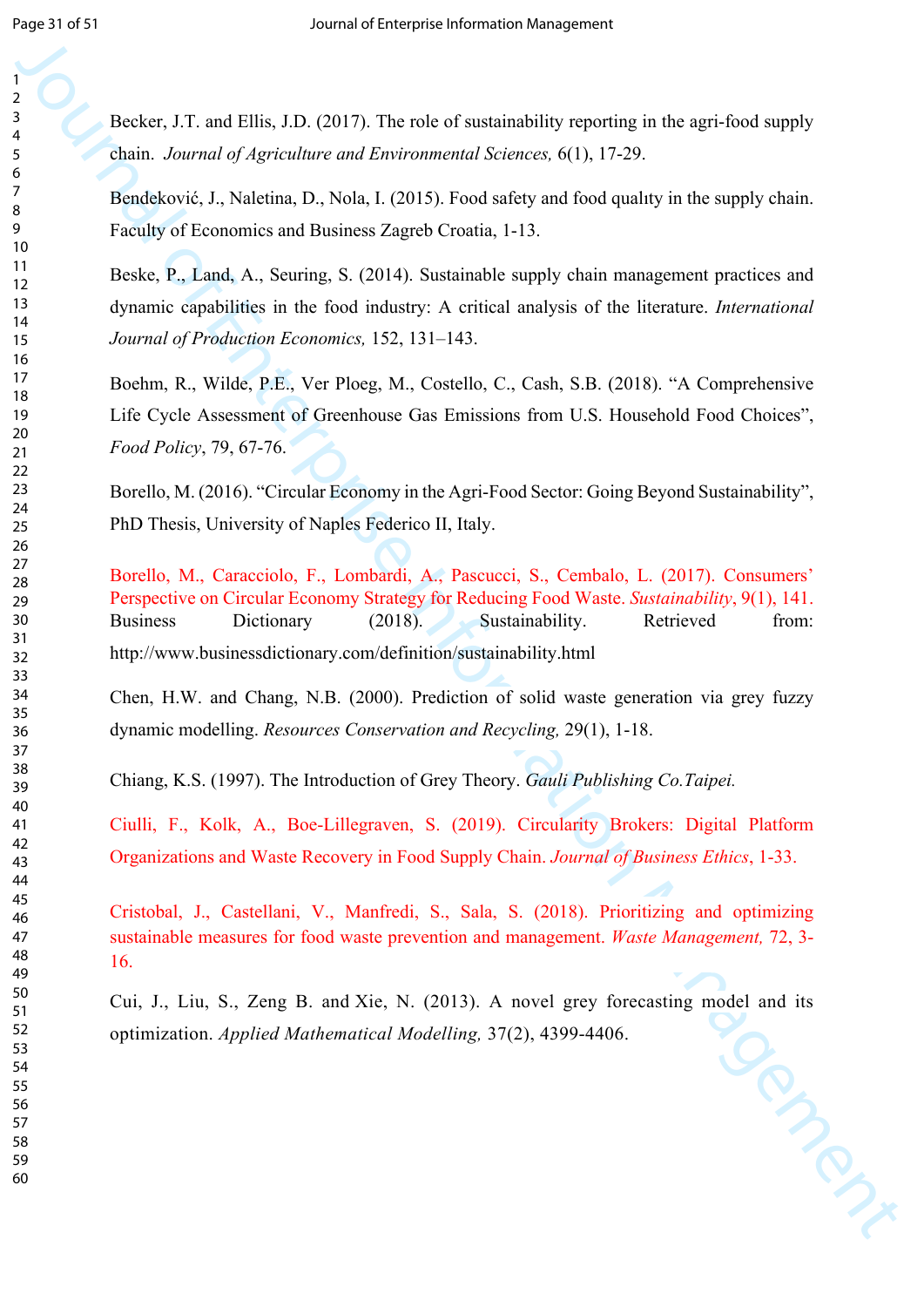Dani, S. (2015). Food supply chain management and logistics, from farm to fork. Published by Koganpage, 3rd edition.

Darkow, I.L., Förster, B., Heiko, V.G. (2015). Sustainability in food service supply chains: Future expectations from European industry experts. *Supply Chain Management: An International Journal*, 20(2), 163 – 178.

Elkingtons, J. (1997). Cannibals with Forks: The Triple Bottom Line of 21th Century Business. Oxford, *Capstonse Publishing.*

Ellen MacArthur Foundation (2019). Cities and Circular Economy for Food. Retrieved from: https://www.ellenmacarthurfoundation.org/assets/downloads/Cities-and-Circular-Economyfor-Food\_Exec-Sum\_240119.pdf

Journal of Equation Anti-<br>
Journal of Equation 1978). Next sample their management and logatics, from farm is fort. Pableled<br>
by Kognetiges, <sup>24</sup> edition.<br>
There expected the R<sub>2</sub> Here, V.G. (2015). Such<br>
Function [M](http://www.fao.org/fileadmin/templates/est/COMM_MARKETS_MONITORING/Meat/Documents/Food_Outlook_June_2017__Meat_.pdf)anagem European Commission (2014). Commission staff working document impact assessment on measures addressing food waste to complete regarding the review of EU waste management targets, Brussels. Retrieved from: http://ec.europa.eu/environment/archives/eussd/pdf/IA.PDF

FAO (1992). Meat and meat products in human nutrition in developing countries. Commissioned jointly by the Animal Production and Health Division and the Food Policy and Nutrition Division of FAO, Rome.

FAO (2013a). Food wastage footprint : impacts on natural resources – Summary report. Rome, Available online at: www.fao.org/docrep/018/i3347e/i3347e.pdf

FAO (2013b). Food losses and waste in Turkey. Available online at: http://www.fao.org/3/aau824e.pdf

FAO (2017). Meat and Meat Products. Food Outlook, 2017. Retrieved from: http://www.fao.org/fileadmin/templates/est/COMM\_MARKETS\_MONITORING/Meat/Docu ments/Food\_Outlook\_June\_2017\_\_Meat\_.pdf

FAO (2017). The future of food and agriculture – Trends and challenges. Rome. Retrieved from: http://www.fao.org/3/a-i6583e.pdf, ISSN 2522-722X (online).

FAO, (2011). Global food losses and food waste – Extent, causes and prevention. Rome. Available online at: http://www.fao.org/docrep/014/mb060e/mb060e.pdf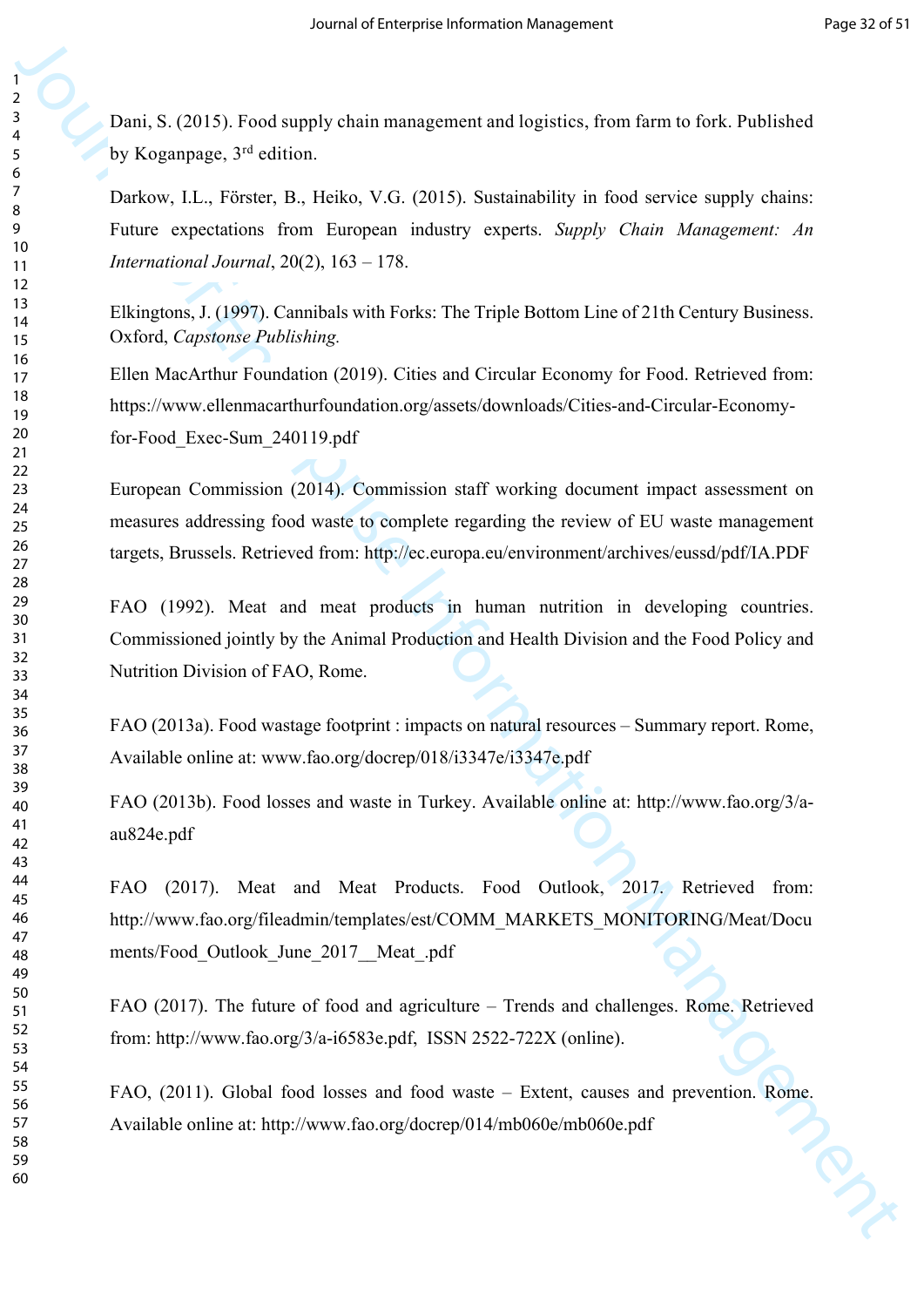Foran, B., Lenzen, M., Dey, C., Bilek, M. (2005). Integrating sustainable chain management with triple bottom line accounting. Ecological Economics, 52, 143–157.

Journal of Entertain Management Consistential Consistential Coloring Consistential Consistential Consistential<br>
origin between the accounting bookspiel Economies, 52, 143–157,<br>
The Sams Manate Consistential Consistential Franke-Whittle, I., and H. Insam (2013). Treatment alternatives of slaughterhouse wastes, and their effect on the inactivation of different pathogens: A review. *Crit. Rev. Microbiol*., 39, 139– 151.

Fritz, M. and Schiefer, G. (2008). "Food chain management for sustainable food system development: a European research agenda", Agribusiness, 24(4), 440-452.

Genovese, A., Acquaye, A.A., Figueroa, A., Lenny Koh, S.C. (2017). Sustainable supply chain management and the transition towards a circular economy: Evidence and some applications. *Omega,* 66, 344-357.

Gobel, C., Langen, N., Blumenthal, A., Teistcheid, P., Ritter, G. (2015). Cutting Food Waste through Cooperation along the Food Supply Chain. *Sustainability*, 7(2), 1429-1445.

González-García, S., Hospido, A., Moreira, M.T., Feijoo, G., Arroja, L. (2013). Environmental life cycle assessment of a Galician cheese: San Simon da Costa. *J. Clean. Prod.* 52, 253–262.

Hsu, L.C. (2011). Using improved grey forecasting models to forecast the output of optoelectronics industry*. Expert Systems with Applications,* 38, 13879-13885.

Hui, H., Li, F., Shi, Y. (2013). An optimal multivariable grey model for logistics demand forecast. *International Journal of Innovative Computing, Information and Control, 9*(7), 1349- 4198.

Ince, H. and Ozkan, A.S. (2015). The Role of Supply Chain Collaboration Sustainable Supply Chain Management Performance. *Journal of Management, Marketing and Logistics,* 2(3), 223- 231.

Irshad, A., Sharma, B.D. (2015). Abattoir By-Product Utilization for Sustainable Meat Industry. *A Review. J. Anim. Prod. Adv*., 6, 681–696.

Jakhar, S. K., Mangla, S. K., Luthra, S., & Kusi-Sarpong, S. (2018). When stakeholder pressure drives the circular economy: measuring the mediating role of innovation capabilities. *Management Decision*, https://doi.org/10.1108/MD-09-2018-1056.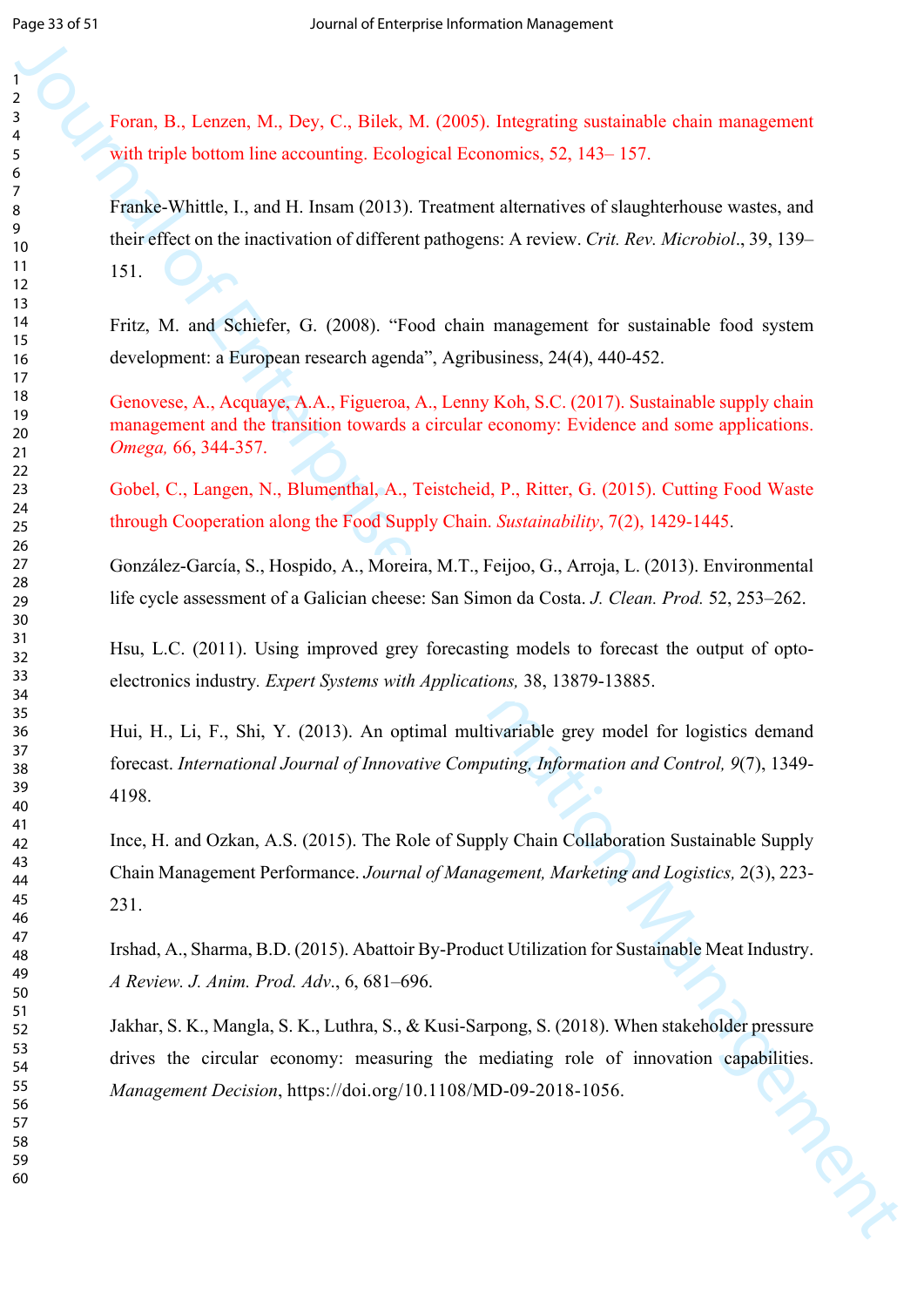Jayathilakan, K., Sultana, K., Radhakrishna, K., Bawa, A.S. (2012). Utilization of byproducts and waste materials from meat, poultry and fish processing industries: a review. *Journal of Food Science Technology*, 49(3), 278–293.

Jedrejek, D., Levic, J., Wallace, J., Oleszek, W. (2016). Animal by-products for feed: characteristics, European regulatory framework, and potential impacts on human and animal health and the environment. *Journal of Animal and Feed Sciences*, 25(3), 189-202.

Jöhr, H. (2012). "Where are the Future Farmers to Grow Our Food?", *International Food and Agribusiness Management Review*, 15, 9-11.

Jurgilevich, A., Birge, T., Kentala-Lehtonen, J., Korhonen-Kurki, K., Pietikainen, J., Saikku, L., Schösler, H. (2016). Transition towards Circular Economy in the Food System. *Sustainability*, *8*(1), 69.

Kan, A., Direk, M. (2004). Course of red meat prices in the Konya province. *Journal of Selcuk University Faculty of Agriculture*, 18(34): 35-40.

Kassahun, A., Hartog, R.J.M., Sadowski, T., Scholten, H., Bartram, T., Wolfert, S., Beulens, A.J.M. (2014). "Enabling chain-wide transparency in meat supply chains based on the EPCIS global standard and cloud-based services", *Computers and Electronics in Agriculture*, 109, 179-190.

Kucukvar, M., Ismaen, R., Onat N.C., Al-Hajri, A., Al-Yafay, H., Al-Darwish, A. (2019). Exploring the social, economic and environmental footprint of food consumption: a supply chain-linked sustainability assessment. 2019 IEEE 6<sup>th</sup> International Conference on Industrial Engineering and Applications, 733,742.

Kummu, M., Moel de H., Porkka, M., Siebert, S., Varis, O., Ward, P.J. (2012). Lost food, wasted resources: Global food supply chain losses and their impacts on freshwater, cropland, and fertiliser use. *Science of the Total Environment*, 438, 477-489.

Li, D.J., Chang, C.J., Chen, W.C., Chen, C.C. (2011). An extended grey forecasting model for omnidirectional forecasting considering data gap difference. *Applied Mathematical Modelling*, 35, 5051-5058.

**Journal of Enterprise Internal of Enterprise Internal of Enterprise Internal of Equation of Equation And Securities Interior,** *Journal of* **Enterprise Information Management interior,** *Journal of* **Enterprise Inc.** *Normal* Lipinski, B., Hanson, C., Lomax, J., Kitinoja, L., Waite, R., Searchinger, T. (2013). "Reducing food loss and waste". Working Paper, Installment 2 of Creating a Sustainable Food Future, Washingtons, DC: World Resources Institute. Available online at: http://pdf.wri.org/reducing\_food\_loss\_and\_waste.pdf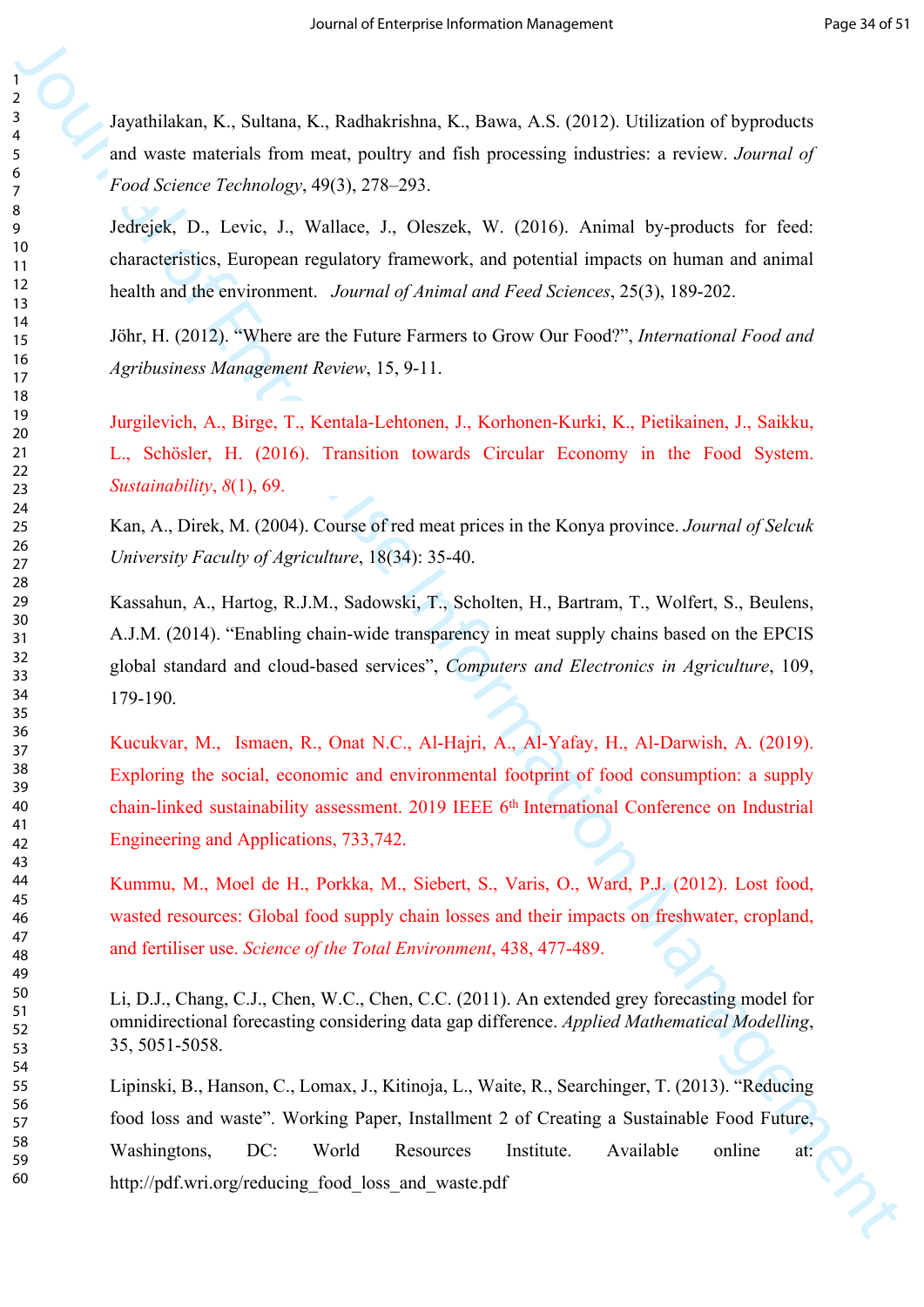Liu, S. and Forrest, J. (2007). The current developing status on grey system theory. *The Journal of Grey System,* 2, 111-123*.*

Liu, S., Forrest, J., Yang, Y. (2012). A brief introduction to grey systems theory. *Grey Systems Theory and Application,* 2(2), 89-104*.*

Lubricant World (2016). "Animal waste in production of oil" Issue: 1 / May-June 2016, 30. Association of Rendering and Oil Industry. Retrieved from: https://issuu.com/vizyon7/docs/madeni\_yag\_dunyasi\_-\_mayis-haz\_\_ran/31

Lyneis, J. M. (2000). System dynamics for market forecasting and structural analysis. System Dynamics Review, 16, 3–25.

Mangla, S. K., Luthra, S., Rich, N., Kumar, D., Rana, N. P., Dwivedi, Y. K. (2018). Enablers to implement sustainable initiatives in agri-food supply chains. *International Journal of Production Economics*, 203, 379-393.

Marucheck, A., Greis, N., Mena, C. Cai, L. (2011). "Product safety and security in the global supply chain: Issues, challenges and research opportunities", *Journal of Operations Management*, 29, 707-720.

Meat and Milk Board (2017). Sector evaluation report, 2017. Retrieved from: https://www.esk.gov.tr/upload/Node/10255/files/Et\_ve\_Sut\_Kurumu\_2017\_Sektor\_Raporu.p df

Mensah, A.M. and Castro, L.C. (2004). Sustainable resource use and sustainable development: a contradiction. ZEF Center for Development Research University of Bonn.

Miemczyk, J and Luzzine, D. (2019). Achieving triple bottom line sustainability in supply chains*. International Journal of Operations & Production Management*, 39(2), 238-259.

3<br>
Jour S. and F[or](https://www.esk.gov.tr/upload/Node/10255/files/Et_ve_Sut_Kurumu_2017_Sektor_Raporu.pdf)est, J. (2007). The cartoot developi[n](https://www.emerald.com/insight/publication/issn/0144-3577)g status on goy system theory.<br>
The Journal of Grey System, 2. (11113). A brief interduction to grey systems theory. Grey<br>
17. S. Neuronal of Grey Systems, 2. (2012) Ministry of Food, Agriculture and Livestock (2018). Red Meat. Retrieved from: https://arastirma.tarimorman.gov.tr/tepge/Belgeler/PDF%20Tar%C4%B1m%20%C3%9Cr% C3%BCnleri%20Piyasalar%C4%B1/2018Ocak%20Tar%C4%B1m%20%C3%9Cr%C3%BC nleri%20Raporu/2018-Ocak%20K%C4%B1rm%C4%B1z%C4%B1%20Et.pdf

Mostafaei, H., Kordnoori, S. (2012). Hybrid grey forecasting model for Iran's energy consumption and supply. *International Journal of Energy Economics and Policy,* 2(3), 97-10.

Nair, G.K., Rodrigues, R. L.L. (2013). Dynamics of Financial System: A System Dynamics Approach. *International Journal of Economics and Financial Issues*, 3(1), 14-26.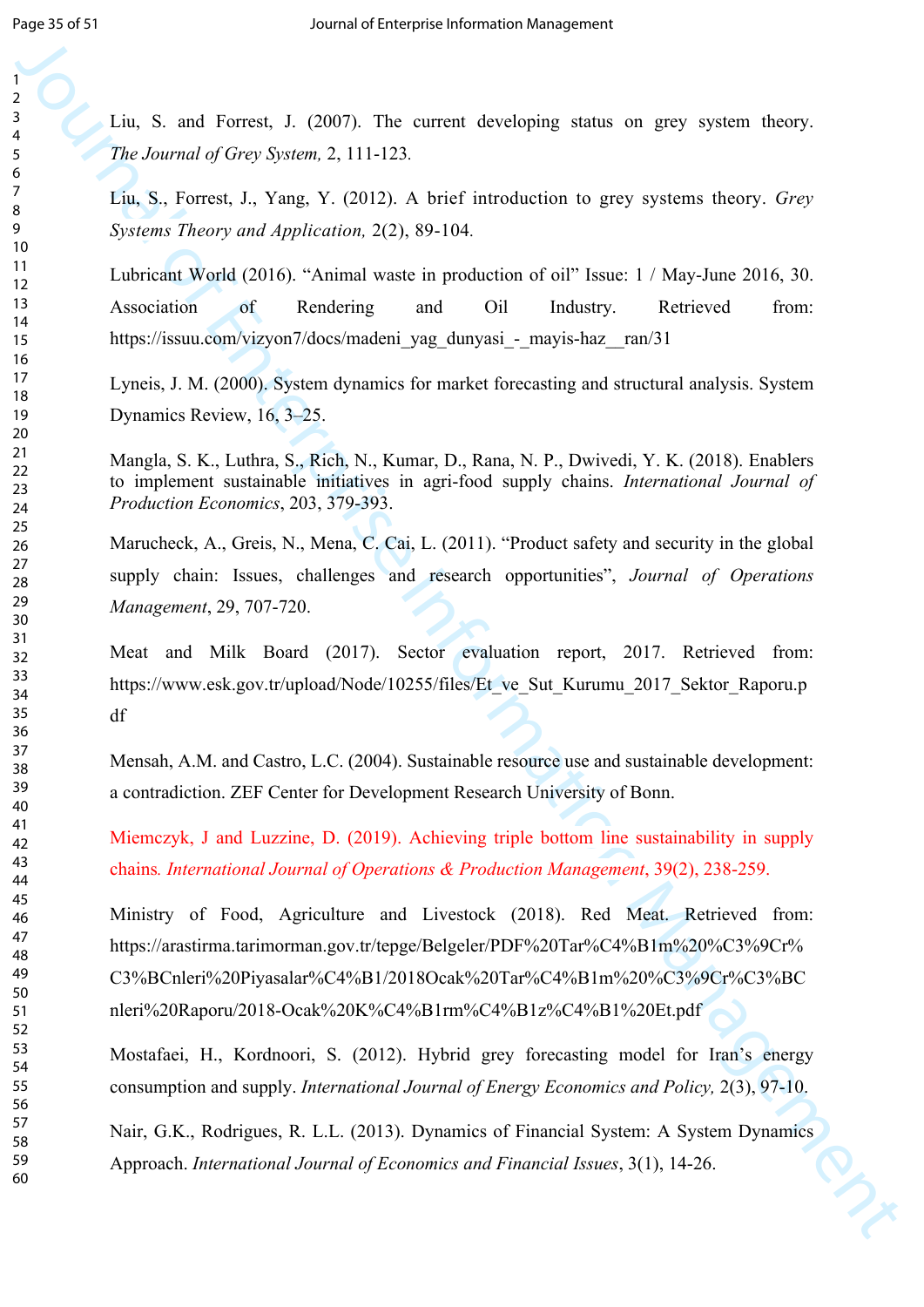Papageorgiou, E.I. and Salmeron, J.L. (2012). Learning fuzzy grey cognitive maps using nonlinear hebbian-based approach. *International Journal of Approximate Reasoning,* 53, 54– 65.

Parfitt, J., Barthel, M., Macnaughtons, S. (2010). Food waste within food supply chains: quantification and potential for change to 2050. *Philosophical Transactions of the Royal Society of London B: Biological Sciences,* 365, 1554, 3065-3081.

Pullman, M.E., Maloni, M.J. and Carter, C.R. (2009). Food for thought: social versus environmental sustainability practices and performance outcomes. *Journal of Supply Chain Management*, 45(1), 38-54.

Russ W, Pittroff RM. (2004). Utilizing waste products from the food production and processing industries. Crit Rev Food Sci Nutr., 44(2), 57–62.

Saçlı, Y. (2018). Evaluation of red meat consumption in terms of food safety in Turkey. Turkish Journal of Veterinary and Animal Sciences, 42, 110-119.

Salihoglu, G., Salihoglu, N.K., Ucaroglu, S., Banar, M. (2018). "Food loss and waste management in Turkey", Bioresource Technology, 248, 88-99.

Saraji, M.K., Sharifabadi, A.M. (2017). Application of System Dynamics in Forecasting: A Systematic Review. *International Journal of Management, Accounting and Economics*, 4(12), 1192-1205.

Sawaya, W.N. (2017). "Impact of food losses and waste on food security", in M. Sohail, B. Elias, D. Nuhad (Eds), Water, Energy and Food Sustainability in the Middle East, Springer International Publishing.

**Purpage reprints 1.1.** and Submeron, 11. (2012) 1 stanning fazzy grey cognitives maps using<br>
Scaling Individual electromatic dispersable *Assemational Journal of Approximation Contomics, S.154*<br>
Scaling Control and princ Searchinger, T., Hanson, C., Ranganathan, J., Lipinski, B., Waite, R., Winterbottom, R., Dihshaw, A., Heimlich, R. (2013). "The great balancing act", Working Paper, Installment 1 of Creating a Sustainable Food Future. Washingtons, DC: World Resources Institute. Available online at: http://pdf.wri.org/great\_balancing\_act.pdf

Secondi, L., Principato, L., Ruini, L., Guidi, M. (2019). Reusing Food Waste in Food Manufacturing Companies: The Case of the Tomato-Sauce Supply Chain. *Sustainability*, 11(7), 2154.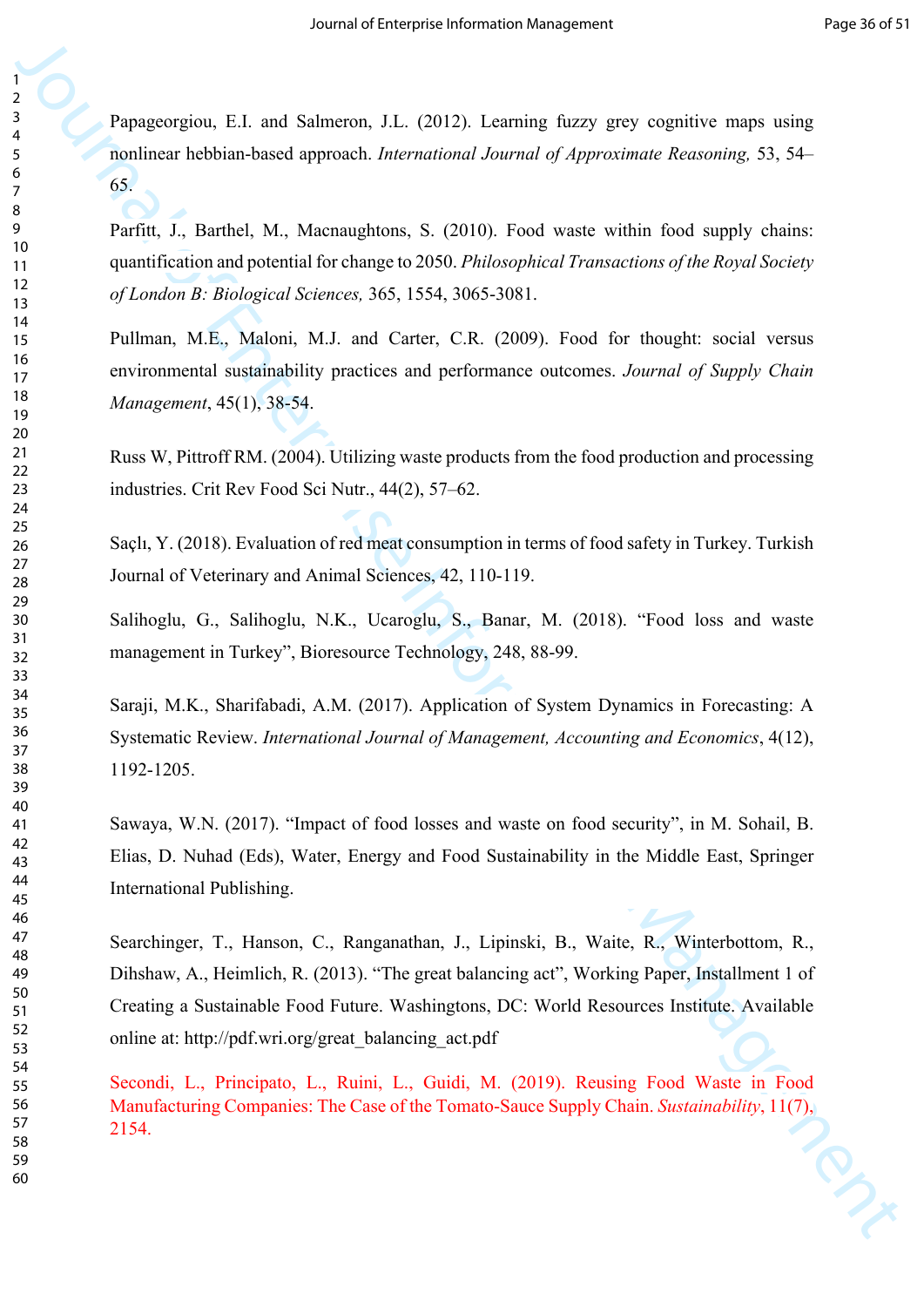Sgarbossa, F., and Russo, I. (2017). A proactive model in sustainable food supply chain: Insight from a case study. *International Journal of Production Economics,* 596-606.

Sharma, S., Sheehy, T., Kolonel, L.N. (2013). Contribution of meat to vitamin B-12, iron, and zinc intakes in five ethnic groups in the U.S.: Implications for developing food-based dietary guidelines. *J Hum Nutr Diet*., 26(2), 156–168.

Sharma, Y. K., Mangla, S. K., Patil, P. P., Liu, S. (2019). When challenges impede the process: For circular economy-driven sustainability practices in food supply chain. *Management Decision*, https://doi.org/10.1108/MD-09-2018-1056.

Smith, B.G. (2008). Developing sustainable food supply chains. *Philos Trans R SocLond B BiolSci,* 363(1492), 849–861.

Song, H. and Li, G. (2008). Tourism Demand Modelling and Forecasting - A Review of Recent Research. *Tourism Management,* 29(2), 203-220.

Spartnessa, F., and Rasses, J. (2017). A proactive muskl in suctionable field squight clour inhight from a case tasky. *Letterscheim Library* (Frankrike [En](https://doi.org/10.1108/MD-09-2018-1056)ter[pri](https://www.researchgate.net/journal/0261-5177_Tourism_Management)se) and S. Washever, K. Nobelette, E. R. (2015). Controlling Stamatis, C., Sarri, C.A., Moutou, K.A., Argyrakoulis, N., Galara, I., Godosopoulos, V., Kolovos, M., Liakou, C., Stasinou, V., Mamuris, Z. (2015). "What do we think we eat? Single tracing method across foodstuff of animal origin found in Greek market", Food Research International, 69, 151-155.

Sterman, J.D. (2000). Business dynamics: systems thinking and modeling for a problematic world. 2000. Bostons et al: Irwin McGraw-Hill, 110.

Suryani, E., Chou S.Y. and Chen, C.H. (2012). Dynamic simulation model of air cargo demand forecast and terminal capacity planning. *Simulation Modelling Practice and Theory*, 28, 27–41.

Thorntons, P.K. (2010). Livestock production: recent trends, future prospects. *Philos Trans R Soc Lond B Biol Sci*., 365(1554), 2853–2867.

Tien, T.L. (2009). A New Grey Prediction Model FGM (1, 1). *Mathematical and Computer Modelling,* 49, 1416–1426.

Tosun, O.O., Hatirli, S.A. (2009). An analysis of red meat purchasing preferences of households in Antalya. Suleyman Demirel University, *The Journal of Faculty of Economics and Administrative Sciences*, 14(2), 433-445.

Tsolakis, N., Anastasiadis, F., and Srai, J. (2018). Sustainability Performance in Food Supply Networks: Insights from the UK Industry. *Sustainability*, 10, 3148.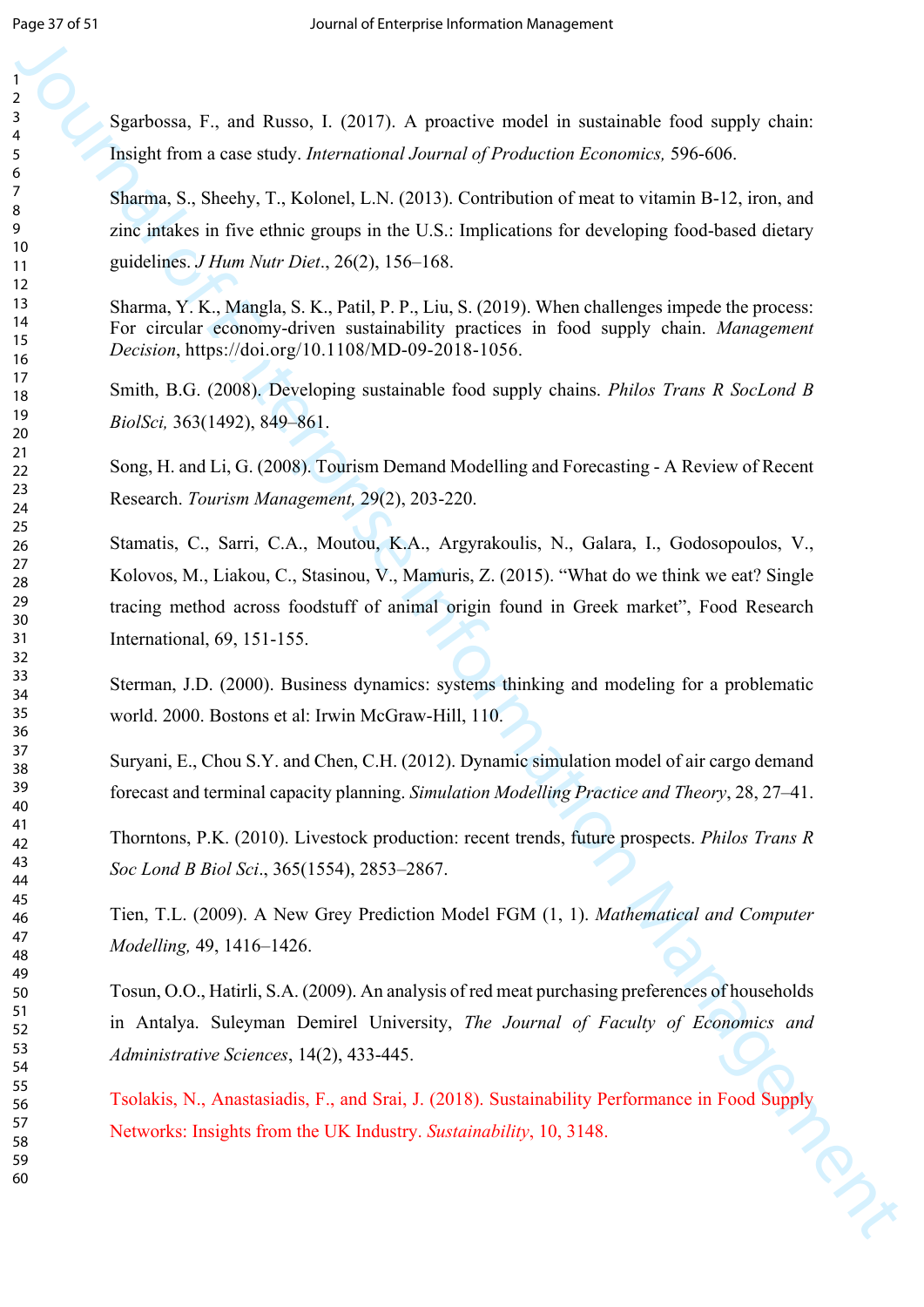TUIK (2018). Number of Livestock and Animal Products. Retrieved from: https://biruni.tuik.gov.tr/medas/?kn=79&locale=tr

Us, M. (2010). Turkey and world meat outlook current situation and prospects. National Red Meat Council. Retrieved from: https://www.intfoodtechno2010.org/includes/data/2G4.pdf

19<br>
19<br>
19<br>
19 (1992). Normaln and Triveshed, and Animal Products Retrieved from<br>
1993).<br>
1993 (2001). Tarkies and voted manualized [Ma](https://pubs.acs.org/doi/full/10.1021/acs.est.8b06079)nagement Aquivalence Information<br>
1993<br>
1993 (2001). Beef from functions and the shade USDA (2015). Beef from farm to table. United States Department of Agriculture. Food Safety and Inspection Service. Retrieved from: https://www.fsis.usda.gov/wps/wcm/connect/c33b69fe-7041-4f50-9dd0 d098f11d1f13/Beef\_from\_Farm\_to\_Table.pdf?MOD=AJPERES

USDA (2017). Turkey Livestock and Products Annual Report 2017. Retrieved from: https://gain.fas.usda.gov/Recent%20GAIN%20Publications/Livestock%20and%20Products% 20Annual\_Ankara\_Turkey\_8-15-2017.pdf

Verghese, K., Levis, H., Lockrey, S., Williams, H. (2015). Packaging's Role in Minimizing Food Loss and Waste Across the Supply Chain. *Packaging Technology and Science*, 28, 603– 620.

Verma, M., Plaisier, C., Wagenberg, C.P.A., Achterbosch, T. (2019). A Systems Approach to Food Loss and Solutions: Understanding Practices, Causes, and Indicators. *Sustainability,* 11(3), 579.

WCED (1987). Our common future. Brundtland Report, Oxford University Press, 1987.

Wen, K.L. (2004). Grey systems modelling and prediction. *Yang's Scientific Press,* 4.

Xiao-hui, Y. and Jun, M. (2012). Development of Sustainable Food Supply Chain. IACSIT *International Journal of Engineering and Technology*, 4(2), 166-169.

Xue, L., Prass, N., Gollnow, S., Davis, J., Scherhaufer, S., Ostergren, K., Cheng, S., Liu, G. (2019). Efficiency and Carbon Footprint of the German Meat Supply Chain, *Environ. Sci. Technol.*539, 5133-5142.

Yaylak, E., Taşkın, T., Koyubenbe, N., Konca, Y. (2010). A Study on determination of redmeat consumption behaviors in Ödemiş, Izmir. *Journal of Animal Production*, 51(1), 21-30. Yılmaz, H. and Yılmaz, M. (2013). Forecasting CO2 Emissions for Turkey by Using the Grey Prediction Method. *Sigma* 31, 141-148.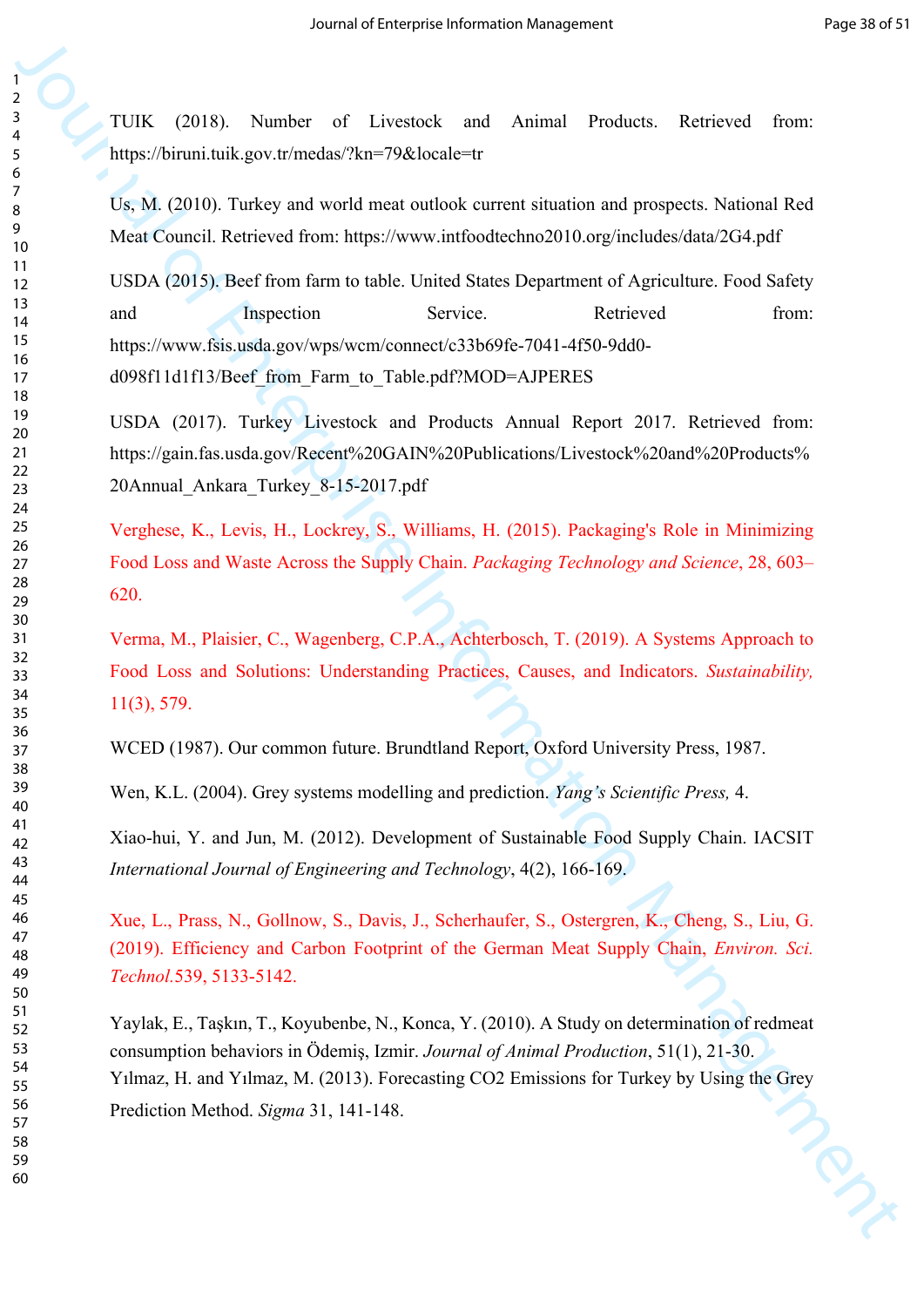Journal of Enterprise Information Management Zanoni, S. and Zavanella, L. (2012). "Chilled or frozen? decision strategies for sustainable food supply chains. *International Journal of Production Economics*, 140(1), 731-736.

Zaragoza, B.F., Teresa V., Fernandez, V. (2016). Towards a More Sustainable Food Supply Chain: Opening up Invisible Waste in Food Service. *Sustainability,* 8 693.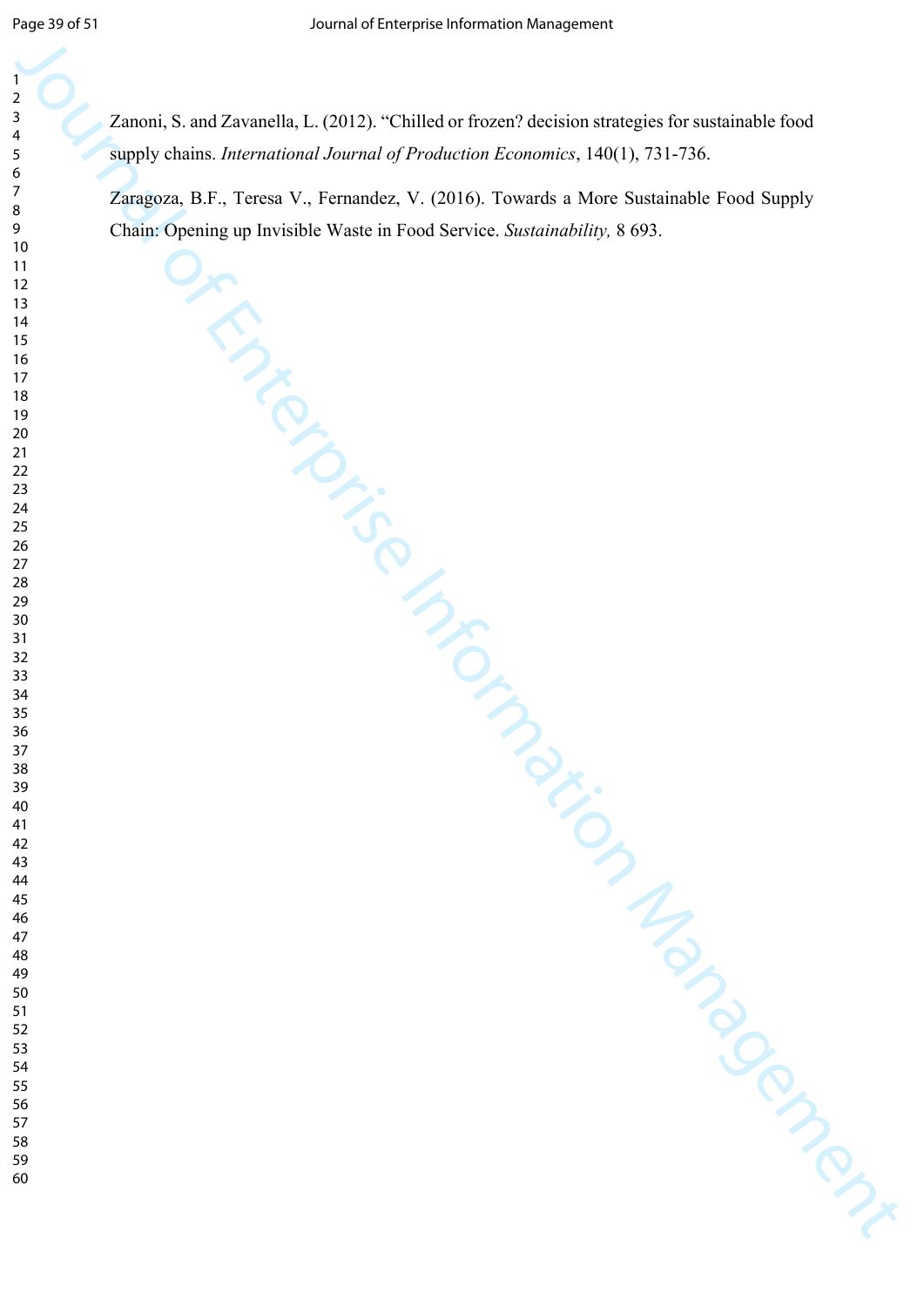## **TABLES**

## **Table 1 Actual data of the amount of slaughtered cattle in Turkey**

| Year                              | 2015 | 2016 | 2017 |
|-----------------------------------|------|------|------|
|                                   |      |      |      |
| Number of 3765077 3900307 3602115 |      |      |      |
| slaughtered                       |      |      |      |
| animals                           |      |      |      |
|                                   |      |      |      |

## **Table 2 Prediction Results**

| Years                 | 2018    | 2019    | 2020    |
|-----------------------|---------|---------|---------|
| <b>Predicted Data</b> | 2829060 | 2411792 | 2056069 |

# **Table 3 Error Analysis**

| 2015                                       | 2016 | 2017 |
|--------------------------------------------|------|------|
| $\vert 0$ (Accepted) $\vert 0,2\% \rangle$ |      | 7,9% |

## **Table 4 Summary of the Results**

|                      | Table 1 Actual data of the amount of slaughtered cattle in Turkey |                                       |         |              |                    |              |       |
|----------------------|-------------------------------------------------------------------|---------------------------------------|---------|--------------|--------------------|--------------|-------|
|                      | Year                                                              | 2015                                  | 2016    | 2017         |                    |              |       |
|                      | Number of<br>slaughtered<br>animals                               | 3765077                               | 3900307 |              | 3602115            |              |       |
|                      |                                                                   | <b>Table 2 Prediction Results</b>     |         |              |                    |              |       |
| Years                | 2018                                                              |                                       | 2019    |              |                    | 2020         |       |
| Predicted Data       | 2829060                                                           |                                       | 2411792 |              |                    | 2056069      |       |
|                      | 2015<br>$0$ (Accepted)                                            | 2016<br>0,2%                          |         | 2017<br>7,9% |                    |              |       |
|                      |                                                                   | <b>Table 4 Summary of the Results</b> |         |              |                    |              |       |
| Years                |                                                                   | <b>Actual Data</b>                    |         |              | Predicted Data     |              |       |
| 2015                 |                                                                   | 3765077                               |         |              | 3765077            |              |       |
|                      |                                                                   | 3900307                               |         |              | 3892660            |              |       |
| 2016<br>2017         | $\overline{\phantom{a}}$                                          | 3602115                               |         |              | 3318519            |              |       |
|                      | $\overline{\phantom{a}}$                                          |                                       |         |              | 2829060            |              |       |
| 2018<br>2019<br>2020 | $\overline{\phantom{a}}$                                          |                                       |         |              | 2411792<br>2056069 |              |       |
|                      | <b>Table 5 Bone and Blood Waste Calculation</b>                   |                                       |         |              |                    |              |       |
| Years                | Number<br>of                                                      | Average Weight                        |         | Bone         | Waste              | <b>Blood</b> | Waste |

## **Table 5 Bone and Blood Waste Calculation**

| Years | Number      | of   Average Weight   Bone |      | Waste   Blood       | Waste |
|-------|-------------|----------------------------|------|---------------------|-------|
|       | Slaughtered | (kg)                       | (%8) | $(\frac{9}{63}, 5)$ |       |
|       | Cattle      |                            |      |                     |       |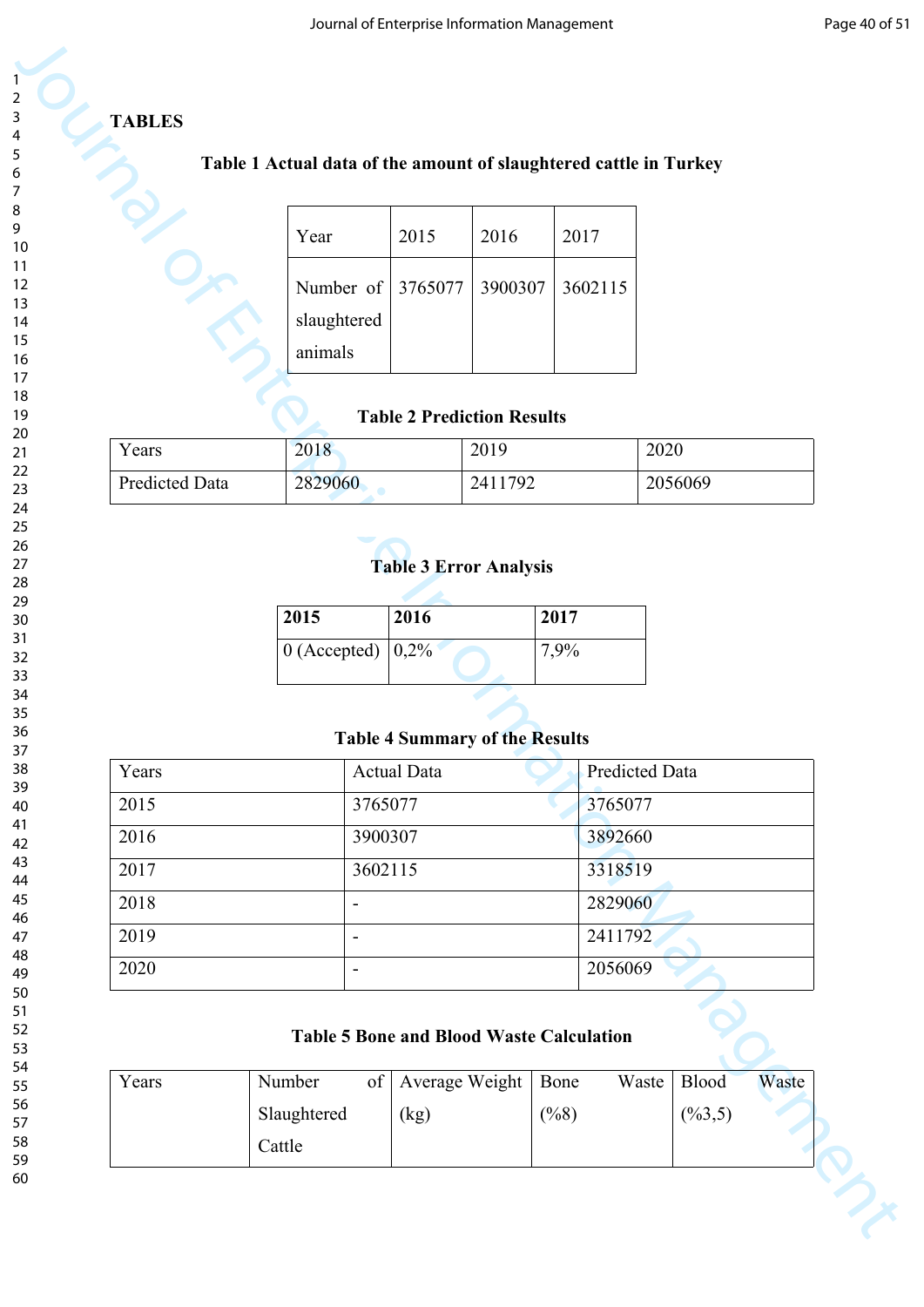| 1                               |
|---------------------------------|
| 2                               |
| 3                               |
| 4                               |
| 5                               |
|                                 |
| 6                               |
|                                 |
| 8                               |
| $\mathbf$<br>)                  |
| 10                              |
| 1<br>$\mathbf{1}$               |
|                                 |
| 1<br>フ                          |
| 13                              |
| 4<br>$\mathbf{1}$               |
| 15                              |
| 16                              |
| 17                              |
| 18                              |
|                                 |
| 19                              |
| 20                              |
| $\overline{21}$                 |
| $\overline{2}$<br>$\mathcal{P}$ |
| 23                              |
| $\frac{24}{5}$                  |
| 25                              |
|                                 |
| $\frac{26}{5}$                  |
| $^{27}$                         |
| $\frac{28}{5}$                  |
| 29                              |
| 30                              |
| $\overline{\textbf{3}}$         |
| $\overline{\mathbf{3}}$<br>,    |
|                                 |
| $\overline{\mathbf{3}}$<br>ξ    |
| 34                              |
| 35                              |
| 36                              |
| 37                              |
| 88                              |
|                                 |
| 39                              |
| 40                              |
| 41                              |
| 42                              |
| $\overline{4}$<br>ξ             |
| 44                              |
| 45                              |
|                                 |
| 46                              |
| 47                              |
| 48                              |
| 49                              |
| 50                              |
| 51                              |
| 5<br>$\overline{c}$             |
|                                 |
| 5:<br>ξ                         |
| 54                              |
| 55                              |
| 56                              |

| 2018 | 2829060        | 250 | 56581200 | 24754275 |
|------|----------------|-----|----------|----------|
| 2019 | 2411792        | 250 | 48235840 | 21103180 |
| 2020 | 2056069        | 250 | 41121380 | 17990604 |
|      | JERRA LIGORIAN |     |          |          |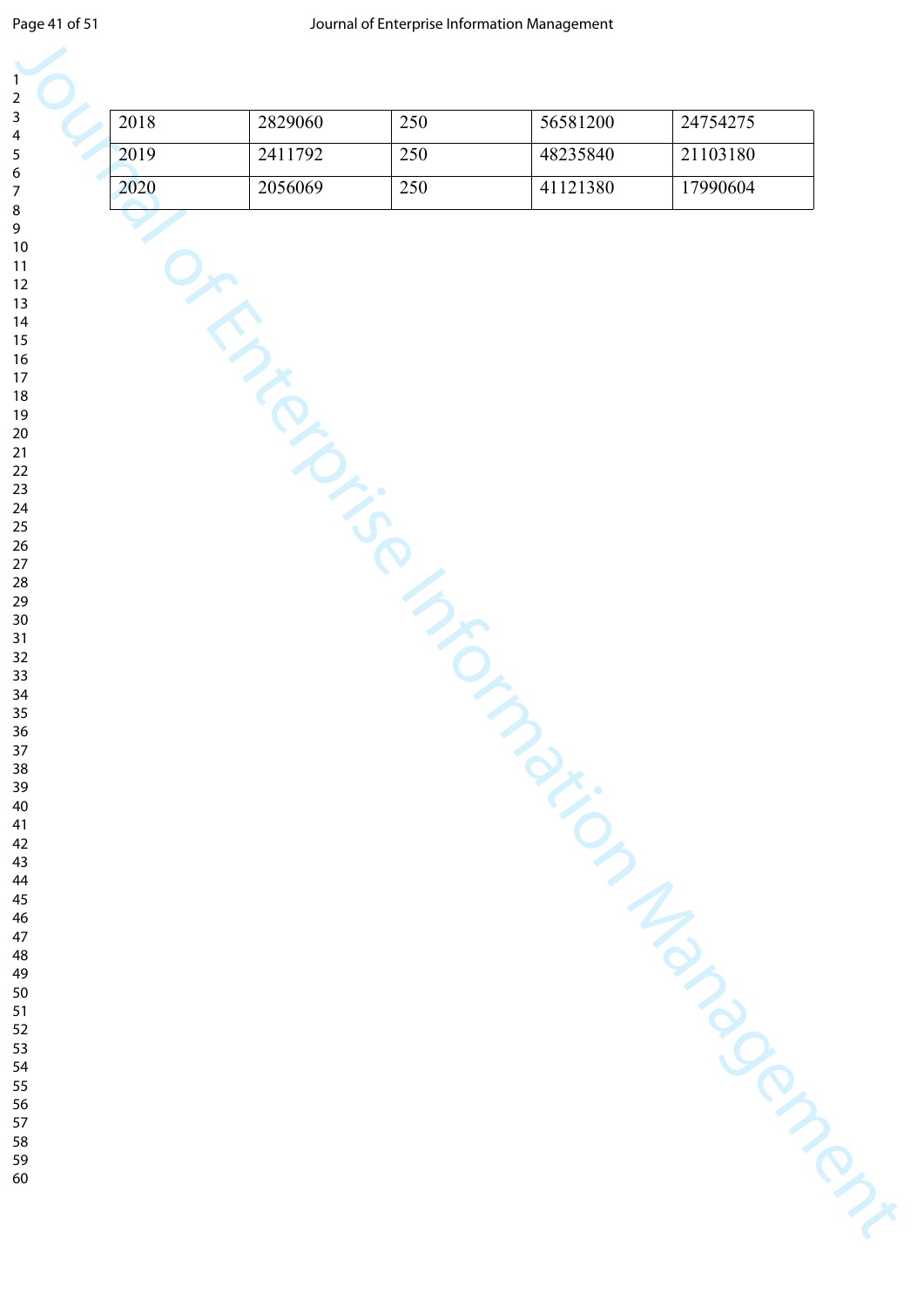## **References**

Abecassis, J. Cuq, B., Escudier, J-L., Garric, G., Kondjoyan, A., Planchot, V., Salmon, J-M., de Vries, H. (2018). "Food chains; the cradle for scientific ideas and the target for technological innovations", *Innovative Food Science & Emerging Technologies*, 46, 7-17.

Adisen, H. (1999). A case study on red meat consumption. Yuzuncuyil University Thesis, Van.

Aiguier, M., Boulanger, F., Krob, D., Marchal, C. (2013). Problematic Systems Design & Management. Springer Science & Business Media.

Akkerman, R., Farahani, P. and Grunow, M. (2010). "Quality, safety and sustainability in food distribution: a review of quantitative operations management approaches and challenges. *Or Spectrum*, 32(4), 863-904.

Aktas, E., Sahin, H., Topaloglu, Z., Oledinma, A., Huda, A.K.S., Irani, Z., Sharif, A.M., van't Wout, T., Kamrava, M. (2018). "A consumer behavioral approach to food waste", *Journal of Enterprise Information Management*, 31(5), 658-673.

Ali, M. S., Moktadir, A. Md., Kabir, G., Chakma, J., Rumi Uddin, J., Md., Islam T., Md. (2019). Framework for evaluating risks in food supply chain: Implications in food wastage reduction*. Journal of Cleaner Production*, 228(10), 786-800.

Ali, S., Liu, Y., Ishaq, M., Shah, T., Abdullah, Ilyas, A., Din, I. U. (2017). Climate Change and Its Impact on the Yield of Major Food Crops: Evidence from Pakistan. *Foods (Basel, Switzerland)*, *6*(6), 39. doi:10.3390/foods6060039

Arvanitoyannis IS, Ladas D. (2008). Meat waste treatment methods and potential uses. *Int J Food Sci Tech*., 43, 543–559.

Atay, O., Gokdal, O., Aygun, T., Ulker, H. (2004). Red me at consumption habits in Cine, Aydın. 4th National Zoo technics Congress Book, Suleyman Demirel University, Isparta 01-03 September 2004, pp. 348- 354.

Auvermann, B., Kalbasi, A., Ahmed, A. (2004). Chapter 4: Rendering, Carcass Disposal: A Comprehensive Review. National Agricultural Biosecurity Center, Kansas State University

**Motiveness**<br>
Also<br>
Also<br>
Also<br>
Also<br>
Also<br>
Also<br>
Also<br>
Also<br>
Also<br>
Also<br>
Also Li (1908), Totachians, the catalle in occasion Machine Box and the large for the<br>
Formatic Health (1909). A case study can collect a Someoptic Aydogdu, M.H., and Kucuk, N. (2018). General Analysis of Recent Changes in Red Meat Consumption in Turkey. *IOSR Journal of Economics and Finance* (IOSR-JEF) e-ISSN: 2321- 5933, 9(6), 01-08.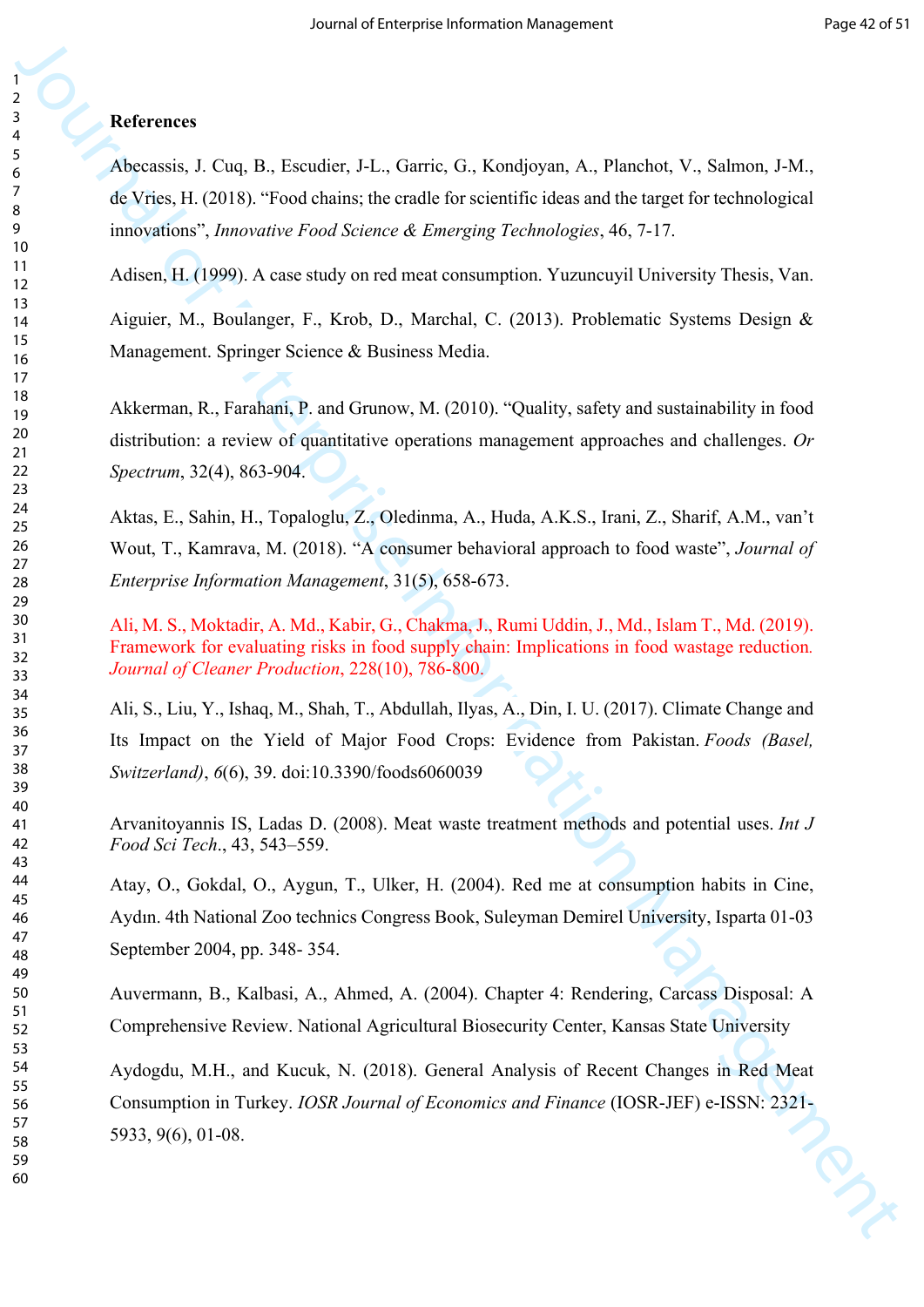Journal of Franchista Controlline and National Computer Systemic Features Mandatong for Pology Analysis 1.<br>
Hence Moscolas for Saminabile Development, An Insight into the Enterprehension of Life Support Spectras. No of Fi Barlas, Y., (2002). System Dynamics: Systemic Feedback Modeling for Policy Analysis 1. Knowledge for Sustainable Development: An Insight into the Encyclopedia of Life Support Systems. No. of Pages: 400. ISBN: 978-1-84826-137-2 (eBook) Bayramoğlu, M. and Hamzacebi, C. (2016). Stock selection based on fundamental analysis approach by grey relational analysis: a case of turkey. *International Journal of Economics and Finance;* 8(7), 178-184, Canadian Centre of Science and Education. Becker, J.T. and Ellis, J.D. (2017). The role of sustainability reporting in the agri-food supply chain. *Journal of Agriculture and Environmental Sciences,* 6(1), 17-29.

Bendeković, J., Naletina, D., Nola, I. (2015). Food safety and food qualıty in the supply chain.

Faculty of Economics and Business Zagreb Croatia, 1-13.

Beske, P., Land, A., Seuring, S. (2014). Sustainable supply chain management practices and dynamic capabilities in the food industry: A critical analysis of the literature. *International Journal of Production Economics,* 152, 131–143.

Boehm, R., Wilde, P.E., Ver Ploeg, M., Costello, C., Cash, S.B. (2018). "A Comprehensive Life Cycle Assessment of Greenhouse Gas Emissions from U.S. Household Food Choices", *Food Policy*, 79, 67-76.

Borello, M. (2016). "Circular Economy in the Agri-Food Sector: Going Beyond Sustainability", PhD Thesis, University of Naples Federico II, Italy.

Borello, M., Caracciolo, F., Lombardi, A., Pascucci, S., Cembalo, L. (2017). Consumers' Perspective on Circular Economy Strategy for Reducing Food Waste. *Sustainability*, 9(1), 141. Business Dictionary (2018). Sustainability. Retrieved from: http://www.businessdictionary.com/definition/sustainability.html

Chen, H.W. and Chang, N.B. (2000). Prediction of solid waste generation via grey fuzzy dynamic modelling. *Resources Conservation and Recycling,* 29(1), 1-18.

Chiang, K.S. (1997). The Introduction of Grey Theory. *Gauli Publishing Co.Taipei.*

Ciulli, F., Kolk, A., Boe-Lillegraven, S. (2019). Circularity Brokers: Digital Platform Organizations and Waste Recovery in Food Supply Chain. *Journal of Business Ethics*, 1-33.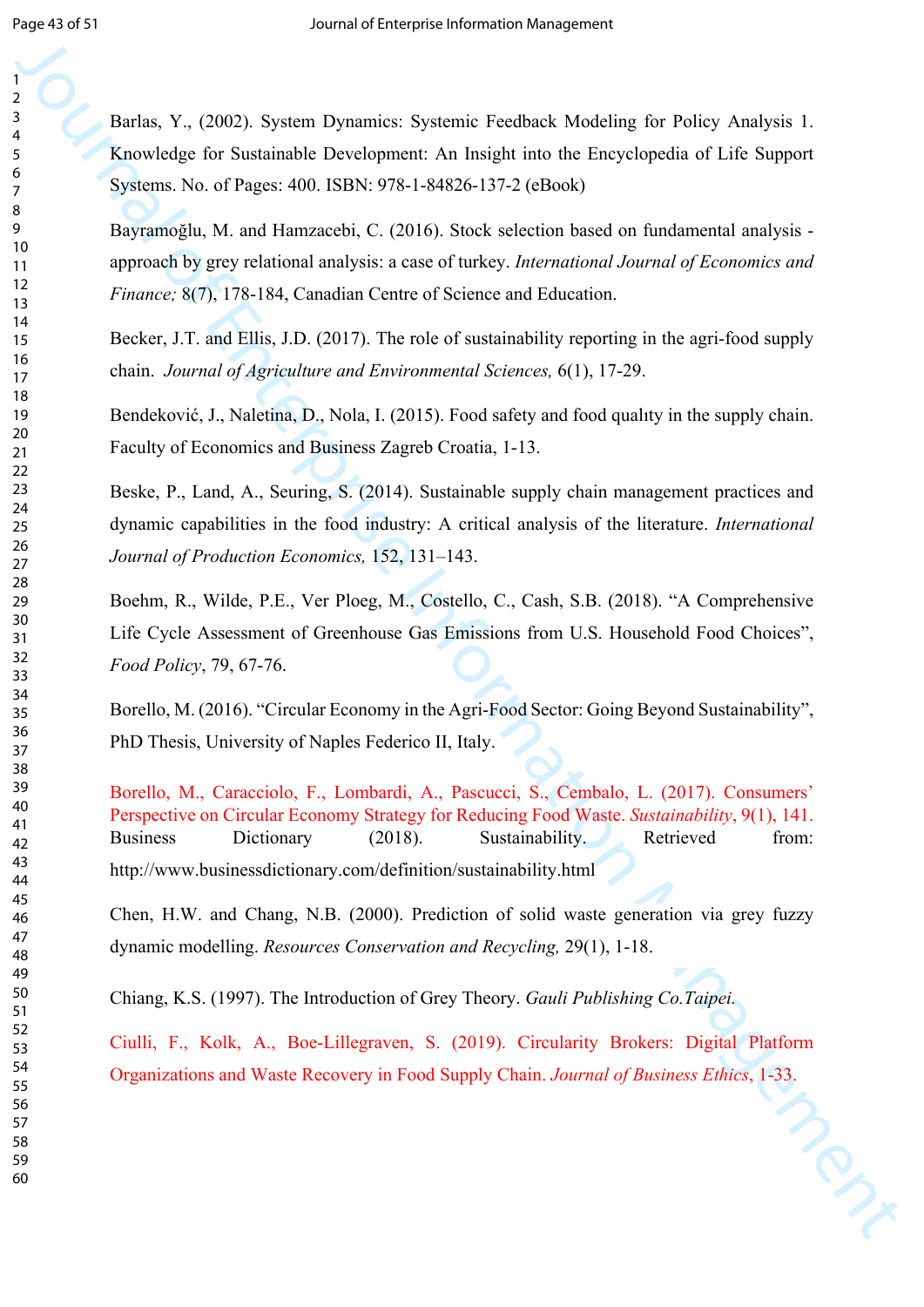Cristobal, J., Castellani, V., Manfredi, S., Sala, S. (2018). Prioritizing and optimizing sustainable measures for food waste prevention and management. *Waste Management,* 72, 3-  $\triangle$ 16.

Cui, J., Liu, S., Zeng B. and Xie, N. (2013). A novel grey forecasting model and its optimization. *Applied Mathematical Modelling,* 37(2), 4399-4406.

Dani, S. (2015). Food supply chain management and logistics, from farm to fork. Published by Koganpage, 3rd edition.

Criticisch, J., Cancellani, V., Manicoli, S., Sala. 5. (2018). Prioritizing and opti[m](http://ec.europa.eu/environment/archives/eussd/pdf/IA.PDF)izing<br>
y Criticische mensures for ford waste prevention [an](http://www.fao.org/3/a-au824e.pdf)d nana[gem](http://www.fao.org/fileadmin/templates/est/COMM_MARKETS_MONITORING/Meat/Documents/Food_Outlook_June_2017__Meat_.pdf)ent *Hiras Monogonori*, 73, 3<br>
U.S.<br>
U.S. J., Liu, S., Zeng. B. and X Darkow, I.L., Förster, B., Heiko, V.G. (2015). Sustainability in food service supply chains: Future expectations from European industry experts. *Supply Chain Management: An International Journal*, 20(2), 163 – 178.

Elkingtons, J. (1997). Cannibals with Forks: The Triple Bottom Line of 21th Century Business. Oxford, *Capstonse Publishing.*

Ellen MacArthur Foundation (2019). Cities and Circular Economy for Food. Retrieved from: https://www.ellenmacarthurfoundation.org/assets/downloads/Cities-and-Circular-Economyfor-Food\_Exec-Sum\_240119.pdf

European Commission (2014). Commission staff working document impact assessment on measures addressing food waste to complete regarding the review of EU waste management targets, Brussels. Retrieved from: http://ec.europa.eu/environment/archives/eussd/pdf/IA.PDF

FAO (1992). Meat and meat products in human nutrition in developing countries. Commissioned jointly by the Animal Production and Health Division and the Food Policy and Nutrition Division of FAO, Rome.

FAO (2013a). Food wastage footprint : impacts on natural resources – Summary report. Rome, Available online at: www.fao.org/docrep/018/i3347e/i3347e.pdf

FAO (2013b). Food losses and waste in Turkey. Available online at: http://www.fao.org/3/aau824e.pdf

FAO (2017). Meat and Meat Products. Food Outlook, 2017. Retrieved from: http://www.fao.org/fileadmin/templates/est/COMM\_MARKETS\_MONITORING/Meat/Docu ments/Food Outlook June 2017 Meat .pdf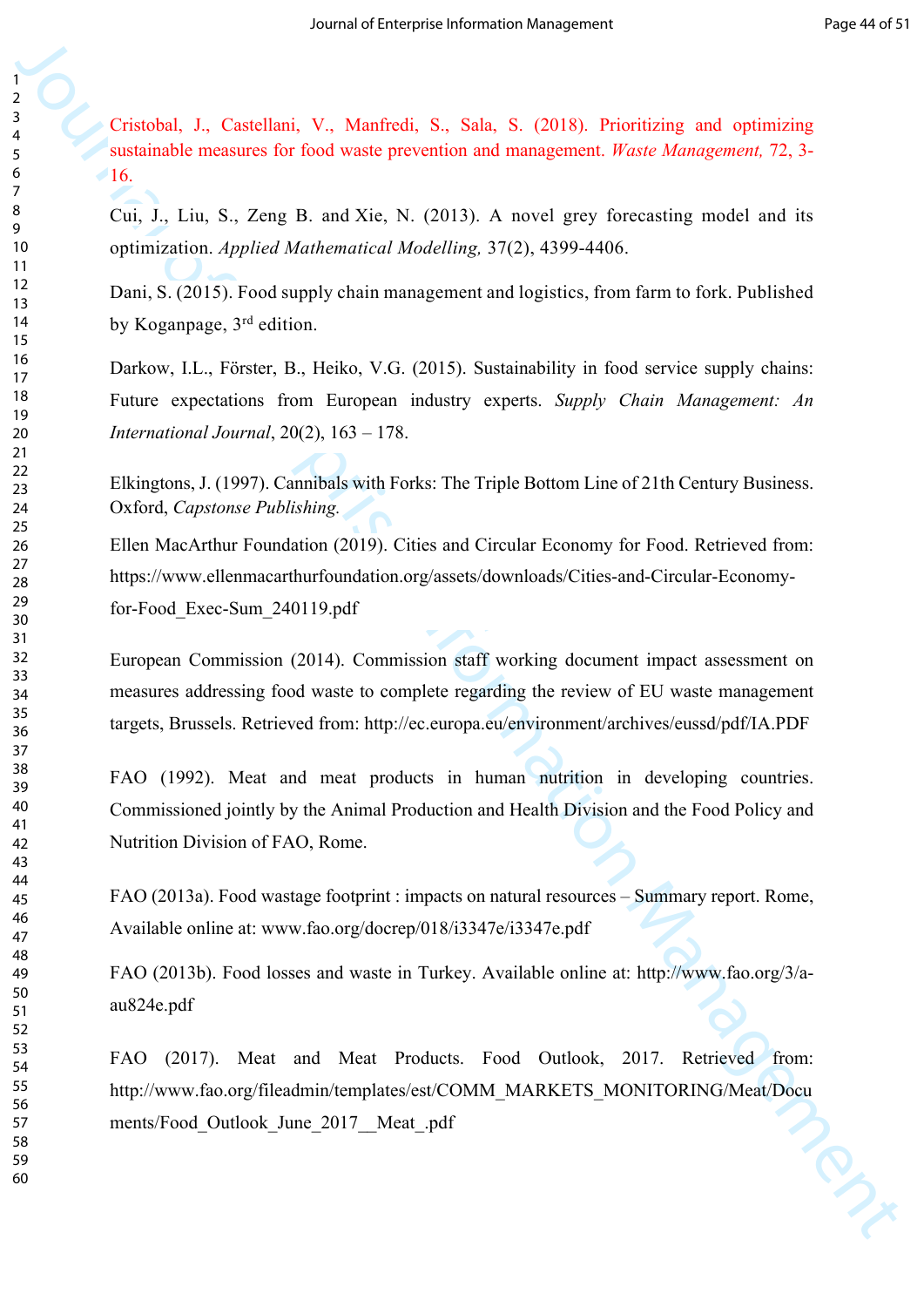FAO (2017). The future of food and agriculture – Trends and challenges. Rome. Retrieved from: http://www.fao.org/3/a-i6583e.pdf, ISSN 2522-722X (online).

FAO, (2011). Global food losses and food waste – Extent, causes and prevention. Rome. Available online at: http://www.fao.org/docrep/014/mb060e/mb060e.pdf

Foran, B., Lenzen, M., Dey, C., Bilek, M. (2005). Integrating sustainable chain management with triple bottom line accounting. Ecological Economics, 52, 143–157.

19<br>
19<br>
19<br>
19 (2013). The finance of fiesd and agriculture – Furnds and dual<br>longes. Rome. Rationeal fig. (1938). The Enterprise Information Management Control of Fig.<br>
19 (2013). The Enterprise Information Management C Franke-Whittle, I., and H. Insam (2013). Treatment alternatives of slaughterhouse wastes, and their effect on the inactivation of different pathogens: A review. *Crit. Rev. Microbiol*., 39, 139– 151.

Fritz, M. and Schiefer, G. (2008). "Food chain management for sustainable food system development: a European research agenda", Agribusiness, 24(4), 440-452.

Genovese, A., Acquaye, A.A., Figueroa, A., Lenny Koh, S.C. (2017). Sustainable supply chain management and the transition towards a circular economy: Evidence and some applications. *Omega,* 66, 344-357.

Gobel, C., Langen, N., Blumenthal, A., Teistcheid, P., Ritter, G. (2015). Cutting Food Waste through Cooperation along the Food Supply Chain. *Sustainability*, 7(2), 1429-1445.

González-García, S., Hospido, A., Moreira, M.T., Feijoo, G., Arroja, L. (2013). Environmental life cycle assessment of a Galician cheese: San Simon da Costa. *J. Clean. Prod.* 52, 253–262.

Hsu, L.C. (2011). Using improved grey forecasting models to forecast the output of optoelectronics industry*. Expert Systems with Applications,* 38, 13879-13885.

Hui, H., Li, F., Shi, Y. (2013). An optimal multivariable grey model for logistics demand forecast. *International Journal of Innovative Computing, Information and Control, 9*(7), 1349- 4198.

Ince, H. and Ozkan, A.S. (2015). The Role of Supply Chain Collaboration Sustainable Supply Chain Management Performance. *Journal of Management, Marketing and Logistics,* 2(3), 223- 231.

Irshad, A., Sharma, B.D. (2015). Abattoir By-Product Utilization for Sustainable Meat Industry. *A Review. J. Anim. Prod. Adv*., 6, 681–696.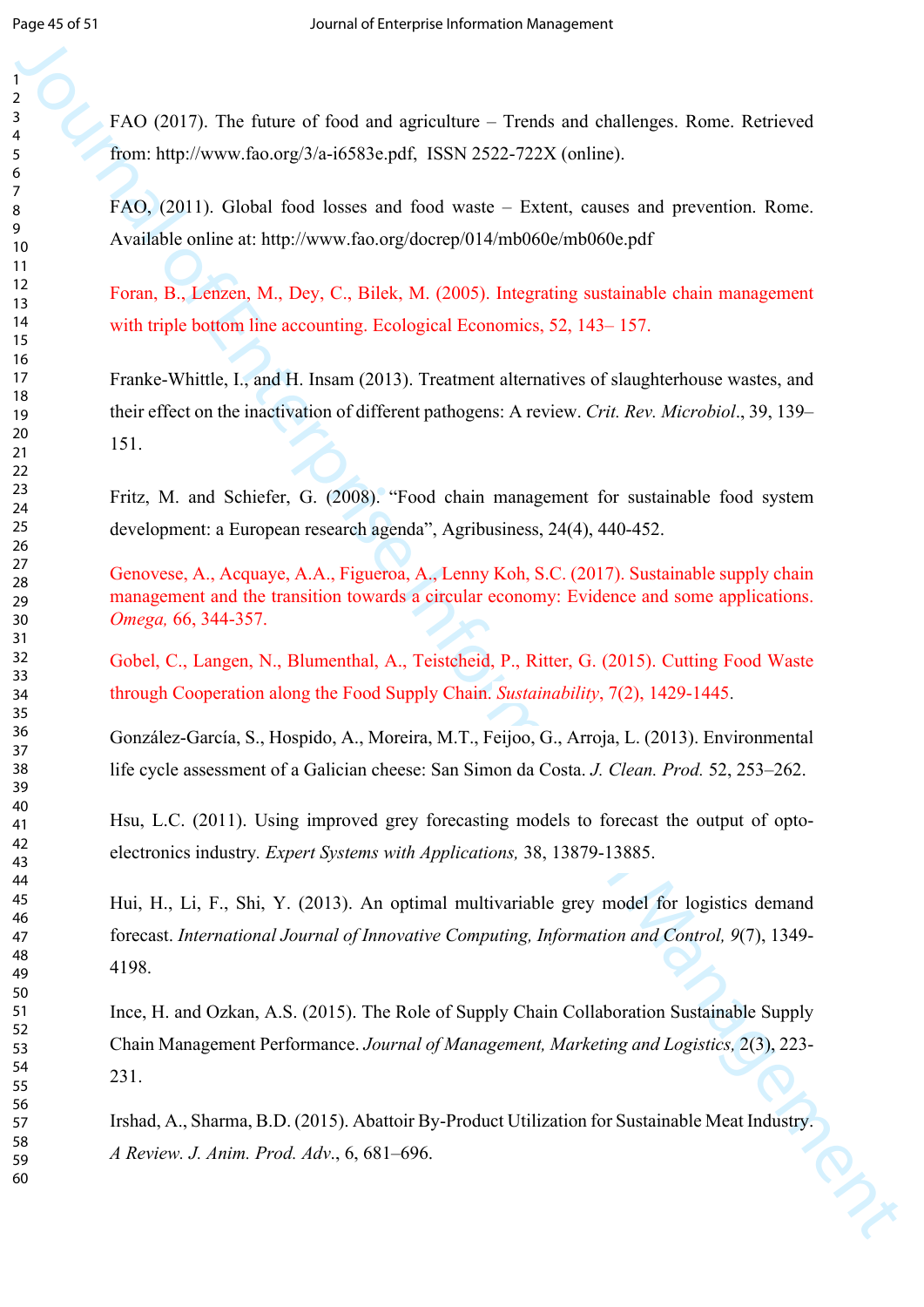Jakhar, S. K., Mangla, S. K., Luthra, S., & Kusi-Sarpong, S. (2018). When stakeholder pressure drives the circular economy: measuring the mediating role of innovation capabilities. *Management Decision*, https://doi.org/10.1108/MD-09-2018-1056.

Jayathilakan, K., Sultana, K., Radhakrishna, K., Bawa, A.S. (2012). Utilization of byproducts and waste materials from meat, poultry and fish processing industries: a review. *Journal of Food Science Technology*, 49(3), 278–293.

Jedrejek, D., Levic, J., Wallace, J., Oleszek, W. (2016). Animal by-products for feed: characteristics, European regulatory framework, and potential impacts on human and animal health and the environment. *Journal of Animal and Feed Sciences*, 25(3), 189-202.

Jöhr, H. (2012). "Where are the Future Farmers to Grow Our Food?", *International Food and Agribusiness Management Review*, 15, 9-11.

Jurgilevich, A., Birge, T., Kentala-Lehtonen, J., Korhonen-Kurki, K., Pietikainen, J., Saikku, L., Schösler, H. (2016). Transition towards Circular Economy in the Food System. *Sustainability*, *8*(1), 69.

Kan, A., Direk, M. (2004). Course of red meat prices in the Konya province. *Journal of Selcuk University Faculty of Agriculture*, 18(34): 35-40.

Journal of Enterprise IN. (Adding, S., & Kao Sanyong, S. (2011). When states the circuit consisting the consisting tells of innovation expansion compatibilities.<br>
These the circuit consisting the matter information Manage Kassahun, A., Hartog, R.J.M., Sadowski, T., Scholten, H., Bartram, T., Wolfert, S., Beulens, A.J.M. (2014). "Enabling chain-wide transparency in meat supply chains based on the EPCIS global standard and cloud-based services", *Computers and Electronics in Agriculture*, 109, 179-190.

Kucukvar, M., Ismaen, R., Onat N.C., Al-Hajri, A., Al-Yafay, H., Al-Darwish, A. (2019). Exploring the social, economic and environmental footprint of food consumption: a supply<br>chain-linked sustainability assessment. 2019 IEEE 6<sup>th</sup> International Conference on Industrial<br>Engineering and Applications, 733,742 chain-linked sustainability assessment. 2019 IEEE 6<sup>th</sup> International Conference on Industrial Engineering and Applications, 733,742.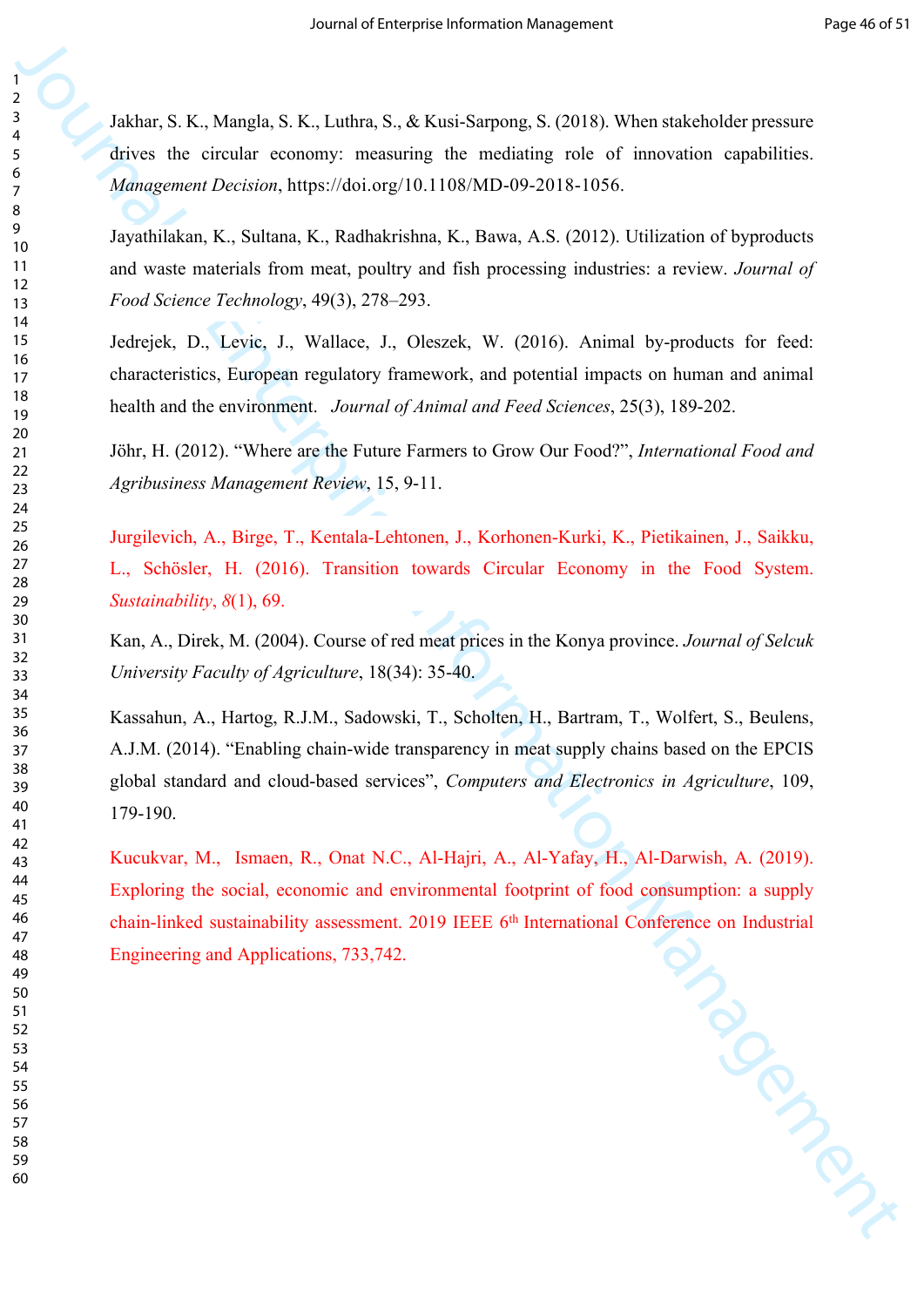Kummu, M., Moel de H., Porkka, M., Siebert, S., Varis, O., Ward, P.J. (2012). Lost food, wasted resources: Global food supply chain losses and their impacts on freshwater, cropland, and fertiliser use. *Science of the Total Environment*, 438, 477-489.

Li, D.J., Chang, C.J., Chen, W.C., Chen, C.C. (2011). An extended grey forecasting model for omnidirectional forecasting considering data gap difference. *Applied Mathematical Modelling*, 35, 5051-5058.

**Example 10**<br>
Someway, M., West de H., Pushka, M., Stebett, S., Varie, O., Ward, P.J. (2012). Leve fored,<br>
wated consumes. Global fored apply this losses and their impacts on Ent[er](http://pdf.wri.org/reducing_food_loss_and_waste.pdf)nal [or](https://issuu.com/vizyon7/docs/madeni_yag_dunyasi_-_mayis-haz__ran/31) the interpretation Consumer and th Lipinski, B., Hanson, C., Lomax, J., Kitinoja, L., Waite, R., Searchinger, T. (2013). "Reducing food loss and waste". Working Paper, Installment 2 of Creating a Sustainable Food Future, Washingtons, DC: World Resources Institute. Available online at: http://pdf.wri.org/reducing\_food\_loss\_and\_waste.pdf

Liu, S. and Forrest, J. (2007). The current developing status on grey system theory. *The Journal of Grey System,* 2, 111-123*.*

Liu, S., Forrest, J., Yang, Y. (2012). A brief introduction to grey systems theory. *Grey Systems Theory and Application,* 2(2), 89-104*.*

Lubricant World (2016). "Animal waste in production of oil" Issue: 1 / May-June 2016, 30. Association of Rendering and Oil Industry. Retrieved from: https://issuu.com/vizyon7/docs/madeni\_yag\_dunyasi\_-\_mayis-haz\_\_ran/31

Lyneis, J. M. (2000). System dynamics for market forecasting and structural analysis. System Dynamics Review, 16, 3–25.

Mangla, S. K., Luthra, S., Rich, N., Kumar, D., Rana, N. P., Dwivedi, Y. K. (2018). Enablers to implement sustainable initiatives in agri-food supply chains. *International Journal of Production Economics*, 203, 379-393.

Marucheck, A., Greis, N., Mena, C. Cai, L. (2011). "Product safety and security in the global supply chain: Issues, challenges and research opportunities", *Journal of Operations Management*, 29, 707-720.

Meat and Milk Board (2017). Sector evaluation report, 2017. Retrieved from: https://www.esk.gov.tr/upload/Node/10255/files/Et\_ve\_Sut\_Kurumu\_2017\_Sektor\_Raporu.p df

Mensah, A.M. and Castro, L.C. (2004). Sustainable resource use and sustainable development:<br>a contradiction. ZEF Center for Development Research University of Bonn. a contradiction. ZEF Center for Development Research University of Bonn.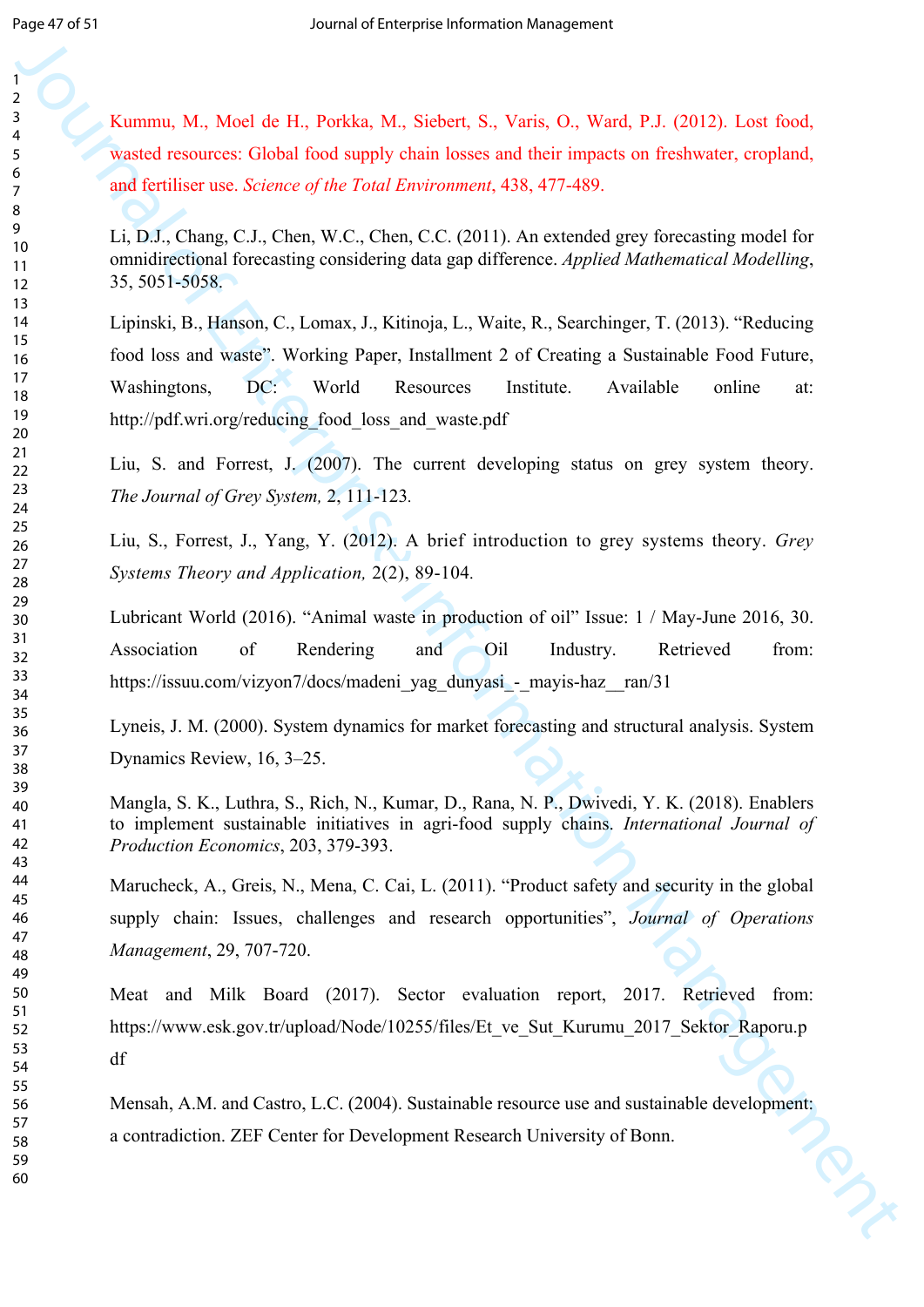Miemczyk, J and Luzzine, D. (2019). Achieving triple bottom line sustainability in supply chains*. International Journal of Operations & Production Management*, 39(2), 238-259.

Moreovek, 3 and Luczina, D. C019). As howing triple bottom fire socializable) is a supply<br>chains *Inter[nal](http://tureng.com/tr/turkce-ingilizce/ministry%20of%20food%2c%20agriculture%20and%20livestock) individual of Operation of Production Management* 390, 238-299.<br>The Register of treat, Apical and Luczina CPO (Man Ministry of Food, Agriculture and Livestock (2018). Red Meat. Retrieved from: https://arastirma.tarimorman.gov.tr/tepge/Belgeler/PDF%20Tar%C4%B1m%20%C3%9Cr% C3%BCnleri%20Piyasalar%C4%B1/2018Ocak%20Tar%C4%B1m%20%C3%9Cr%C3%BC nleri%20Raporu/2018-Ocak%20K%C4%B1rm%C4%B1z%C4%B1%20Et.pdf

Mostafaei, H., Kordnoori, S. (2012). Hybrid grey forecasting model for Iran's energy consumption and supply. *International Journal of Energy Economics and Policy,* 2(3), 97-10.

Nair, G.K., Rodrigues, R. L.L. (2013). Dynamics of Financial System: A System Dynamics Approach. *International Journal of Economics and Financial Issues*, 3(1), 14-26.

Papageorgiou, E.I. and Salmeron, J.L. (2012). Learning fuzzy grey cognitive maps using nonlinear hebbian-based approach. *International Journal of Approximate Reasoning,* 53, 54– 65.

Parfitt, J., Barthel, M., Macnaughtons, S. (2010). Food waste within food supply chains: quantification and potential for change to 2050. *Philosophical Transactions of the Royal Society of London B: Biological Sciences,* 365, 1554, 3065-3081.

Pullman, M.E., Maloni, M.J. and Carter, C.R. (2009). Food for thought: social versus environmental sustainability practices and performance outcomes. *Journal of Supply Chain Management*, 45(1), 38-54.

Russ W, Pittroff RM. (2004). Utilizing waste products from the food production and processing industries. Crit Rev Food Sci Nutr., 44(2), 57–62.

Saçlı, Y. (2018). Evaluation of red meat consumption in terms of food safety in Turkey. Turkish Journal of Veterinary and Animal Sciences, 42, 110-119.

Salihoglu, G., Salihoglu, N.K., Ucaroglu, S., Banar, M. (2018). "Food loss and waste management in Turkey", Bioresource Technology, 248, 88-99.

Saraji, M.K., Sharifabadi, A.M. (2017). Application of System Dynamics in Forecasting: A Systematic Review. *International Journal of Management, Accounting and Economics*, 4(12), 1192-1205.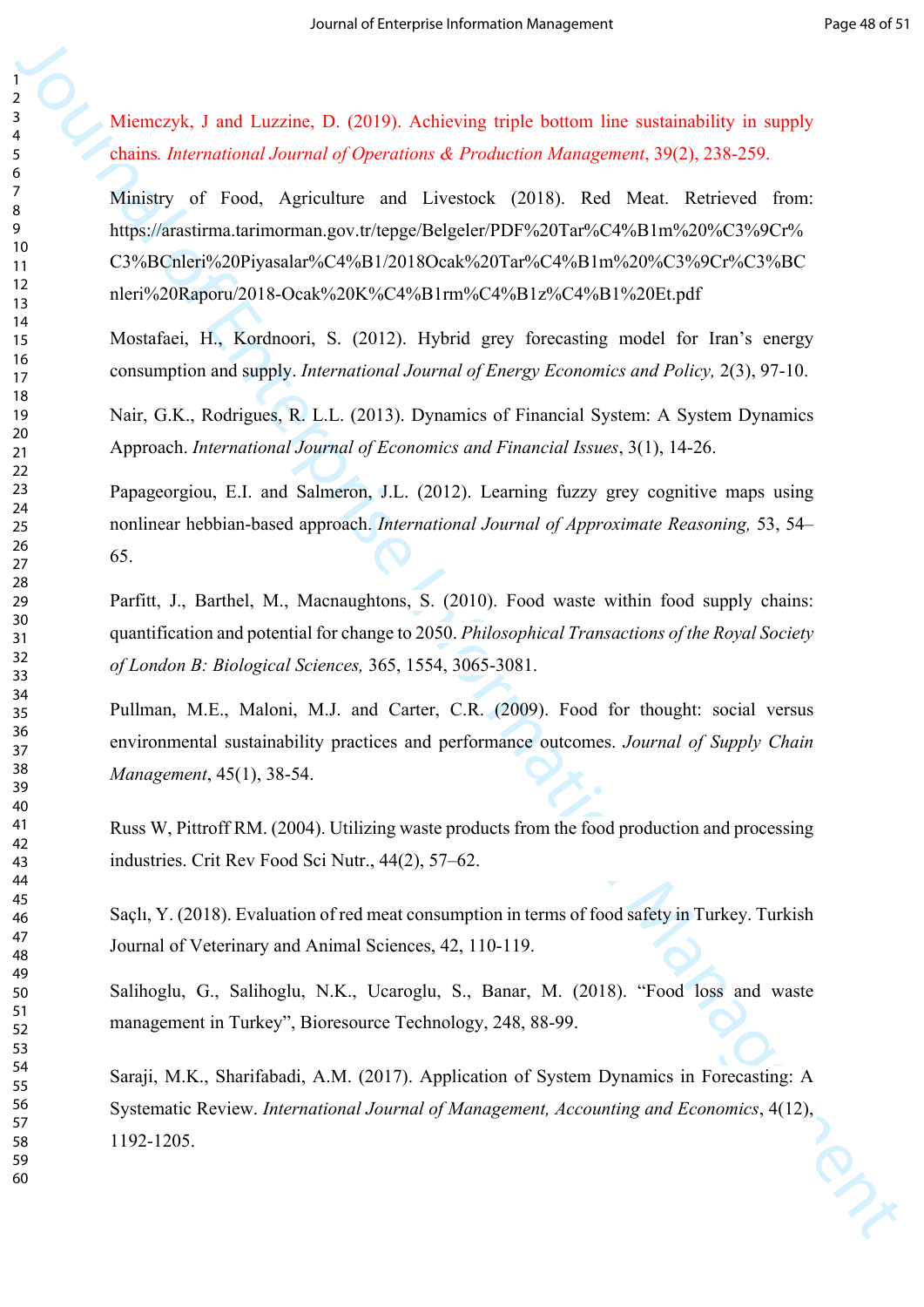Sawaya, W.N. (2017). "Impact of food losses and waste on food security", in M. Sohail, B. Elias, D. Nuhad (Eds), Water, Energy and Food Sustainability in the Middle East, Springer International Publishing.

**Shownya, W.A. (2017).** "Impact of ford losses and waste or fived security", in M. Solvial, H.<br> **Shownya, W.A. (2017).** "Impact of ford Succionality in the Middle East, S[pri](https://www.sciencedirect.com/science/journal/09255273)nger<br>
Interactional Policinia, New Tomos, C., Ra Searchinger, T., Hanson, C., Ranganathan, J., Lipinski, B., Waite, R., Winterbottom, R., Dihshaw, A., Heimlich, R. (2013). "The great balancing act", Working Paper, Installment 1 of Creating a Sustainable Food Future. Washingtons, DC: World Resources Institute. Available online at: http://pdf.wri.org/great\_balancing\_act.pdf

Secondi, L., Principato, L., Ruini, L., Guidi, M. (2019). Reusing Food Waste in Food Manufacturing Companies: The Case of the Tomato-Sauce Supply Chain. *Sustainability*, 11(7), 2154.

Sgarbossa, F., and Russo, I. (2017). A proactive model in sustainable food supply chain: Insight from a case study. *International Journal of Production Economics,* 596-606.

Sharma, S., Sheehy, T., Kolonel, L.N. (2013). Contribution of meat to vitamin B-12, iron, and zinc intakes in five ethnic groups in the U.S.: Implications for developing food-based dietary guidelines. *J Hum Nutr Diet*., 26(2), 156–168.

Sharma, Y. K., Mangla, S. K., Patil, P. P., Liu, S. (2019). When challenges impede the process: For circular economy-driven sustainability practices in food supply chain. *Management Decision*, https://doi.org/10.1108/MD-09-2018-1056.

Smith, B.G. (2008). Developing sustainable food supply chains. *Philos Trans R SocLond B BiolSci,* 363(1492), 849–861.

Song, H. and Li, G. (2008). Tourism Demand Modelling and Forecasting - A Review of Recent Research. *Tourism Management,* 29(2), 203-220.

Stamatis, C., Sarri, C.A., Moutou, K.A., Argyrakoulis, N., Galara, I., Godosopoulos, V., Kolovos, M., Liakou, C., Stasinou, V., Mamuris, Z. (2015). "What do we think we eat? Single tracing method across foodstuff of animal origin found in Greek market", Food Research International, 69, 151-155.

Sterman, J.D. (2000). Business dynamics: systems thinking and modeling for a problematic world. 2000. Bostons et al: Irwin McGraw-Hill, 110.

Suryani, E., Chou S.Y. and Chen, C.H. (2012). Dynamic simulation model of air cargo demand forecast and terminal capacity planning. *Simulation Modelling Practice and Theory*, 28, 27–41.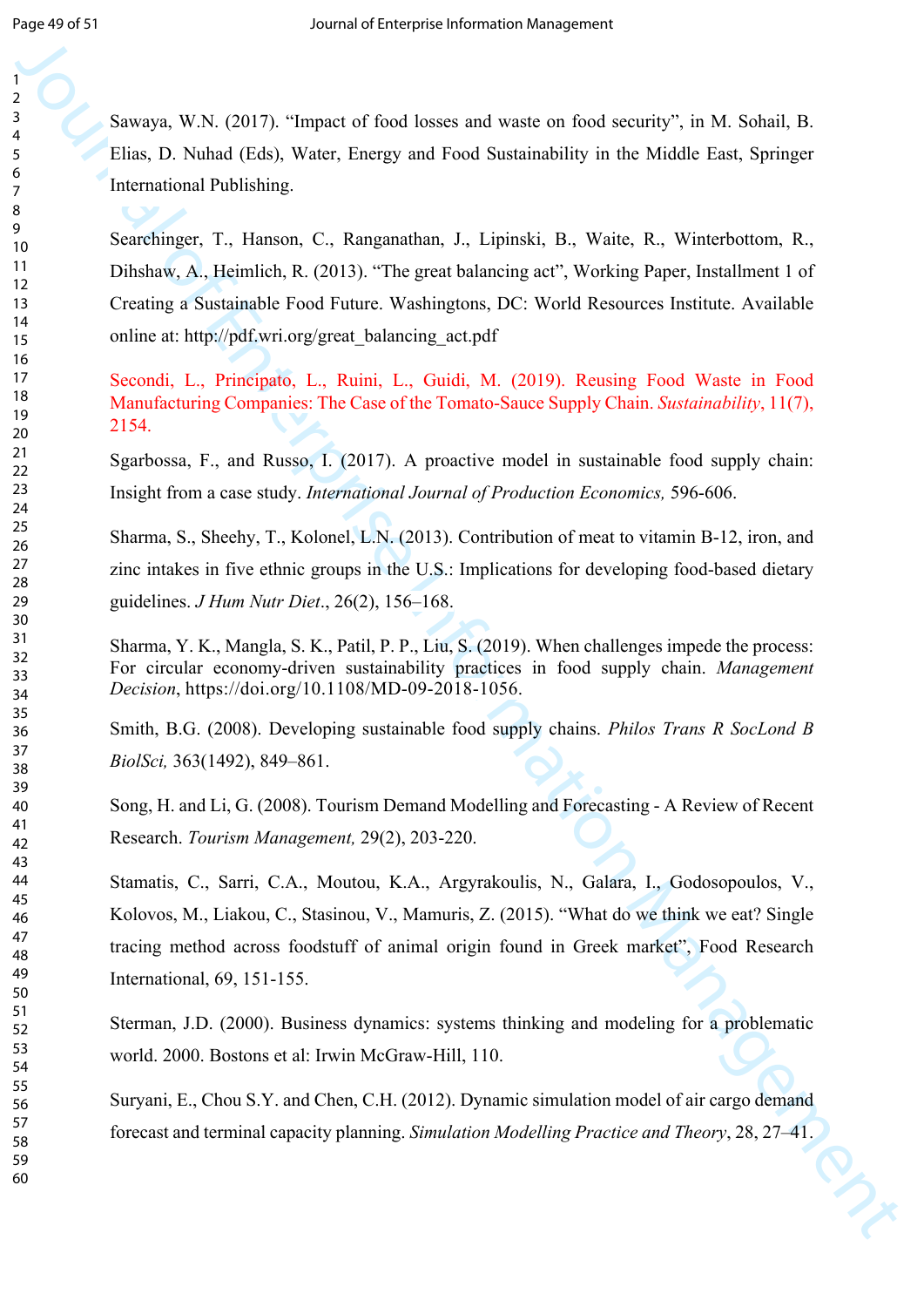Thorntons, P.K. (2010). Livestock production: recent trends, future prospects. *Philos Trans R Soc Lond B Biol Sci*., 365(1554), 2853–2867.

Tien, T.L. (2009). A New Grey Prediction Model FGM (1, 1). *Mathematical and Computer Modelling,* 49, 1416–1426.

Tosun, O.O., Hatirli, S.A. (2009). An analysis of red meat purchasing preferences of households in Antalya. Suleyman Demirel University, *The Journal of Faculty of Economics and Administrative Sciences*, 14(2), 433-445.

Tsolakis, N., Anastasiadis, F., and Srai, J. (2018). Sustainability Performance in Food Supply Networks: Insights from the UK Industry. *Sustainability*, 10, 3148.

TUIK (2018). Number of Livestock and Animal Products. Retrieved from: https://biruni.tuik.gov.tr/medas/?kn=79&locale=tr

Us, M. (2010). Turkey and world meat outlook current situation and prospects. National Red Meat Council. Retrieved from: https://www.intfoodtechno2010.org/includes/data/2G4.pdf

Jou[rn](https://www.ncbi.nlm.nih.gov/pmc/articles/PMC2935116/)al of Enter[pri](https://biruni.tuik.gov.tr/medas/?kn=79&locale=tr)s[e I](https://www.intfoodtechno2010.org/includes/data/2G4.pdf)nterpret[ati](https://gain.fas.usda.gov/Recent%20GAIN%20Publications/Livestock%20and%20Products%20Annual_Ankara_Turkey_8-15-2017.pdf)on (Eds.) (Figure 1988), Theoretical Science of Section 2013, 12, 2020, 2020, 2020, 2020, 2020, 2020, 2020, 2020, 2020, 2020, 2020, 2020, 2020, 2020, 2020, 2020, 2020, 2020, 2020, 2020, 2 USDA (2015). Beef from farm to table. United States Department of Agriculture. Food Safety and Inspection Service. Retrieved from: https://www.fsis.usda.gov/wps/wcm/connect/c33b69fe-7041-4f50-9dd0 d098f11d1f13/Beef\_from\_Farm\_to\_Table.pdf?MOD=AJPERES

USDA (2017). Turkey Livestock and Products Annual Report 2017. Retrieved from: https://gain.fas.usda.gov/Recent%20GAIN%20Publications/Livestock%20and%20Products% 20Annual\_Ankara\_Turkey\_8-15-2017.pdf

Verghese, K., Levis, H., Lockrey, S., Williams, H. (2015). Packaging's Role in Minimizing Food Loss and Waste Across the Supply Chain. *Packaging Technology and Science*, 28, 603– 620.

Verma, M., Plaisier, C., Wagenberg, C.P.A., Achterbosch, T. (2019). A Systems Approach to Food Loss and Solutions: Understanding Practices, Causes, and Indicators. *Sustainability,* 11(3), 579.

WCED (1987). Our common future. Brundtland Report, Oxford University Press, 1987.

Wen, K.L. (2004). Grey systems modelling and prediction. *Yang's Scientific Press,* 4.